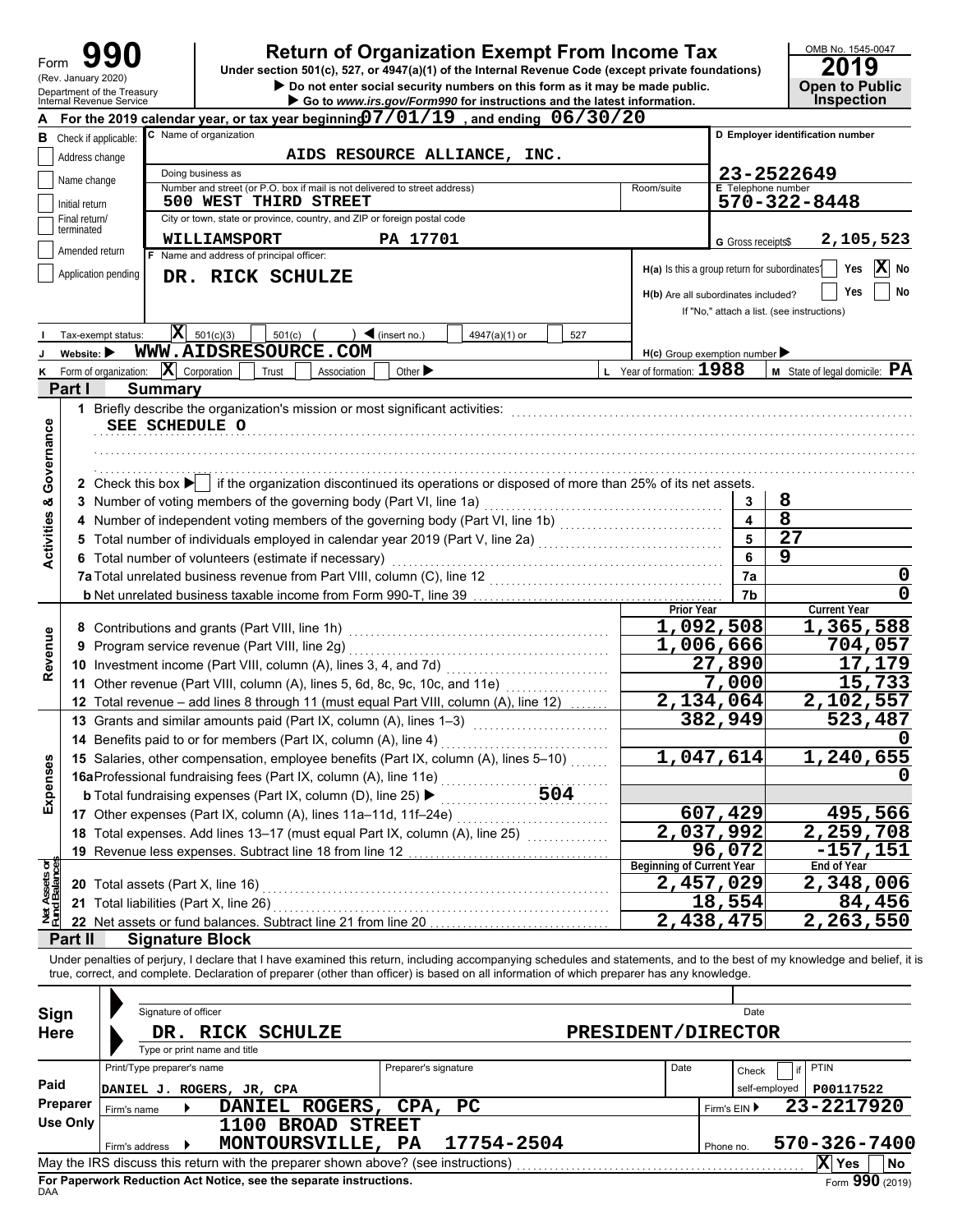|              | Form 990 (2019) $AIDS$ RESOURCE ALLIANCE, INC.                                                                                                                                |                                    | 23-2522649  |               | Page 2                   |
|--------------|-------------------------------------------------------------------------------------------------------------------------------------------------------------------------------|------------------------------------|-------------|---------------|--------------------------|
|              | <b>Statement of Program Service Accomplishments</b><br>Part III<br>Check if Schedule O contains a response or note to any line in this Part III                               |                                    |             |               | $\vert \mathbf{x} \vert$ |
| $1 \quad$    | Briefly describe the organization's mission:<br>SEE SCHEDULE O                                                                                                                |                                    |             |               |                          |
|              |                                                                                                                                                                               |                                    |             |               |                          |
|              |                                                                                                                                                                               |                                    |             |               |                          |
| $\mathbf{2}$ | Did the organization undertake any significant program services during the year which were not listed on the<br>prior Form 990 or 990-EZ?                                     |                                    |             |               | Yes $\overline{X}$ No    |
|              | If "Yes," describe these new services on Schedule O.                                                                                                                          |                                    |             |               |                          |
| 3            | Did the organization cease conducting, or make significant changes in how it conducts, any program                                                                            |                                    |             |               |                          |
|              | services?                                                                                                                                                                     |                                    |             |               | Yes $\overline{X}$ No    |
| 4            | If "Yes," describe these changes on Schedule O.<br>Describe the organization's program service accomplishments for each of its three largest program services, as measured by |                                    |             |               |                          |
|              | expenses. Section 501(c)(3) and 501(c)(4) organizations are required to report the amount of grants and allocations to others,                                                |                                    |             |               |                          |
|              | the total expenses, and revenue, if any, for each program service reported.                                                                                                   |                                    |             |               |                          |
|              | ) (Expenses $$1,845,714$ including grants of $$523,487$ ) (Revenue \$<br>4a (Code:                                                                                            |                                    |             |               | $704,057$ )              |
|              | PROVIDED HIV PREVENTION PROGRAMS, HIV AND STI TESTING, AND<br>ASSISTANCE TO THOSE INFECTED WITH OR AFFECTED BY HIV OR AIDS.                                                   |                                    |             |               |                          |
|              |                                                                                                                                                                               |                                    |             |               |                          |
|              |                                                                                                                                                                               |                                    |             |               |                          |
|              |                                                                                                                                                                               |                                    |             |               |                          |
|              |                                                                                                                                                                               |                                    |             |               |                          |
|              |                                                                                                                                                                               |                                    |             |               |                          |
|              |                                                                                                                                                                               |                                    |             |               |                          |
|              |                                                                                                                                                                               |                                    |             |               |                          |
|              |                                                                                                                                                                               |                                    |             |               |                          |
|              |                                                                                                                                                                               |                                    |             |               |                          |
|              | 4b (Code:<br>N/A                                                                                                                                                              |                                    |             | ) (Revenue \$ |                          |
|              |                                                                                                                                                                               |                                    |             |               |                          |
|              |                                                                                                                                                                               |                                    |             |               |                          |
|              |                                                                                                                                                                               |                                    |             |               |                          |
|              |                                                                                                                                                                               |                                    |             |               |                          |
|              |                                                                                                                                                                               |                                    |             |               |                          |
|              |                                                                                                                                                                               |                                    |             |               |                          |
|              |                                                                                                                                                                               |                                    |             |               |                          |
|              |                                                                                                                                                                               |                                    |             |               |                          |
|              |                                                                                                                                                                               |                                    |             |               |                          |
|              | 4c (Code:<br>) (Expenses \$                                                                                                                                                   | including grants of\$              |             | ) (Revenue \$ |                          |
|              | N/A                                                                                                                                                                           |                                    |             |               |                          |
|              |                                                                                                                                                                               |                                    |             |               |                          |
|              |                                                                                                                                                                               |                                    |             |               |                          |
|              |                                                                                                                                                                               |                                    |             |               |                          |
|              |                                                                                                                                                                               |                                    |             |               |                          |
|              |                                                                                                                                                                               |                                    |             |               |                          |
|              |                                                                                                                                                                               |                                    |             |               |                          |
|              |                                                                                                                                                                               |                                    |             |               |                          |
|              |                                                                                                                                                                               |                                    |             |               |                          |
|              |                                                                                                                                                                               |                                    |             |               |                          |
|              |                                                                                                                                                                               |                                    |             |               |                          |
|              | 4d Other program services (Describe on Schedule O.)                                                                                                                           |                                    | (Revenue \$ |               |                          |
|              | (Expenses \$<br>4e Total program service expenses ▶                                                                                                                           | including grants of\$<br>1,845,714 |             |               |                          |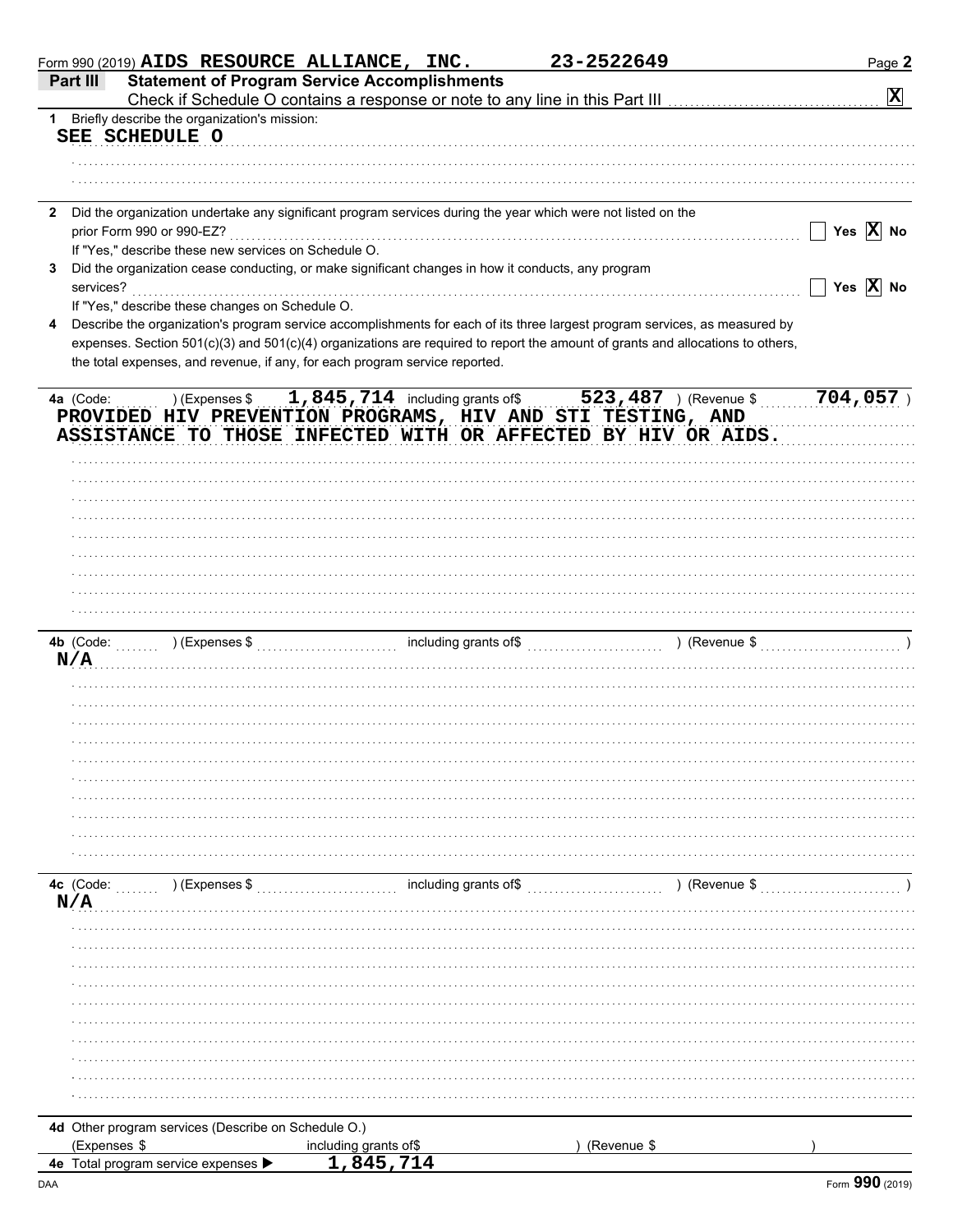Form 990 (2019) AIDS RESOURCE ALLIANCE, INC. 23-2522649 Page 3

**Part IV Checklist of Required Schedules**

|     |                                                                                                                                                                                                                             |                 | Yes         | No          |
|-----|-----------------------------------------------------------------------------------------------------------------------------------------------------------------------------------------------------------------------------|-----------------|-------------|-------------|
| 1.  | Is the organization described in section $501(c)(3)$ or $4947(a)(1)$ (other than a private foundation)? If "Yes,"                                                                                                           |                 |             |             |
|     | complete Schedule A                                                                                                                                                                                                         | 1               | $\mathbf x$ |             |
| 2   | Is the organization required to complete Schedule B, Schedule of Contributors (see instructions)?                                                                                                                           | $\overline{2}$  |             | $\mathbf x$ |
| 3   | Did the organization engage in direct or indirect political campaign activities on behalf of or in opposition to                                                                                                            |                 |             |             |
|     | candidates for public office? If "Yes," complete Schedule C, Part I                                                                                                                                                         | 3               |             | X           |
| 4   | Section 501(c)(3) organizations. Did the organization engage in lobbying activities, or have a section 501(h)                                                                                                               |                 |             |             |
|     | election in effect during the tax year? If "Yes," complete Schedule C, Part II                                                                                                                                              | 4               |             | X           |
| 5   | Is the organization a section $501(c)(4)$ , $501(c)(5)$ , or $501(c)(6)$ organization that receives membership dues,                                                                                                        |                 |             |             |
|     | assessments, or similar amounts as defined in Revenue Procedure 98-19? If "Yes," complete Schedule C, Part III                                                                                                              | 5               |             | X           |
| 6   | Did the organization maintain any donor advised funds or any similar funds or accounts for which donors                                                                                                                     |                 |             |             |
|     | have the right to provide advice on the distribution or investment of amounts in such funds or accounts? If                                                                                                                 |                 |             |             |
|     | "Yes," complete Schedule D, Part I                                                                                                                                                                                          | 6               |             | $\mathbf x$ |
| 7   | Did the organization receive or hold a conservation easement, including easements to preserve open space,                                                                                                                   |                 |             | $\mathbf x$ |
| 8   | the environment, historic land areas, or historic structures? If "Yes," complete Schedule D, Part II<br>Did the organization maintain collections of works of art, historical treasures, or other similar assets? If "Yes," | 7               |             |             |
|     | complete Schedule D, Part III                                                                                                                                                                                               | 8               |             | $\mathbf x$ |
| 9   | Did the organization report an amount in Part X, line 21, for escrow or custodial account liability, serve as a                                                                                                             |                 |             |             |
|     | custodian for amounts not listed in Part X; or provide credit counseling, debt management, credit repair, or                                                                                                                |                 |             |             |
|     | debt negotiation services? If "Yes," complete Schedule D, Part IV                                                                                                                                                           | 9               |             | X           |
| 10  | Did the organization, directly or through a related organization, hold assets in donor-restricted endowments                                                                                                                |                 |             |             |
|     | or in quasi endowments? If "Yes," complete Schedule D, Part V                                                                                                                                                               | 10              |             | X           |
| 11  | If the organization's answer to any of the following questions is "Yes," then complete Schedule D, Parts VI,                                                                                                                |                 |             |             |
|     | VII, VIII, IX, or X as applicable.                                                                                                                                                                                          |                 |             |             |
|     | a Did the organization report an amount for land, buildings, and equipment in Part X, line 10? If "Yes,"                                                                                                                    |                 |             |             |
|     | complete Schedule D, Part VI                                                                                                                                                                                                | 11a             | $\mathbf X$ |             |
|     | <b>b</b> Did the organization report an amount for investments-other securities in Part X, line 12, that is 5% or more                                                                                                      |                 |             |             |
|     | of its total assets reported in Part X, line 16? If "Yes," complete Schedule D, Part VII                                                                                                                                    | 11b             |             | X           |
|     | c Did the organization report an amount for investments—program related in Part X, line 13, that is 5% or more                                                                                                              |                 |             |             |
|     | of its total assets reported in Part X, line 16? If "Yes," complete Schedule D, Part VIII                                                                                                                                   | 11c             |             | $\mathbf X$ |
|     | d Did the organization report an amount for other assets in Part X, line 15, that is 5% or more of its total assets                                                                                                         |                 |             |             |
|     | reported in Part X, line 16? If "Yes," complete Schedule D, Part IX                                                                                                                                                         | 11d             |             | X           |
|     | e Did the organization report an amount for other liabilities in Part X, line 25? If "Yes," complete Schedule D, Part X                                                                                                     | 11e             |             | $\mathbf x$ |
| f   | Did the organization's separate or consolidated financial statements for the tax year include a footnote that addresses                                                                                                     |                 |             |             |
|     | the organization's liability for uncertain tax positions under FIN 48 (ASC 740)? If "Yes," complete Schedule D, Part X                                                                                                      | 11f             |             | X           |
|     | 12a Did the organization obtain separate, independent audited financial statements for the tax year? If "Yes," complete                                                                                                     |                 |             |             |
|     |                                                                                                                                                                                                                             | 12a             | X           |             |
| b   | Was the organization included in consolidated, independent audited financial statements for the tax year? If                                                                                                                |                 |             |             |
|     | "Yes," and if the organization answered "No" to line 12a, then completing Schedule D, Parts XI and XII is optional                                                                                                          | 12 <sub>b</sub> |             | X           |
| 13  | Is the organization a school described in section 170(b)(1)(A)(ii)? If "Yes," complete Schedule E                                                                                                                           | 13              |             | $\mathbf x$ |
| 14a |                                                                                                                                                                                                                             | 14a             |             | X           |
| b   | Did the organization have aggregate revenues or expenses of more than \$10,000 from grantmaking,                                                                                                                            |                 |             |             |
|     | fundraising, business, investment, and program service activities outside the United States, or aggregate                                                                                                                   |                 |             |             |
|     | foreign investments valued at \$100,000 or more? If "Yes," complete Schedule F, Parts I and IV                                                                                                                              | 14b             |             | X           |
| 15  | Did the organization report on Part IX, column (A), line 3, more than \$5,000 of grants or other assistance to or                                                                                                           |                 |             |             |
|     | for any foreign organization? If "Yes," complete Schedule F, Parts II and IV                                                                                                                                                | 15              |             | X           |
| 16  | Did the organization report on Part IX, column (A), line 3, more than \$5,000 of aggregate grants or other                                                                                                                  |                 |             | X           |
| 17  | assistance to or for foreign individuals? If "Yes," complete Schedule F, Parts III and IV<br>Did the organization report a total of more than \$15,000 of expenses for professional fundraising services on                 | 16              |             |             |
|     |                                                                                                                                                                                                                             | 17              |             | X           |
| 18  | Did the organization report more than \$15,000 total of fundraising event gross income and contributions on                                                                                                                 |                 |             |             |
|     | Part VIII, lines 1c and 8a? If "Yes," complete Schedule G, Part II                                                                                                                                                          | 18              |             | X           |
| 19  | Did the organization report more than \$15,000 of gross income from gaming activities on Part VIII, line 9a?                                                                                                                |                 |             |             |
|     |                                                                                                                                                                                                                             | 19              |             | X           |
| 20a | Did the organization operate one or more hospital facilities? If "Yes," complete Schedule H                                                                                                                                 | <b>20a</b>      |             | $\mathbf X$ |
| b   |                                                                                                                                                                                                                             | 20b             |             |             |
| 21  | Did the organization report more than \$5,000 of grants or other assistance to any domestic organization or                                                                                                                 |                 |             |             |
|     |                                                                                                                                                                                                                             | 21              |             | X           |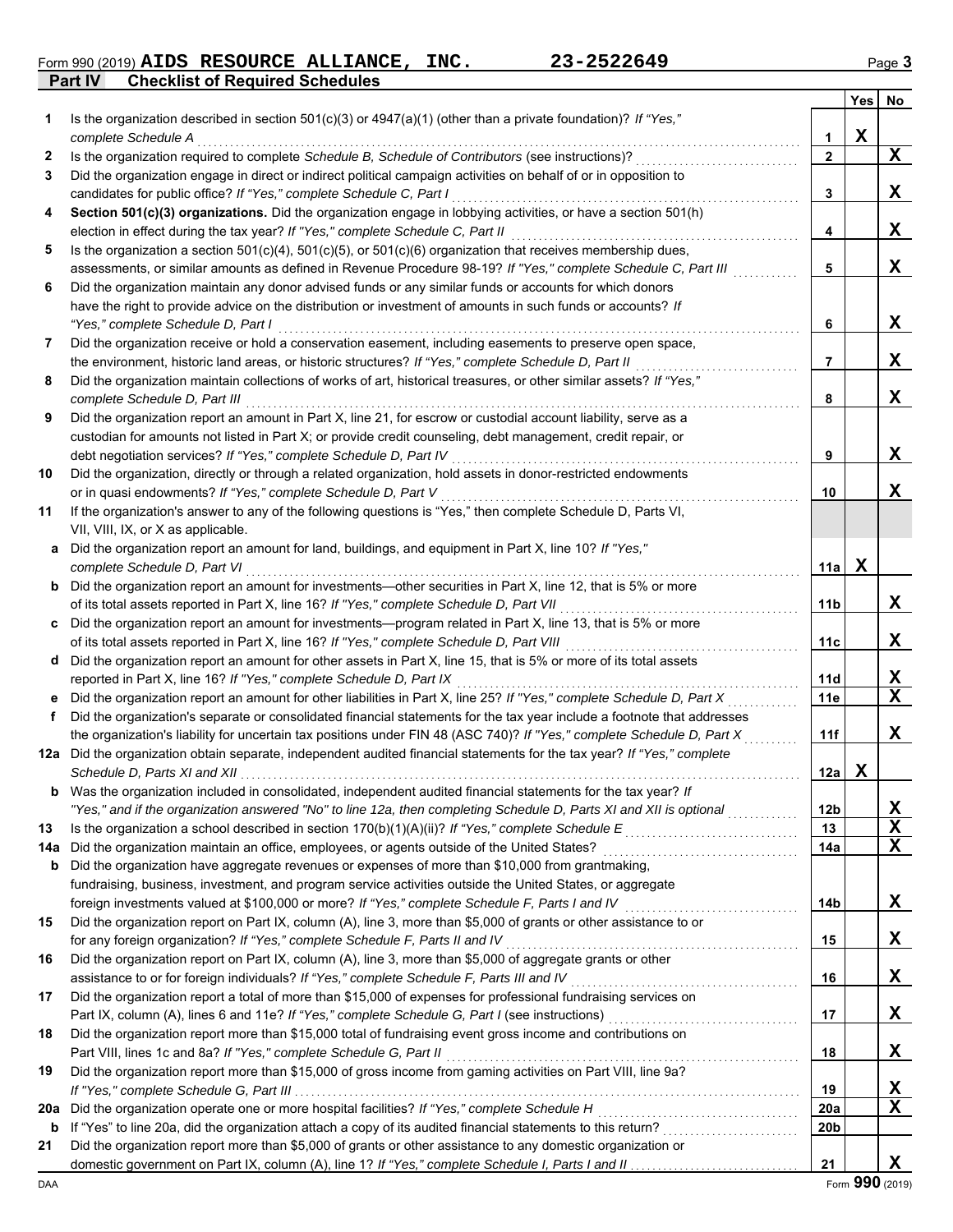Form 990 (2019) **AIDS RESOURCE ALLIANCE, INC.** 23-2522649 Page 4 **Part IV Checklist of Required Schedules** *(continued)* **AIDS RESOURCE ALLIANCE, INC. 23-2522649**

|         |                                                                                                                                                                                                              |                 | Yes         | No                           |  |  |  |  |  |  |
|---------|--------------------------------------------------------------------------------------------------------------------------------------------------------------------------------------------------------------|-----------------|-------------|------------------------------|--|--|--|--|--|--|
| 22      | Did the organization report more than \$5,000 of grants or other assistance to or for domestic individuals on                                                                                                |                 |             |                              |  |  |  |  |  |  |
|         | Part IX, column (A), line 2? If "Yes," complete Schedule I, Parts I and III                                                                                                                                  | 22              | $\mathbf X$ |                              |  |  |  |  |  |  |
| 23      | Did the organization answer "Yes" to Part VII, Section A, line 3, 4, or 5 about compensation of the                                                                                                          |                 |             |                              |  |  |  |  |  |  |
|         | organization's current and former officers, directors, trustees, key employees, and highest compensated                                                                                                      |                 |             |                              |  |  |  |  |  |  |
|         | employees? If "Yes," complete Schedule J                                                                                                                                                                     | 23              |             | X                            |  |  |  |  |  |  |
|         | 24a Did the organization have a tax-exempt bond issue with an outstanding principal amount of more than                                                                                                      |                 |             |                              |  |  |  |  |  |  |
|         | \$100,000 as of the last day of the year, that was issued after December 31, 2002? If "Yes," answer lines 24b                                                                                                | 24a             |             | X                            |  |  |  |  |  |  |
|         | through 24d and complete Schedule K. If "No," go to line 25a                                                                                                                                                 |                 |             |                              |  |  |  |  |  |  |
| b       | Did the organization invest any proceeds of tax-exempt bonds beyond a temporary period exception?                                                                                                            |                 |             |                              |  |  |  |  |  |  |
| c       | Did the organization maintain an escrow account other than a refunding escrow at any time during the year                                                                                                    |                 |             |                              |  |  |  |  |  |  |
|         | to defease any tax-exempt bonds?<br>d Did the organization act as an "on behalf of" issuer for bonds outstanding at any time during the year?                                                                | 24c             |             |                              |  |  |  |  |  |  |
|         | 25a Section 501(c)(3), 501(c)(4), and 501(c)(29) organizations. Did the organization engage in an excess benefit                                                                                             | 24d             |             |                              |  |  |  |  |  |  |
|         | transaction with a disqualified person during the year? If "Yes," complete Schedule L, Part I                                                                                                                | 25a             |             | X                            |  |  |  |  |  |  |
| b       | Is the organization aware that it engaged in an excess benefit transaction with a disqualified person in a prior                                                                                             |                 |             |                              |  |  |  |  |  |  |
|         | year, and that the transaction has not been reported on any of the organization's prior Forms 990 or 990-EZ?                                                                                                 |                 |             |                              |  |  |  |  |  |  |
|         | If "Yes," complete Schedule L, Part I                                                                                                                                                                        | 25 <sub>b</sub> |             | X                            |  |  |  |  |  |  |
| 26      | Did the organization report any amount on Part X, line 5 or 22, for receivables from or payables to any current                                                                                              |                 |             |                              |  |  |  |  |  |  |
|         | or former officer, director, trustee, key employee, creator or founder, substantial contributor, or 35%                                                                                                      |                 |             |                              |  |  |  |  |  |  |
|         | controlled entity or family member of any of these persons? If "Yes," complete Schedule L, Part II                                                                                                           | 26              |             | X                            |  |  |  |  |  |  |
| 27      | Did the organization provide a grant or other assistance to any current or former officer, director, trustee, key                                                                                            |                 |             |                              |  |  |  |  |  |  |
|         | employee, creator or founder, substantial contributor or employee thereof, a grant selection committee                                                                                                       |                 |             |                              |  |  |  |  |  |  |
|         | member, or to a 35% controlled entity (including an employee thereof) or family member of any of these                                                                                                       |                 |             |                              |  |  |  |  |  |  |
|         | persons? If "Yes," complete Schedule L, Part III                                                                                                                                                             | 27              |             | X                            |  |  |  |  |  |  |
| 28      | Was the organization a party to a business transaction with one of the following parties (see Schedule L, Part                                                                                               |                 |             |                              |  |  |  |  |  |  |
|         | IV instructions, for applicable filing thresholds, conditions, and exceptions):                                                                                                                              |                 |             |                              |  |  |  |  |  |  |
| a       | A current or former officer, director, trustee, key employee, creator or founder, or substantial contributor? If                                                                                             |                 |             |                              |  |  |  |  |  |  |
|         | "Yes," complete Schedule L, Part IV                                                                                                                                                                          | 28a             |             | X                            |  |  |  |  |  |  |
| b       | A family member of any individual described in line 28a? If "Yes," complete Schedule L, Part IV                                                                                                              | 28b             |             | $\mathbf x$                  |  |  |  |  |  |  |
| c       | A 35% controlled entity of one or more individuals and/or organizations described in lines 28a or 28b? If                                                                                                    |                 |             |                              |  |  |  |  |  |  |
|         | "Yes," complete Schedule L, Part IV                                                                                                                                                                          | 28c             |             | X<br>$\mathbf x$             |  |  |  |  |  |  |
| 29      | Did the organization receive more than \$25,000 in non-cash contributions? If "Yes," complete Schedule M                                                                                                     | 29              |             |                              |  |  |  |  |  |  |
| 30      | Did the organization receive contributions of art, historical treasures, or other similar assets, or qualified                                                                                               |                 |             |                              |  |  |  |  |  |  |
| 31      | conservation contributions? If "Yes," complete Schedule M<br>Did the organization liquidate, terminate, or dissolve and cease operations? If "Yes," complete Schedule N, Part I                              | 30<br>31        |             | X<br>$\overline{\mathbf{x}}$ |  |  |  |  |  |  |
| 32      | Did the organization sell, exchange, dispose of, or transfer more than 25% of its net assets? If "Yes,"                                                                                                      |                 |             |                              |  |  |  |  |  |  |
|         | complete Schedule N, Part II                                                                                                                                                                                 | 32              |             | X                            |  |  |  |  |  |  |
| 33      | Did the organization own 100% of an entity disregarded as separate from the organization under Regulations                                                                                                   |                 |             |                              |  |  |  |  |  |  |
|         | sections 301.7701-2 and 301.7701-3? If "Yes," complete Schedule R, Part I                                                                                                                                    | 33              |             | X                            |  |  |  |  |  |  |
| 34      | Was the organization related to any tax-exempt or taxable entity? If "Yes," complete Schedule R, Part II, III,                                                                                               |                 |             |                              |  |  |  |  |  |  |
|         | or IV, and Part V, line 1                                                                                                                                                                                    | 34              |             | X                            |  |  |  |  |  |  |
| 35a     | Did the organization have a controlled entity within the meaning of section 512(b)(13)?                                                                                                                      | 35a             |             | $\mathbf X$                  |  |  |  |  |  |  |
| b       | If "Yes" to line 35a, did the organization receive any payment from or engage in any transaction with a                                                                                                      |                 |             |                              |  |  |  |  |  |  |
|         |                                                                                                                                                                                                              | 35b             |             |                              |  |  |  |  |  |  |
| 36      | Section 501(c)(3) organizations. Did the organization make any transfers to an exempt non-charitable                                                                                                         |                 |             |                              |  |  |  |  |  |  |
|         | related organization? If "Yes," complete Schedule R, Part V, line 2                                                                                                                                          | 36              |             | X                            |  |  |  |  |  |  |
| 37      | Did the organization conduct more than 5% of its activities through an entity that is not a related organization                                                                                             |                 |             |                              |  |  |  |  |  |  |
|         | and that is treated as a partnership for federal income tax purposes? If "Yes," complete Schedule R, Part VI                                                                                                 | 37              |             | X                            |  |  |  |  |  |  |
| 38      | Did the organization complete Schedule O and provide explanations in Schedule O for Part VI, lines 11b and                                                                                                   |                 |             |                              |  |  |  |  |  |  |
|         | 19? Note: All Form 990 filers are required to complete Schedule O.                                                                                                                                           | 38              |             | X                            |  |  |  |  |  |  |
|         | <b>Statements Regarding Other IRS Filings and Tax Compliance</b><br><b>Part V</b>                                                                                                                            |                 |             |                              |  |  |  |  |  |  |
|         | Check if Schedule O contains a response or note to any line in this Part V                                                                                                                                   |                 |             |                              |  |  |  |  |  |  |
|         | 36                                                                                                                                                                                                           |                 | Yes         | No                           |  |  |  |  |  |  |
| 1a<br>b | Enter the number reported in Box 3 of Form 1096. Enter -0- if not applicable<br>1a<br>0<br>1 <sub>b</sub><br>Enter the number of Forms W-2G included in line 1a. Enter -0- if not applicable <i>manument</i> |                 |             |                              |  |  |  |  |  |  |
| c       | Did the organization comply with backup withholding rules for reportable payments to vendors and                                                                                                             |                 |             |                              |  |  |  |  |  |  |
|         |                                                                                                                                                                                                              | 1 <sub>c</sub>  |             |                              |  |  |  |  |  |  |
|         |                                                                                                                                                                                                              |                 |             |                              |  |  |  |  |  |  |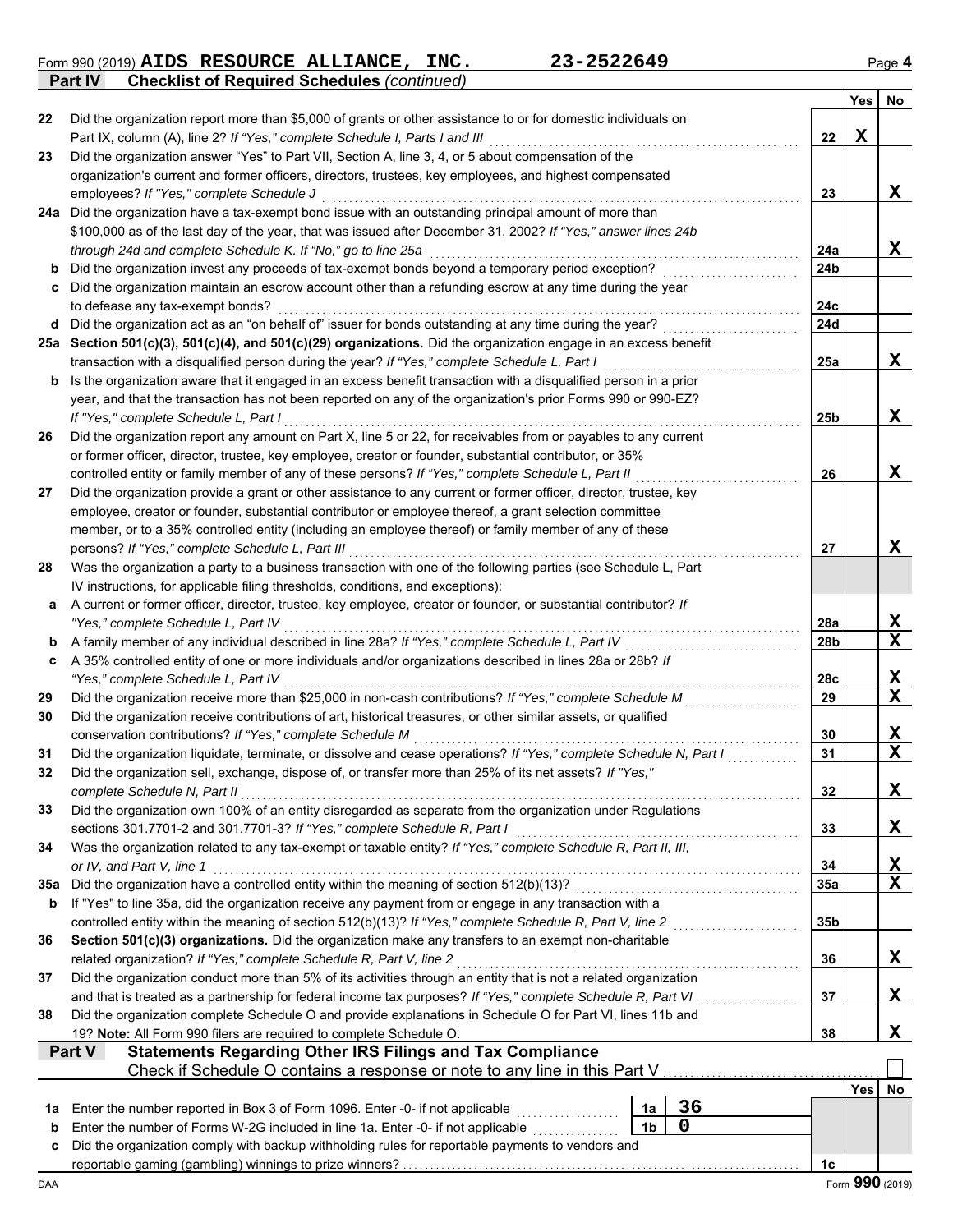|        | 23-2522649<br>Form 990 (2019) AIDS RESOURCE ALLIANCE, INC.                                                                                                                                                                                       |                 |                |             | Page 5           |
|--------|--------------------------------------------------------------------------------------------------------------------------------------------------------------------------------------------------------------------------------------------------|-----------------|----------------|-------------|------------------|
|        | Statements Regarding Other IRS Filings and Tax Compliance (continued)<br>Part V                                                                                                                                                                  |                 |                |             |                  |
|        |                                                                                                                                                                                                                                                  |                 |                | Yes         | No               |
| 2a     | Enter the number of employees reported on Form W-3, Transmittal of Wage and Tax                                                                                                                                                                  |                 |                |             |                  |
|        | Statements, filed for the calendar year ending with or within the year covered by this return                                                                                                                                                    | 27<br>2a        |                |             |                  |
| b      | If at least one is reported on line 2a, did the organization file all required federal employment tax returns?                                                                                                                                   |                 | 2 <sub>b</sub> | $\mathbf x$ |                  |
|        | Note: If the sum of lines 1a and 2a is greater than 250, you may be required to e-file (see instructions)                                                                                                                                        |                 |                |             |                  |
| За     | Did the organization have unrelated business gross income of \$1,000 or more during the year?                                                                                                                                                    |                 | 3a             |             | x                |
| b      | If "Yes," has it filed a Form 990-T for this year? If "No" to line 3b, provide an explanation on Schedule O                                                                                                                                      |                 | 3b             |             |                  |
| 4a     | At any time during the calendar year, did the organization have an interest in, or a signature or other authority over,                                                                                                                          |                 |                |             |                  |
|        | a financial account in a foreign country (such as a bank account, securities account, or other financial account)?                                                                                                                               |                 | 4a             |             | X                |
| b      | If "Yes," enter the name of the foreign country ▶                                                                                                                                                                                                |                 |                |             |                  |
|        | See instructions for filing requirements for FinCEN Form 114, Report of Foreign Bank and Financial Accounts (FBAR).                                                                                                                              |                 |                |             |                  |
| 5a     | Was the organization a party to a prohibited tax shelter transaction at any time during the tax year?                                                                                                                                            |                 | 5a             |             | X                |
| b      | Did any taxable party notify the organization that it was or is a party to a prohibited tax shelter transaction?                                                                                                                                 |                 | 5b             |             | $\mathbf x$      |
| c      | If "Yes" to line 5a or 5b, did the organization file Form 8886-T?                                                                                                                                                                                |                 | 5c             |             |                  |
| 6a     | Does the organization have annual gross receipts that are normally greater than \$100,000, and did the                                                                                                                                           |                 |                |             |                  |
|        | organization solicit any contributions that were not tax deductible as charitable contributions?                                                                                                                                                 |                 | 6a             |             | X                |
| b      | If "Yes," did the organization include with every solicitation an express statement that such contributions or                                                                                                                                   |                 |                |             |                  |
|        | gifts were not tax deductible?                                                                                                                                                                                                                   |                 | 6b             |             |                  |
| 7      | Organizations that may receive deductible contributions under section 170(c).                                                                                                                                                                    |                 |                |             |                  |
| a      | Did the organization receive a payment in excess of \$75 made partly as a contribution and partly for goods                                                                                                                                      |                 |                |             |                  |
|        | and services provided to the payor?                                                                                                                                                                                                              |                 | 7а             |             | x                |
| b      | If "Yes," did the organization notify the donor of the value of the goods or services provided?                                                                                                                                                  |                 | 7b             |             |                  |
| c      | Did the organization sell, exchange, or otherwise dispose of tangible personal property for which it was                                                                                                                                         |                 |                |             |                  |
|        | required to file Form 8282?                                                                                                                                                                                                                      |                 | 7c             |             | X                |
| d      | If "Yes," indicate the number of Forms 8282 filed during the year                                                                                                                                                                                | 7d              |                |             |                  |
| е      | Did the organization receive any funds, directly or indirectly, to pay premiums on a personal benefit contract?                                                                                                                                  |                 | 7е<br>7f       |             | X<br>$\mathbf x$ |
| f      | Did the organization, during the year, pay premiums, directly or indirectly, on a personal benefit contract?<br>If the organization received a contribution of qualified intellectual property, did the organization file Form 8899 as required? |                 | 7g             |             |                  |
| g<br>h | If the organization received a contribution of cars, boats, airplanes, or other vehicles, did the organization file a Form 1098-C?                                                                                                               |                 | 7h             |             |                  |
| 8      | Sponsoring organizations maintaining donor advised funds. Did a donor advised fund maintained by the                                                                                                                                             |                 |                |             |                  |
|        | sponsoring organization have excess business holdings at any time during the year?                                                                                                                                                               |                 | 8              |             |                  |
| 9      | Sponsoring organizations maintaining donor advised funds.                                                                                                                                                                                        |                 |                |             |                  |
| a      | Did the sponsoring organization make any taxable distributions under section 4966?                                                                                                                                                               |                 | 9a             |             |                  |
| b      | Did the sponsoring organization make a distribution to a donor, donor advisor, or related person?                                                                                                                                                |                 | 9b             |             |                  |
| 10     | Section 501(c)(7) organizations. Enter:                                                                                                                                                                                                          |                 |                |             |                  |
|        | Initiation fees and capital contributions included on Part VIII, line 12                                                                                                                                                                         | 10a             |                |             |                  |
| b      | Gross receipts, included on Form 990, Part VIII, line 12, for public use of club facilities                                                                                                                                                      | 10 <sub>b</sub> |                |             |                  |
| 11     | Section 501(c)(12) organizations. Enter:                                                                                                                                                                                                         |                 |                |             |                  |
| а      | Gross income from members or shareholders                                                                                                                                                                                                        | 11a             |                |             |                  |
| b      | Gross income from other sources (Do not net amounts due or paid to other sources                                                                                                                                                                 |                 |                |             |                  |
|        | against amounts due or received from them.)                                                                                                                                                                                                      | 11 <sub>b</sub> |                |             |                  |
| 12a    | Section 4947(a)(1) non-exempt charitable trusts. Is the organization filing Form 990 in lieu of Form 1041?                                                                                                                                       |                 | 12a            |             |                  |
| b      | If "Yes," enter the amount of tax-exempt interest received or accrued during the year                                                                                                                                                            | 12 <sub>b</sub> |                |             |                  |
| 13     | Section 501(c)(29) qualified nonprofit health insurance issuers.                                                                                                                                                                                 |                 |                |             |                  |
| а      | Is the organization licensed to issue qualified health plans in more than one state?                                                                                                                                                             |                 | 13a            |             |                  |
|        | Note: See the instructions for additional information the organization must report on Schedule O.                                                                                                                                                |                 |                |             |                  |
| b      | Enter the amount of reserves the organization is required to maintain by the states in which                                                                                                                                                     |                 |                |             |                  |
|        | the organization is licensed to issue qualified health plans                                                                                                                                                                                     | 13 <sub>b</sub> |                |             |                  |
| c      | Enter the amount of reserves on hand                                                                                                                                                                                                             | 13 <sub>c</sub> |                |             |                  |
| 14a    | Did the organization receive any payments for indoor tanning services during the tax year?                                                                                                                                                       |                 | 14a            |             | x                |
| b      | If "Yes," has it filed a Form 720 to report these payments? If "No," provide an explanation on Schedule O                                                                                                                                        |                 | 14b            |             |                  |
| 15     | Is the organization subject to the section 4960 tax on payment(s) of more than \$1,000,000 in remuneration or                                                                                                                                    |                 |                |             |                  |
|        | excess parachute payment(s) during the year?                                                                                                                                                                                                     |                 | 15             |             | X                |
|        | If "Yes," see instructions and file Form 4720, Schedule N.                                                                                                                                                                                       |                 |                |             |                  |
| 16     | Is the organization an educational institution subject to the section 4968 excise tax on net investment income?                                                                                                                                  |                 | 16             |             | X                |
|        | If "Yes," complete Form 4720, Schedule O.                                                                                                                                                                                                        |                 |                |             |                  |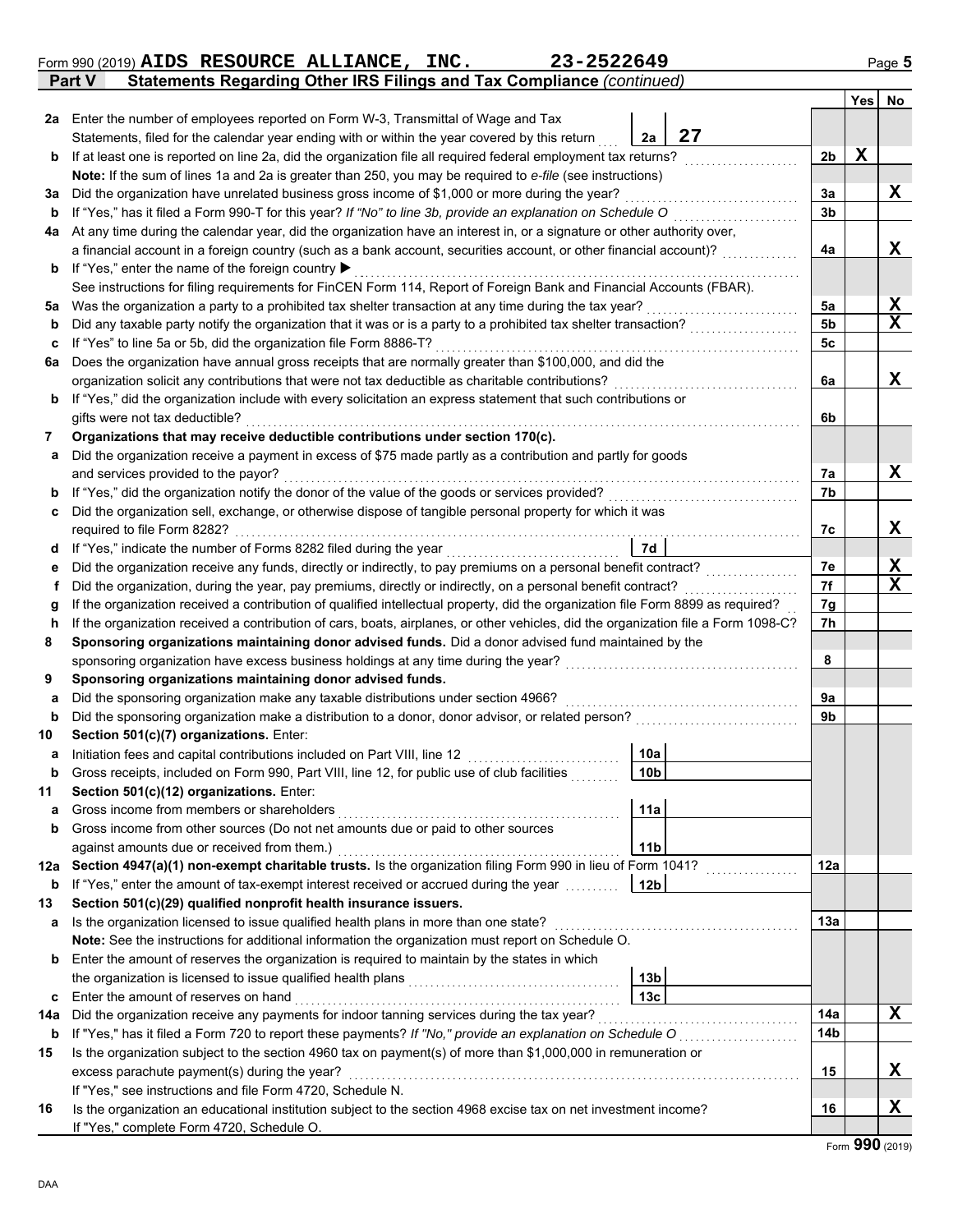## Form 990 (2019) **AIDS RESOURCE ALLIANCE, INC.** 23-2522649 Page 6 **AIDS RESOURCE ALLIANCE, INC. 23-2522649**

| <b>Part VI</b> | Governance, Management, and Disclosure For each "Yes" response to lines 2 through 7b below, and for a "No"                |
|----------------|---------------------------------------------------------------------------------------------------------------------------|
|                | response to line 8a, 8b, or 10b below, describe the circumstances, processes, or changes on Schedule O. See instructions. |
|                | $ {\bf X} $                                                                                                               |
|                | <b>Section A. Governing Body and Management</b>                                                                           |

|          |                                                                                                                                     |                |   |                        | Yes <sup> </sup> | No          |
|----------|-------------------------------------------------------------------------------------------------------------------------------------|----------------|---|------------------------|------------------|-------------|
| 1а       | Enter the number of voting members of the governing body at the end of the tax year                                                 | 1a             | 8 |                        |                  |             |
|          | If there are material differences in voting rights among members of the governing body, or                                          |                |   |                        |                  |             |
|          | if the governing body delegated broad authority to an executive committee or similar                                                |                |   |                        |                  |             |
|          | committee, explain on Schedule O.                                                                                                   |                |   |                        |                  |             |
| b        | Enter the number of voting members included on line 1a, above, who are independent                                                  | 1 <sub>b</sub> | 8 |                        |                  |             |
| 2        | Did any officer, director, trustee, or key employee have a family relationship or a business relationship with                      |                |   |                        |                  |             |
|          | any other officer, director, trustee, or key employee?                                                                              |                |   | 2                      |                  | X           |
| 3        | Did the organization delegate control over management duties customarily performed by or under the direct                           |                |   |                        |                  |             |
|          | supervision of officers, directors, trustees, or key employees to a management company or other person?                             |                |   | 3                      |                  | X           |
| 4        | Did the organization make any significant changes to its governing documents since the prior Form 990 was filed?                    |                |   | 4                      |                  | $\mathbf X$ |
| 5        | Did the organization become aware during the year of a significant diversion of the organization's assets?                          |                |   | 5                      |                  | X           |
| 6        | Did the organization have members or stockholders?                                                                                  |                |   | 6                      |                  | $\mathbf X$ |
| 7a       | Did the organization have members, stockholders, or other persons who had the power to elect or appoint                             |                |   |                        |                  |             |
|          | one or more members of the governing body?                                                                                          |                |   | 7а                     |                  | x           |
| b        | Are any governance decisions of the organization reserved to (or subject to approval by) members,                                   |                |   |                        |                  |             |
|          | stockholders, or persons other than the governing body?                                                                             |                |   | 7b                     |                  | x           |
| 8        | Did the organization contemporaneously document the meetings held or written actions undertaken during the year by the following:   |                |   |                        |                  |             |
| а        | The governing body?                                                                                                                 |                |   | 8a                     | X                |             |
| b        | Each committee with authority to act on behalf of the governing body?                                                               |                |   | 8b                     | $\mathbf x$      |             |
| 9        | Is there any officer, director, trustee, or key employee listed in Part VII, Section A, who cannot be reached at                    |                |   |                        |                  |             |
|          | the organization's mailing address? If "Yes," provide the names and addresses on Schedule O                                         |                |   | 9                      |                  | X           |
|          | Section B. Policies (This Section B requests information about policies not required by the Internal Revenue Code.                  |                |   |                        |                  |             |
|          |                                                                                                                                     |                |   |                        | Yes              | No          |
| 10a      | Did the organization have local chapters, branches, or affiliates?                                                                  |                |   | 10a                    |                  | $\mathbf x$ |
| b        | If "Yes," did the organization have written policies and procedures governing the activities of such chapters,                      |                |   |                        |                  |             |
|          | affiliates, and branches to ensure their operations are consistent with the organization's exempt purposes?                         |                |   | 10 <sub>b</sub>        |                  | X           |
| 11a      | Has the organization provided a complete copy of this Form 990 to all members of its governing body before filing the form?         |                |   | 11a                    |                  |             |
| b        | Describe in Schedule O the process, if any, used by the organization to review this Form 990.                                       |                |   |                        | $\mathbf x$      |             |
| 12a      | Did the organization have a written conflict of interest policy? If "No," go to line 13                                             |                |   | 12a<br>12 <sub>b</sub> |                  | X           |
| b        | Were officers, directors, or trustees, and key employees required to disclose annually interests that could give rise to conflicts? |                |   |                        |                  |             |
| c        | Did the organization regularly and consistently monitor and enforce compliance with the policy? If "Yes,"                           |                |   | 12c                    |                  | X           |
|          | describe in Schedule O how this was done<br>Did the organization have a written whistleblower policy?                               |                |   | 13                     | X                |             |
| 13<br>14 | Did the organization have a written document retention and destruction policy?                                                      |                |   | 14                     | $\mathbf X$      |             |
| 15       | Did the process for determining compensation of the following persons include a review and approval by                              |                |   |                        |                  |             |
|          | independent persons, comparability data, and contemporaneous substantiation of the deliberation and decision?                       |                |   |                        |                  |             |
|          |                                                                                                                                     |                |   | 15a                    | X                |             |
| b        | Other officers or key employees of the organization                                                                                 |                |   | 15b                    | X                |             |
|          | If "Yes" to line 15a or 15b, describe the process in Schedule O (see instructions).                                                 |                |   |                        |                  |             |
|          | 16a Did the organization invest in, contribute assets to, or participate in a joint venture or similar arrangement                  |                |   |                        |                  |             |
|          | with a taxable entity during the year?                                                                                              |                |   | 16a                    |                  | X           |
|          | <b>b</b> If "Yes," did the organization follow a written policy or procedure requiring the organization to evaluate its             |                |   |                        |                  |             |
|          | participation in joint venture arrangements under applicable federal tax law, and take steps to safeguard the                       |                |   |                        |                  |             |
|          |                                                                                                                                     |                |   | 16b                    |                  |             |
|          | <b>Section C. Disclosure</b>                                                                                                        |                |   |                        |                  |             |
| 17       | List the states with which a copy of this Form 990 is required to be filed ▶ PA                                                     |                |   |                        |                  |             |
| 18       | Section 6104 requires an organization to make its Forms 1023 (1024 or 1024-A, if applicable), 990, and 990-T (Section 501(c)        |                |   |                        |                  |             |
|          | (3)s only) available for public inspection. Indicate how you made these available. Check all that apply.                            |                |   |                        |                  |             |

Own website  $\[\]$  Another's website  $\[\mathbf{X}\]$  Upon request  $\[\]$  Other *(explain on Schedule O)* 

| 19 Describe on Schedule O whether (and if so, how) the organization made its governing documents, conflict of interest policy, and |
|------------------------------------------------------------------------------------------------------------------------------------|
| financial statements available to the public during the tax year.                                                                  |

**20** State the name, address, and telephone number of the person who possesses the organization's books and records ▶

## **MANAGEMENT 500 WEST THIRD STREET**

**WILLIAMSPORT PA 17701 570-322-8448**

 $\blacksquare$   $\blacksquare$   $\blacksquare$   $\blacksquare$   $\blacksquare$   $\blacksquare$   $\blacksquare$   $\blacksquare$   $\blacksquare$   $\blacksquare$   $\blacksquare$   $\blacksquare$   $\blacksquare$   $\blacksquare$   $\blacksquare$   $\blacksquare$   $\blacksquare$   $\blacksquare$   $\blacksquare$   $\blacksquare$   $\blacksquare$   $\blacksquare$   $\blacksquare$   $\blacksquare$   $\blacksquare$   $\blacksquare$   $\blacksquare$   $\blacksquare$   $\blacksquare$   $\blacksquare$   $\blacksquare$   $\blacks$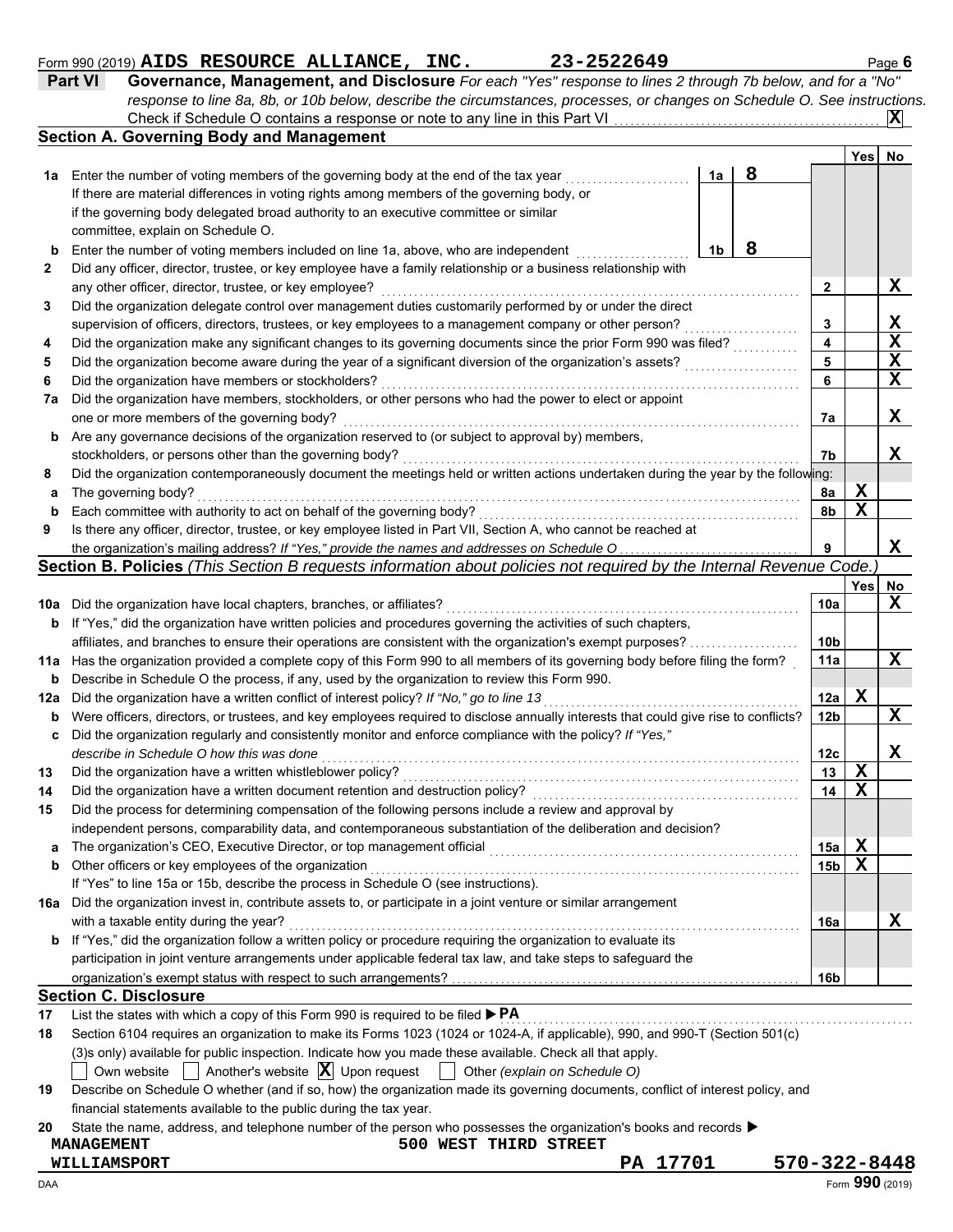| <b>Part VII</b>          | Compensation of Officers, Directors, Trustees, Key Employees, Highest Compensated Employees, and                                              |
|--------------------------|-----------------------------------------------------------------------------------------------------------------------------------------------|
|                          | <b>Independent Contractors</b>                                                                                                                |
|                          | Check if Schedule O contains a response or note to any line in this Part VII <i>manumumumumumum</i>                                           |
| Section A.               | Officers, Directors, Trustees, Key Employees, and Highest Compensated Employees                                                               |
| organization's tax year. | 1a Complete this table for all persons required to be listed. Report compensation for the calendar year ending with or within the             |
|                          | . Liet all of the ergenization's <b>eurrent</b> efficers, directors, trustees (upother individuals or ergenizations), regardless of amount of |

■ List all of the organization's **current** officers, directors, trustees (whether individuals or organizations), regardless of amount of compensation. Enter -0- in columns (D), (E), and (F) if no compensation was paid.

List all of the organization's **current** key employees, if any. See instructions for definition of "key employee."

■ List all of the organization's **current** key employees, if any. See instructions for definition of "key employee."<br>■ List the organization's five **current** highest compensated employees (other than an officer, director,

who received reportable compensation (Box 5 of Form W-2 and/or Box 7 of Form 1099-MISC) of more than \$100,000 from the organization and any related organizations.

• List all of the organization's **former** officers, key employees, and highest compensated employees who received more than<br>00,000 of reportable compensation from the organization and any related erganizations. \$100,000 of reportable compensation from the organization and any related organizations.

• List all of the organization's **former directors or trustees** that received, in the capacity as a former director or trustee of the anization more than \$10,000 of reportable compensation from the organization and any rel organization, more than \$10,000 of reportable compensation from the organization and any related organizations. See instructions for the order in which to list the persons above.

Check this box if neither the organization nor any related organization compensated any current officer, director, or trustee. **X**

| (A)<br>Name and title            | (B)<br>Average<br>hours<br>per week<br>(list any               | (C)<br>Position<br>(do not check more than one<br>box, unless person is both an<br>officer and a director/trustee) |                       |             |              |                                 |        | (D)<br>Reportable<br>compensation<br>from the<br>organization | (E)<br>Reportable<br>compensation<br>from related<br>organizations | (F)<br>Estimated amount<br>of other<br>compensation<br>from the |
|----------------------------------|----------------------------------------------------------------|--------------------------------------------------------------------------------------------------------------------|-----------------------|-------------|--------------|---------------------------------|--------|---------------------------------------------------------------|--------------------------------------------------------------------|-----------------------------------------------------------------|
|                                  | hours for<br>related<br>organizations<br>below<br>dotted line) | Individual trustee<br>or director                                                                                  | Institutional trustee | Officer     | Key employee | Highest compensated<br>employee | Former | (W-2/1099-MISC)                                               | (W-2/1099-MISC)                                                    | organization and<br>related organizations                       |
| (1) MORGAN CHURCHILL             |                                                                |                                                                                                                    |                       |             |              |                                 |        |                                                               |                                                                    |                                                                 |
| SECRETARY/DIRECTOR               | 0.00<br>0.00                                                   | $\mathbf X$                                                                                                        |                       | $\mathbf X$ |              |                                 |        | 0                                                             | 0                                                                  | 0                                                               |
| (2) BORJA GUTIERREZ              |                                                                |                                                                                                                    |                       |             |              |                                 |        |                                                               |                                                                    |                                                                 |
|                                  | 0.00                                                           |                                                                                                                    |                       |             |              |                                 |        |                                                               |                                                                    |                                                                 |
| <b>DIRECTOR</b>                  | 0.00                                                           | $\mathbf X$                                                                                                        |                       |             |              |                                 |        | 0                                                             | 0                                                                  | 0                                                               |
| (3) DR. DREW HAUSSMANN           |                                                                |                                                                                                                    |                       |             |              |                                 |        |                                                               |                                                                    |                                                                 |
| <b>DIRECTOR</b>                  | 0.00<br>0.00                                                   | $\mathbf x$                                                                                                        |                       |             |              |                                 |        | 0                                                             | 0                                                                  | $\mathbf 0$                                                     |
| (4) DR. DARRELL MCBRIDE          |                                                                |                                                                                                                    |                       |             |              |                                 |        |                                                               |                                                                    |                                                                 |
|                                  | 0.00                                                           |                                                                                                                    |                       |             |              |                                 |        |                                                               |                                                                    |                                                                 |
| <b>DIRECTOR</b>                  | 0.00                                                           | $\mathbf X$                                                                                                        |                       |             |              |                                 |        | 0                                                             | 0                                                                  | $\mathbf 0$                                                     |
| (5) BETH MOORE                   | 0.00                                                           |                                                                                                                    |                       |             |              |                                 |        |                                                               |                                                                    |                                                                 |
| TREASURER/DIRECTOR               | 0.00                                                           | $\mathbf X$                                                                                                        |                       | $\mathbf x$ |              |                                 |        | 0                                                             | 0                                                                  | $\mathbf 0$                                                     |
| (6) ANTHONY PACE                 |                                                                |                                                                                                                    |                       |             |              |                                 |        |                                                               |                                                                    |                                                                 |
| VICE PRES/DIRECTOR               | 0.00<br>0.00                                                   | X                                                                                                                  |                       | $\mathbf x$ |              |                                 |        | 0                                                             | 0                                                                  | $\mathbf 0$                                                     |
| (7) CARA RICE                    |                                                                |                                                                                                                    |                       |             |              |                                 |        |                                                               |                                                                    |                                                                 |
|                                  | 0.00                                                           |                                                                                                                    |                       |             |              |                                 |        |                                                               |                                                                    |                                                                 |
| <b>DIRECTOR</b>                  | 0.00                                                           | $\mathbf X$                                                                                                        |                       |             |              |                                 |        | 0                                                             | 0                                                                  | $\mathbf 0$                                                     |
| (8) DR. RICK SCHULZE             |                                                                |                                                                                                                    |                       |             |              |                                 |        |                                                               |                                                                    |                                                                 |
|                                  | 0.00                                                           |                                                                                                                    |                       |             |              |                                 |        |                                                               |                                                                    | $\mathbf 0$                                                     |
| <b>PRESIDENT/DIRECTOR</b><br>(9) | 0.00                                                           | $\mathbf X$                                                                                                        |                       | $\mathbf x$ |              |                                 |        | 0                                                             | 0                                                                  |                                                                 |
|                                  |                                                                |                                                                                                                    |                       |             |              |                                 |        |                                                               |                                                                    |                                                                 |
|                                  |                                                                |                                                                                                                    |                       |             |              |                                 |        |                                                               |                                                                    |                                                                 |
| (10)                             |                                                                |                                                                                                                    |                       |             |              |                                 |        |                                                               |                                                                    |                                                                 |
|                                  |                                                                |                                                                                                                    |                       |             |              |                                 |        |                                                               |                                                                    |                                                                 |
| (11)                             |                                                                |                                                                                                                    |                       |             |              |                                 |        |                                                               |                                                                    |                                                                 |
|                                  |                                                                |                                                                                                                    |                       |             |              |                                 |        |                                                               |                                                                    |                                                                 |
|                                  |                                                                |                                                                                                                    |                       |             |              |                                 |        |                                                               |                                                                    |                                                                 |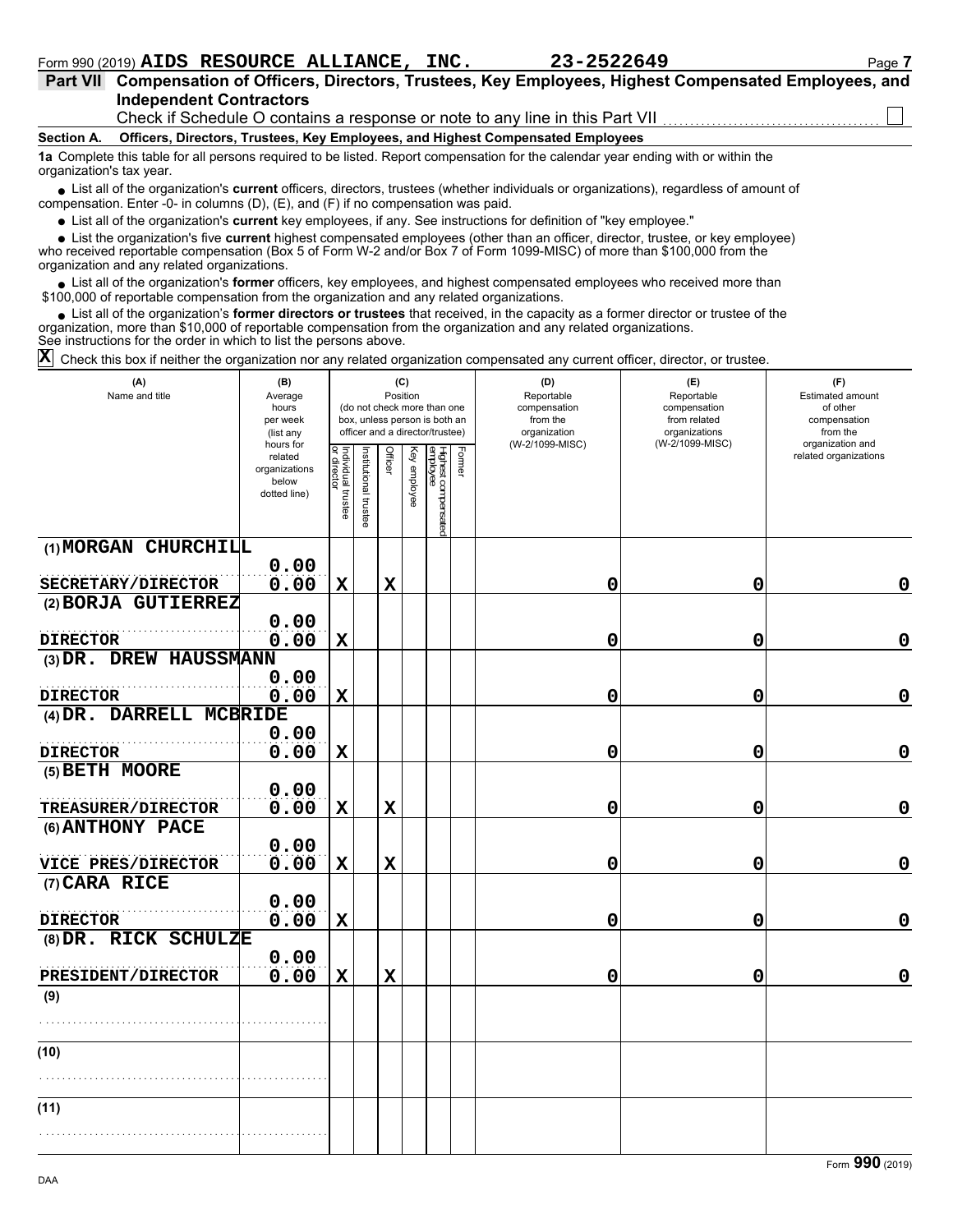|                                                                                                                                             | Form 990 (2019) AIDS RESOURCE ALLIANCE, INC.                                                                                                                                                                         |                                  |                                   |                                                                                                                                                                                                                                                           |         |              |                                 |        | 23-2522649      |                                                                                                                                                                    | Page 8                                    |
|---------------------------------------------------------------------------------------------------------------------------------------------|----------------------------------------------------------------------------------------------------------------------------------------------------------------------------------------------------------------------|----------------------------------|-----------------------------------|-----------------------------------------------------------------------------------------------------------------------------------------------------------------------------------------------------------------------------------------------------------|---------|--------------|---------------------------------|--------|-----------------|--------------------------------------------------------------------------------------------------------------------------------------------------------------------|-------------------------------------------|
| Part VII                                                                                                                                    |                                                                                                                                                                                                                      |                                  |                                   |                                                                                                                                                                                                                                                           |         |              |                                 |        |                 | Section A. Officers, Directors, Trustees, Key Employees, and Highest Compensated Employees (continued)                                                             |                                           |
| (A)<br>(B)<br>Name and title<br>Average<br>hours<br>per week<br>(list any<br>hours for<br>related<br>organizations<br>below<br>dotted line) |                                                                                                                                                                                                                      |                                  |                                   | (C)<br>(D)<br>(E)<br>Position<br>Reportable<br>Reportable<br>(do not check more than one<br>compensation<br>compensation<br>box, unless person is both an<br>from the<br>from related<br>officer and a director/trustee)<br>organizations<br>organization |         |              |                                 |        |                 | (F)<br><b>Estimated amount</b><br>of other<br>compensation<br>from the                                                                                             |                                           |
|                                                                                                                                             |                                                                                                                                                                                                                      |                                  | Individual trustee<br>or director | Institutional trustee                                                                                                                                                                                                                                     | Officer | Key employee | Highest compensatec<br>employee | Former | (W-2/1099-MISC) | (W-2/1099-MISC)                                                                                                                                                    | organization and<br>related organizations |
|                                                                                                                                             |                                                                                                                                                                                                                      |                                  |                                   |                                                                                                                                                                                                                                                           |         |              |                                 |        |                 |                                                                                                                                                                    |                                           |
|                                                                                                                                             |                                                                                                                                                                                                                      |                                  |                                   |                                                                                                                                                                                                                                                           |         |              |                                 |        |                 |                                                                                                                                                                    |                                           |
|                                                                                                                                             |                                                                                                                                                                                                                      |                                  |                                   |                                                                                                                                                                                                                                                           |         |              |                                 |        |                 |                                                                                                                                                                    |                                           |
|                                                                                                                                             |                                                                                                                                                                                                                      |                                  |                                   |                                                                                                                                                                                                                                                           |         |              |                                 |        |                 |                                                                                                                                                                    |                                           |
|                                                                                                                                             |                                                                                                                                                                                                                      |                                  |                                   |                                                                                                                                                                                                                                                           |         |              |                                 |        |                 |                                                                                                                                                                    |                                           |
|                                                                                                                                             |                                                                                                                                                                                                                      |                                  |                                   |                                                                                                                                                                                                                                                           |         |              |                                 |        |                 |                                                                                                                                                                    |                                           |
|                                                                                                                                             |                                                                                                                                                                                                                      |                                  |                                   |                                                                                                                                                                                                                                                           |         |              |                                 |        |                 |                                                                                                                                                                    |                                           |
|                                                                                                                                             |                                                                                                                                                                                                                      |                                  |                                   |                                                                                                                                                                                                                                                           |         |              |                                 |        |                 |                                                                                                                                                                    |                                           |
| c                                                                                                                                           | Total from continuation sheets to Part VII, Section A                                                                                                                                                                |                                  |                                   |                                                                                                                                                                                                                                                           |         |              |                                 |        |                 |                                                                                                                                                                    |                                           |
| $\mathbf{2}$                                                                                                                                | Total number of individuals (including but not limited to those listed above) who received more than \$100,000 of<br>reportable compensation from the organization $\bigtriangledown 0$                              |                                  |                                   |                                                                                                                                                                                                                                                           |         |              |                                 |        |                 |                                                                                                                                                                    |                                           |
|                                                                                                                                             |                                                                                                                                                                                                                      |                                  |                                   |                                                                                                                                                                                                                                                           |         |              |                                 |        |                 |                                                                                                                                                                    | <b>Yes</b><br>$\overline{N}$              |
| 3                                                                                                                                           | Did the organization list any former officer, director, trustee, key employee, or highest compensated<br>employee on line 1a? If "Yes," complete Schedule J for such individual                                      |                                  |                                   |                                                                                                                                                                                                                                                           |         |              |                                 |        |                 |                                                                                                                                                                    | X<br>3                                    |
| 4                                                                                                                                           | For any individual listed on line 1a, is the sum of reportable compensation and other compensation from the<br>organization and related organizations greater than \$150,000? If "Yes," complete Schedule J for such |                                  |                                   |                                                                                                                                                                                                                                                           |         |              |                                 |        |                 |                                                                                                                                                                    |                                           |
| 5                                                                                                                                           | individual<br>marviauar<br>Did any person listed on line 1a receive or accrue compensation from any unrelated organization or individual                                                                             |                                  |                                   |                                                                                                                                                                                                                                                           |         |              |                                 |        |                 |                                                                                                                                                                    | X<br>$\overline{\mathbf{4}}$              |
|                                                                                                                                             | for services rendered to the organization? If "Yes," complete Schedule J for such person<br><b>Section B. Independent Contractors</b>                                                                                |                                  |                                   |                                                                                                                                                                                                                                                           |         |              |                                 |        |                 |                                                                                                                                                                    | X<br>5                                    |
| 1                                                                                                                                           | Complete this table for your five highest compensated independent contractors that received more than \$100,000 of                                                                                                   |                                  |                                   |                                                                                                                                                                                                                                                           |         |              |                                 |        |                 |                                                                                                                                                                    |                                           |
|                                                                                                                                             |                                                                                                                                                                                                                      | (A)<br>Name and business address |                                   |                                                                                                                                                                                                                                                           |         |              |                                 |        |                 | compensation from the organization. Report compensation for the calendar year ending with or within the organization's tax year.<br>(B)<br>Description of services | (C)<br>Compensation                       |
|                                                                                                                                             |                                                                                                                                                                                                                      |                                  |                                   |                                                                                                                                                                                                                                                           |         |              |                                 |        |                 |                                                                                                                                                                    |                                           |
|                                                                                                                                             |                                                                                                                                                                                                                      |                                  |                                   |                                                                                                                                                                                                                                                           |         |              |                                 |        |                 |                                                                                                                                                                    |                                           |
|                                                                                                                                             |                                                                                                                                                                                                                      |                                  |                                   |                                                                                                                                                                                                                                                           |         |              |                                 |        |                 |                                                                                                                                                                    |                                           |
|                                                                                                                                             |                                                                                                                                                                                                                      |                                  |                                   |                                                                                                                                                                                                                                                           |         |              |                                 |        |                 |                                                                                                                                                                    |                                           |
| $\mathbf{2}$                                                                                                                                | Total number of independent contractors (including but not limited to those listed above) who<br>received more than \$100,000 of compensation from the organization ▶                                                |                                  |                                   |                                                                                                                                                                                                                                                           |         |              |                                 |        |                 | 0                                                                                                                                                                  |                                           |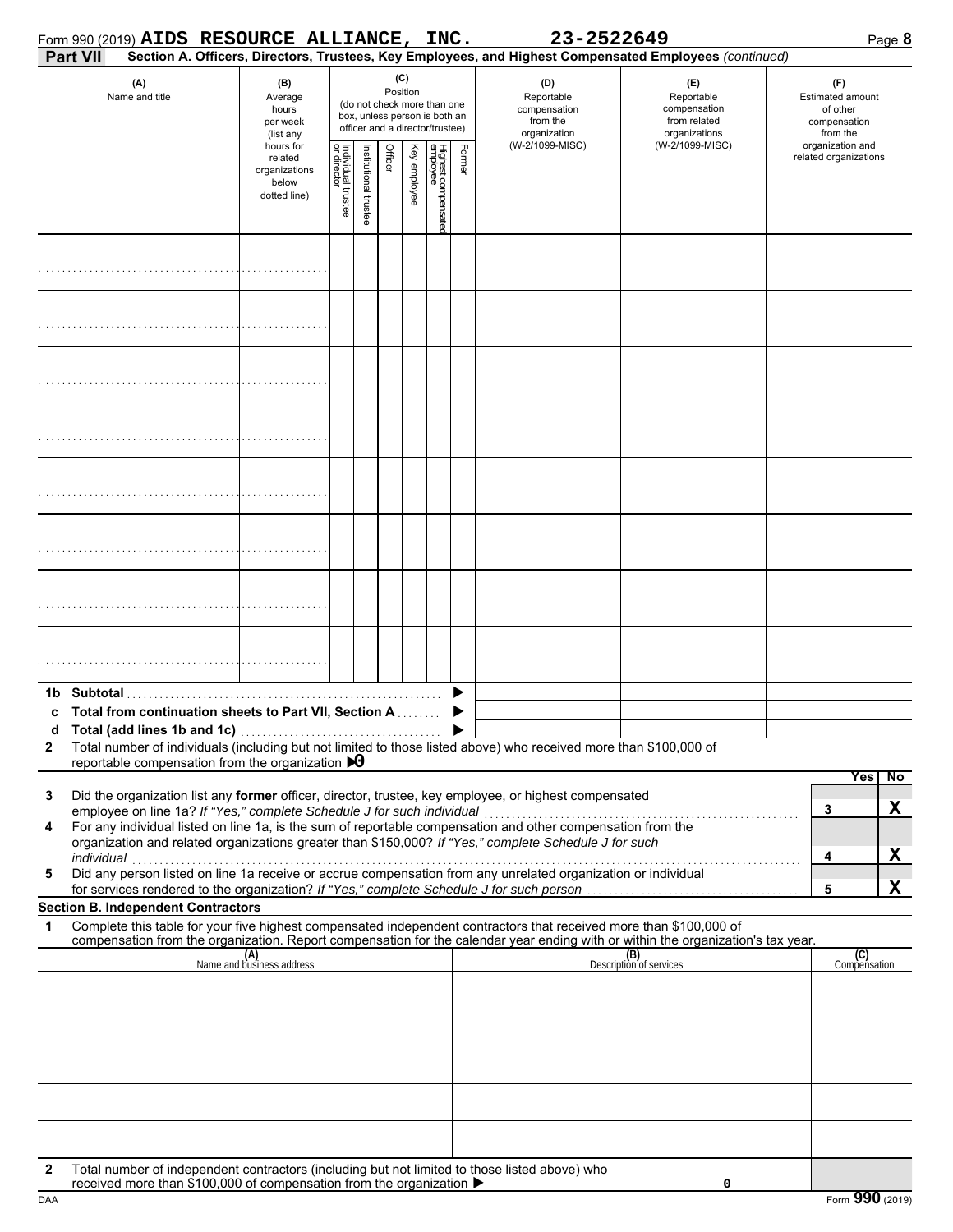|                  |                             | Form 990 (2019) AIDS RESOURCE ALLIANCE, | INC. | 23-2522649 | Page <b>9</b> |
|------------------|-----------------------------|-----------------------------------------|------|------------|---------------|
| <b>Part VIII</b> | <b>Statement of Revenue</b> |                                         |      |            |               |

Check if Schedule O contains a response or note to any line in this Part VIII ................................

 $\Box$ 

|                                                                  |     |                                                                                     |    |                            |                        |                       | (A)<br>Total revenue   | (B)<br>Related or exempt<br>function revenue | (C)<br>Unrelated<br>business revenue | (D)<br>Revenue excluded<br>from tax under<br>sections 512-514 |
|------------------------------------------------------------------|-----|-------------------------------------------------------------------------------------|----|----------------------------|------------------------|-----------------------|------------------------|----------------------------------------------|--------------------------------------|---------------------------------------------------------------|
|                                                                  |     |                                                                                     |    |                            |                        |                       |                        |                                              |                                      |                                                               |
|                                                                  |     |                                                                                     |    |                            | 1a                     |                       |                        |                                              |                                      |                                                               |
|                                                                  |     | <b>b</b> Membership dues                                                            |    | .                          | 1 <sub>b</sub>         |                       |                        |                                              |                                      |                                                               |
|                                                                  |     | c Fundraising events                                                                |    |                            | 1 <sub>c</sub>         |                       |                        |                                              |                                      |                                                               |
|                                                                  |     | d Related organizations                                                             |    |                            | 1 <sub>d</sub>         |                       |                        |                                              |                                      |                                                               |
|                                                                  |     | <b>e</b> Government grants (contributions)                                          |    |                            | 1e                     | 1,321,622             |                        |                                              |                                      |                                                               |
| <b>Contributions, Gifts, Grants</b><br>and Other Similar Amounts |     | f All other contributions, gifts, grants,<br>and similar amounts not included above |    |                            | 1f                     | 43,966                |                        |                                              |                                      |                                                               |
|                                                                  |     | g Noncash contributions included in lines 1a-1f                                     |    |                            | $1g$ \$                |                       |                        |                                              |                                      |                                                               |
|                                                                  |     |                                                                                     |    |                            |                        | $\blacktriangleright$ | 1,365,588              |                                              |                                      |                                                               |
|                                                                  |     |                                                                                     |    |                            |                        | <b>Business Code</b>  |                        |                                              |                                      |                                                               |
|                                                                  | 2a  |                                                                                     |    | PUBLIC HEALTH SVC ACT 340B |                        | .                     | 704,057                | 704,057                                      |                                      |                                                               |
|                                                                  | b   |                                                                                     |    |                            |                        |                       |                        |                                              |                                      |                                                               |
|                                                                  |     |                                                                                     |    |                            |                        |                       |                        |                                              |                                      |                                                               |
| Program Service<br>Revenue                                       |     |                                                                                     |    |                            |                        |                       |                        |                                              |                                      |                                                               |
|                                                                  |     |                                                                                     |    |                            |                        |                       |                        |                                              |                                      |                                                               |
|                                                                  |     | All other program service revenue                                                   |    |                            |                        |                       |                        |                                              |                                      |                                                               |
|                                                                  |     |                                                                                     |    |                            |                        | ▶                     | $\overline{704}$ , 057 |                                              |                                      |                                                               |
|                                                                  | 3   | Investment income (including dividends, interest, and                               |    |                            |                        |                       |                        |                                              |                                      |                                                               |
|                                                                  |     |                                                                                     |    |                            |                        |                       | 17,179                 |                                              |                                      | 17,179                                                        |
|                                                                  | 4   | Income from investment of tax-exempt bond proceeds                                  |    |                            |                        |                       |                        |                                              |                                      |                                                               |
|                                                                  | 5   |                                                                                     |    |                            |                        |                       |                        |                                              |                                      |                                                               |
|                                                                  |     |                                                                                     |    | (i) Real                   |                        | (ii) Personal         |                        |                                              |                                      |                                                               |
|                                                                  |     | <b>6a</b> Gross rents                                                               | 6a |                            |                        |                       |                        |                                              |                                      |                                                               |
|                                                                  | b   | Less: rental expenses                                                               | 6b |                            |                        |                       |                        |                                              |                                      |                                                               |
|                                                                  |     | <b>c</b> Rental inc. or (loss)                                                      | 6c |                            |                        |                       |                        |                                              |                                      |                                                               |
|                                                                  |     | <b>d</b> Net rental income or (loss)                                                |    |                            |                        | . <u>.</u>            |                        |                                              |                                      |                                                               |
|                                                                  |     | <b>7a</b> Gross amount from                                                         |    | (i) Securities             |                        | (ii) Other            |                        |                                              |                                      |                                                               |
|                                                                  |     | sales of assets                                                                     | 7а |                            |                        |                       |                        |                                              |                                      |                                                               |
|                                                                  |     | other than inventory<br><b>b</b> Less: cost or other                                |    |                            |                        |                       |                        |                                              |                                      |                                                               |
|                                                                  |     | basis and sales exps.                                                               | 7b |                            |                        |                       |                        |                                              |                                      |                                                               |
|                                                                  |     | c Gain or (loss)                                                                    | 7c |                            |                        |                       |                        |                                              |                                      |                                                               |
| Other Revenue                                                    |     |                                                                                     |    |                            |                        |                       |                        |                                              |                                      |                                                               |
|                                                                  |     | 8a Gross income from fundraising events                                             |    |                            |                        |                       |                        |                                              |                                      |                                                               |
|                                                                  |     | (not including $$$                                                                  |    |                            |                        |                       |                        |                                              |                                      |                                                               |
|                                                                  |     | of contributions reported on line 1c).                                              |    |                            |                        |                       |                        |                                              |                                      |                                                               |
|                                                                  |     | See Part IV, line 18                                                                |    |                            | 8a                     |                       |                        |                                              |                                      |                                                               |
|                                                                  |     | <b>b</b> Less: direct expenses                                                      |    |                            | 8b                     |                       |                        |                                              |                                      |                                                               |
|                                                                  |     | c Net income or (loss) from fundraising events                                      |    |                            |                        |                       |                        |                                              |                                      |                                                               |
|                                                                  |     | 9a Gross income from gaming activities.                                             |    |                            |                        |                       |                        |                                              |                                      |                                                               |
|                                                                  |     | See Part IV, line 19                                                                |    |                            | 9a                     | 4,518                 |                        |                                              |                                      |                                                               |
|                                                                  |     | <b>b</b> Less: direct expenses                                                      |    |                            | 9 <sub>b</sub>         | 2,966                 |                        |                                              |                                      |                                                               |
|                                                                  |     | c Net income or (loss) from gaming activities                                       |    |                            |                        |                       | 1,552                  |                                              |                                      | 1,552                                                         |
|                                                                  |     |                                                                                     |    |                            |                        | .                     |                        |                                              |                                      |                                                               |
|                                                                  |     | 10a Gross sales of inventory, less                                                  |    |                            |                        |                       |                        |                                              |                                      |                                                               |
|                                                                  |     | returns and allowances                                                              |    | a a a a a                  | 10a<br>10 <sub>b</sub> |                       |                        |                                              |                                      |                                                               |
|                                                                  |     | <b>b</b> Less: cost of goods sold                                                   |    |                            |                        |                       |                        |                                              |                                      |                                                               |
|                                                                  |     | c Net income or (loss) from sales of inventory                                      |    |                            |                        | <b>Business Code</b>  |                        |                                              |                                      |                                                               |
|                                                                  |     |                                                                                     |    |                            |                        |                       | 14,181                 | 14,181                                       |                                      |                                                               |
|                                                                  | 11a | MISCELLANEOUS                                                                       |    |                            |                        |                       |                        |                                              |                                      |                                                               |
|                                                                  | b   |                                                                                     |    |                            |                        |                       |                        |                                              |                                      |                                                               |
| Miscellaneous<br>Revenue                                         |     |                                                                                     |    |                            |                        |                       |                        |                                              |                                      |                                                               |
|                                                                  | d   |                                                                                     |    |                            |                        |                       |                        |                                              |                                      |                                                               |
|                                                                  |     |                                                                                     |    |                            |                        |                       | 14,181                 |                                              |                                      |                                                               |
|                                                                  | 12  | Total revenue. See instructions                                                     |    |                            |                        |                       | 2,102,557              | 718,238                                      | 0                                    | 18,731                                                        |

DAA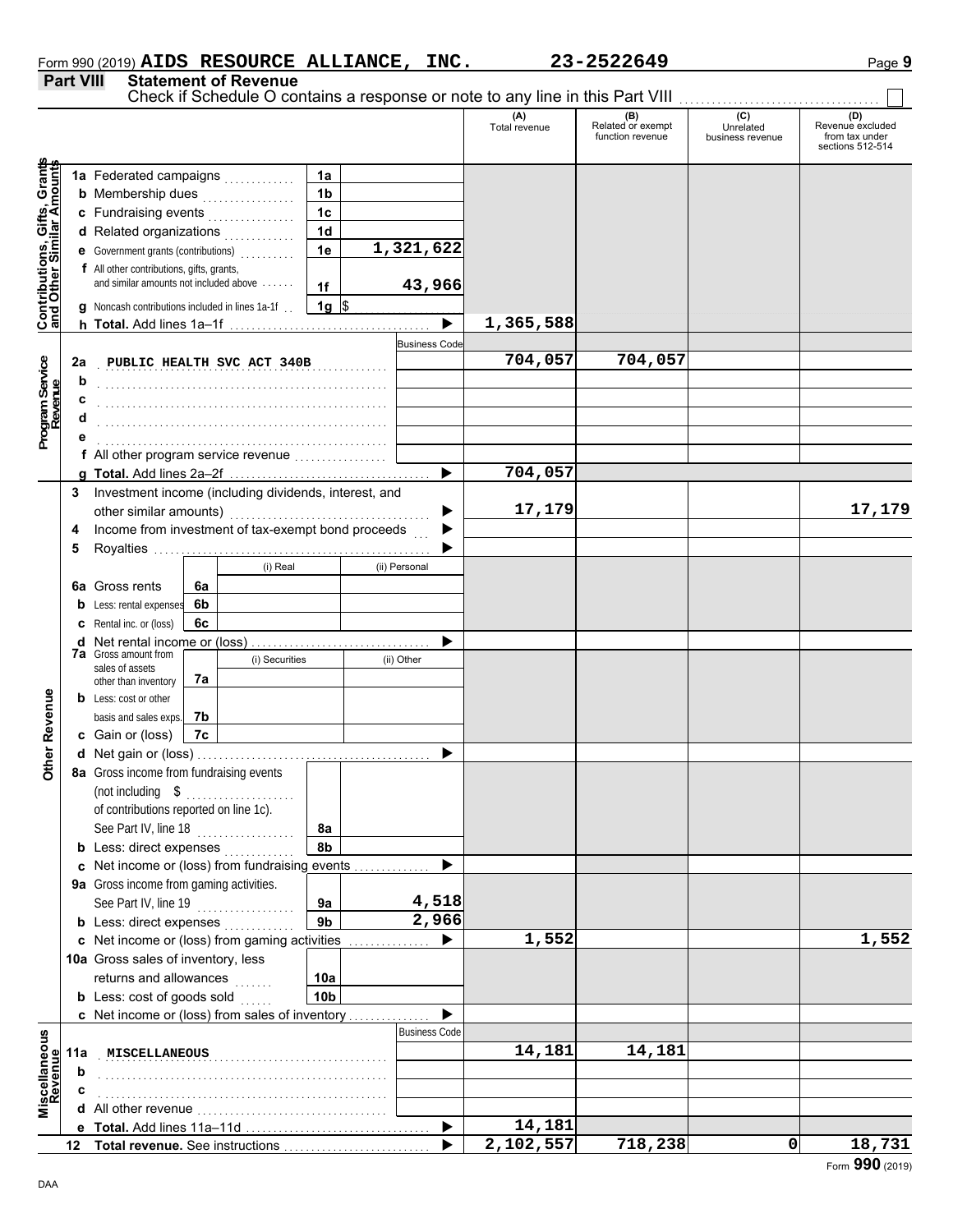## Form 990 (2019) **AIDS RESOURCE ALLIANCE, INC.** 23-2522649 Page 10

**Part IX Statement of Functional Expenses** *Section 501(c)(3) and 501(c)(4) organizations must complete all columns. All other organizations must complete column (A).* Check if Schedule O contains a response or note to any line in this Part IX

| 1 Grants and other assistance to domestic organizations<br>and domestic governments. See Part IV, line 21<br>Grants and other assistance to domestic<br>$\mathbf{2}$<br>523,487<br>523,487<br>individuals. See Part IV, line 22<br>Grants and other assistance to foreign<br>3<br>organizations, foreign governments, and foreign<br>individuals. See Part IV, lines 15 and 16<br>Benefits paid to or for members<br>4<br>Compensation of current officers, directors,<br>5<br>trustees, and key employees<br>Compensation not included above to disqualified<br>6<br>persons (as defined under section 4958(f)(1)) and<br>persons described in section 4958(c)(3)(B)<br>1,026,887<br>770, 165<br>256,722<br>Other salaries and wages<br>7<br>Pension plan accruals and contributions (include<br>8<br>17,399<br>13,049<br>4,350<br>section 401(k) and 403(b) employer contributions)<br>28,334<br>113,335<br>85,001<br>Other employee benefits<br>9<br>83,034<br>62,276<br>20,758<br>Payroll taxes<br>10<br>Fees for services (nonemployees):<br>11<br>a Management<br>2,299<br>2,299<br>b<br>17,840<br>13,380<br>4,460<br>c<br>Lobbying<br>d<br>Professional fundraising services. See Part IV, line 17<br>е<br>Investment management fees<br>f<br>Other. (If line 11g amount exceeds 10% of line 25, column<br>a<br>84,830<br>21,207<br>63,623<br>(A) amount, list line 11g expenses on Schedule O.)<br>45,895<br>45,895<br>Advertising and promotion<br><br>12<br>56,241<br>42,181<br>14,060<br>13<br>$\overline{5,511}$<br>22,550<br>16,535<br>14<br>15<br>147,334<br>110,501<br>36,833<br>16<br>31,801<br>31,801<br>17<br>Travel<br>Payments of travel or entertainment expenses<br>18<br>for any federal, state, or local public officials<br>Conferences, conventions, and meetings<br>19<br>247<br>247<br>20<br>Interest<br>Payments to affiliates<br>21<br>9,944<br>7,457<br>2,487<br>Depreciation, depletion, and amortization<br>22<br>23,484<br>17,613<br>5,871<br>23<br>Insurance<br>Other expenses. Itemize expenses not covered<br>24<br>above (List miscellaneous expenses on line 24e. If<br>line 24e amount exceeds 10% of line 25, column<br>(A) amount, list line 24e expenses on Schedule O.)<br>22,353<br>16,765<br>5,588<br><b>TELEPHONE</b><br>a<br>21,270<br>15,952<br>5,318<br><b>MAINTENANCE</b><br>b<br>7,965<br>5,974<br>1,991<br><b>STAFF TRAINING</b><br>c<br>1,513<br>1,513<br>BOOKS & PERIODICALS<br>d<br>All other expenses<br>е<br>2,259,708<br>1,845,714<br>413,490<br>Total functional expenses. Add lines 1 through 24e<br>25<br>26<br>Joint costs. Complete this line only if the<br>organization reported in column (B) joint costs<br>from a combined educational campaign and<br>fundraising solicitation. Check here $\blacktriangleright$ | Do not include amounts reported on lines 6b,<br>7b, 8b, 9b, and 10b of Part VIII. | (A)<br>Total expenses | (B)<br>Program service<br>expenses | (C)<br>Management and<br>general expenses | (D)<br>Fundraising<br>expenses |
|----------------------------------------------------------------------------------------------------------------------------------------------------------------------------------------------------------------------------------------------------------------------------------------------------------------------------------------------------------------------------------------------------------------------------------------------------------------------------------------------------------------------------------------------------------------------------------------------------------------------------------------------------------------------------------------------------------------------------------------------------------------------------------------------------------------------------------------------------------------------------------------------------------------------------------------------------------------------------------------------------------------------------------------------------------------------------------------------------------------------------------------------------------------------------------------------------------------------------------------------------------------------------------------------------------------------------------------------------------------------------------------------------------------------------------------------------------------------------------------------------------------------------------------------------------------------------------------------------------------------------------------------------------------------------------------------------------------------------------------------------------------------------------------------------------------------------------------------------------------------------------------------------------------------------------------------------------------------------------------------------------------------------------------------------------------------------------------------------------------------------------------------------------------------------------------------------------------------------------------------------------------------------------------------------------------------------------------------------------------------------------------------------------------------------------------------------------------------------------------------------------------------------------------------------------------------------------------------------------------------------------------------------------------------------------------------------------------------------------------------------------------------------------------|-----------------------------------------------------------------------------------|-----------------------|------------------------------------|-------------------------------------------|--------------------------------|
|                                                                                                                                                                                                                                                                                                                                                                                                                                                                                                                                                                                                                                                                                                                                                                                                                                                                                                                                                                                                                                                                                                                                                                                                                                                                                                                                                                                                                                                                                                                                                                                                                                                                                                                                                                                                                                                                                                                                                                                                                                                                                                                                                                                                                                                                                                                                                                                                                                                                                                                                                                                                                                                                                                                                                                                        |                                                                                   |                       |                                    |                                           |                                |
|                                                                                                                                                                                                                                                                                                                                                                                                                                                                                                                                                                                                                                                                                                                                                                                                                                                                                                                                                                                                                                                                                                                                                                                                                                                                                                                                                                                                                                                                                                                                                                                                                                                                                                                                                                                                                                                                                                                                                                                                                                                                                                                                                                                                                                                                                                                                                                                                                                                                                                                                                                                                                                                                                                                                                                                        |                                                                                   |                       |                                    |                                           |                                |
|                                                                                                                                                                                                                                                                                                                                                                                                                                                                                                                                                                                                                                                                                                                                                                                                                                                                                                                                                                                                                                                                                                                                                                                                                                                                                                                                                                                                                                                                                                                                                                                                                                                                                                                                                                                                                                                                                                                                                                                                                                                                                                                                                                                                                                                                                                                                                                                                                                                                                                                                                                                                                                                                                                                                                                                        |                                                                                   |                       |                                    |                                           |                                |
|                                                                                                                                                                                                                                                                                                                                                                                                                                                                                                                                                                                                                                                                                                                                                                                                                                                                                                                                                                                                                                                                                                                                                                                                                                                                                                                                                                                                                                                                                                                                                                                                                                                                                                                                                                                                                                                                                                                                                                                                                                                                                                                                                                                                                                                                                                                                                                                                                                                                                                                                                                                                                                                                                                                                                                                        |                                                                                   |                       |                                    |                                           |                                |
|                                                                                                                                                                                                                                                                                                                                                                                                                                                                                                                                                                                                                                                                                                                                                                                                                                                                                                                                                                                                                                                                                                                                                                                                                                                                                                                                                                                                                                                                                                                                                                                                                                                                                                                                                                                                                                                                                                                                                                                                                                                                                                                                                                                                                                                                                                                                                                                                                                                                                                                                                                                                                                                                                                                                                                                        |                                                                                   |                       |                                    |                                           |                                |
|                                                                                                                                                                                                                                                                                                                                                                                                                                                                                                                                                                                                                                                                                                                                                                                                                                                                                                                                                                                                                                                                                                                                                                                                                                                                                                                                                                                                                                                                                                                                                                                                                                                                                                                                                                                                                                                                                                                                                                                                                                                                                                                                                                                                                                                                                                                                                                                                                                                                                                                                                                                                                                                                                                                                                                                        |                                                                                   |                       |                                    |                                           |                                |
|                                                                                                                                                                                                                                                                                                                                                                                                                                                                                                                                                                                                                                                                                                                                                                                                                                                                                                                                                                                                                                                                                                                                                                                                                                                                                                                                                                                                                                                                                                                                                                                                                                                                                                                                                                                                                                                                                                                                                                                                                                                                                                                                                                                                                                                                                                                                                                                                                                                                                                                                                                                                                                                                                                                                                                                        |                                                                                   |                       |                                    |                                           |                                |
|                                                                                                                                                                                                                                                                                                                                                                                                                                                                                                                                                                                                                                                                                                                                                                                                                                                                                                                                                                                                                                                                                                                                                                                                                                                                                                                                                                                                                                                                                                                                                                                                                                                                                                                                                                                                                                                                                                                                                                                                                                                                                                                                                                                                                                                                                                                                                                                                                                                                                                                                                                                                                                                                                                                                                                                        |                                                                                   |                       |                                    |                                           |                                |
|                                                                                                                                                                                                                                                                                                                                                                                                                                                                                                                                                                                                                                                                                                                                                                                                                                                                                                                                                                                                                                                                                                                                                                                                                                                                                                                                                                                                                                                                                                                                                                                                                                                                                                                                                                                                                                                                                                                                                                                                                                                                                                                                                                                                                                                                                                                                                                                                                                                                                                                                                                                                                                                                                                                                                                                        |                                                                                   |                       |                                    |                                           |                                |
|                                                                                                                                                                                                                                                                                                                                                                                                                                                                                                                                                                                                                                                                                                                                                                                                                                                                                                                                                                                                                                                                                                                                                                                                                                                                                                                                                                                                                                                                                                                                                                                                                                                                                                                                                                                                                                                                                                                                                                                                                                                                                                                                                                                                                                                                                                                                                                                                                                                                                                                                                                                                                                                                                                                                                                                        |                                                                                   |                       |                                    |                                           |                                |
|                                                                                                                                                                                                                                                                                                                                                                                                                                                                                                                                                                                                                                                                                                                                                                                                                                                                                                                                                                                                                                                                                                                                                                                                                                                                                                                                                                                                                                                                                                                                                                                                                                                                                                                                                                                                                                                                                                                                                                                                                                                                                                                                                                                                                                                                                                                                                                                                                                                                                                                                                                                                                                                                                                                                                                                        |                                                                                   |                       |                                    |                                           |                                |
|                                                                                                                                                                                                                                                                                                                                                                                                                                                                                                                                                                                                                                                                                                                                                                                                                                                                                                                                                                                                                                                                                                                                                                                                                                                                                                                                                                                                                                                                                                                                                                                                                                                                                                                                                                                                                                                                                                                                                                                                                                                                                                                                                                                                                                                                                                                                                                                                                                                                                                                                                                                                                                                                                                                                                                                        |                                                                                   |                       |                                    |                                           |                                |
|                                                                                                                                                                                                                                                                                                                                                                                                                                                                                                                                                                                                                                                                                                                                                                                                                                                                                                                                                                                                                                                                                                                                                                                                                                                                                                                                                                                                                                                                                                                                                                                                                                                                                                                                                                                                                                                                                                                                                                                                                                                                                                                                                                                                                                                                                                                                                                                                                                                                                                                                                                                                                                                                                                                                                                                        |                                                                                   |                       |                                    |                                           |                                |
|                                                                                                                                                                                                                                                                                                                                                                                                                                                                                                                                                                                                                                                                                                                                                                                                                                                                                                                                                                                                                                                                                                                                                                                                                                                                                                                                                                                                                                                                                                                                                                                                                                                                                                                                                                                                                                                                                                                                                                                                                                                                                                                                                                                                                                                                                                                                                                                                                                                                                                                                                                                                                                                                                                                                                                                        |                                                                                   |                       |                                    |                                           |                                |
|                                                                                                                                                                                                                                                                                                                                                                                                                                                                                                                                                                                                                                                                                                                                                                                                                                                                                                                                                                                                                                                                                                                                                                                                                                                                                                                                                                                                                                                                                                                                                                                                                                                                                                                                                                                                                                                                                                                                                                                                                                                                                                                                                                                                                                                                                                                                                                                                                                                                                                                                                                                                                                                                                                                                                                                        |                                                                                   |                       |                                    |                                           |                                |
|                                                                                                                                                                                                                                                                                                                                                                                                                                                                                                                                                                                                                                                                                                                                                                                                                                                                                                                                                                                                                                                                                                                                                                                                                                                                                                                                                                                                                                                                                                                                                                                                                                                                                                                                                                                                                                                                                                                                                                                                                                                                                                                                                                                                                                                                                                                                                                                                                                                                                                                                                                                                                                                                                                                                                                                        |                                                                                   |                       |                                    |                                           |                                |
|                                                                                                                                                                                                                                                                                                                                                                                                                                                                                                                                                                                                                                                                                                                                                                                                                                                                                                                                                                                                                                                                                                                                                                                                                                                                                                                                                                                                                                                                                                                                                                                                                                                                                                                                                                                                                                                                                                                                                                                                                                                                                                                                                                                                                                                                                                                                                                                                                                                                                                                                                                                                                                                                                                                                                                                        |                                                                                   |                       |                                    |                                           |                                |
|                                                                                                                                                                                                                                                                                                                                                                                                                                                                                                                                                                                                                                                                                                                                                                                                                                                                                                                                                                                                                                                                                                                                                                                                                                                                                                                                                                                                                                                                                                                                                                                                                                                                                                                                                                                                                                                                                                                                                                                                                                                                                                                                                                                                                                                                                                                                                                                                                                                                                                                                                                                                                                                                                                                                                                                        |                                                                                   |                       |                                    |                                           |                                |
|                                                                                                                                                                                                                                                                                                                                                                                                                                                                                                                                                                                                                                                                                                                                                                                                                                                                                                                                                                                                                                                                                                                                                                                                                                                                                                                                                                                                                                                                                                                                                                                                                                                                                                                                                                                                                                                                                                                                                                                                                                                                                                                                                                                                                                                                                                                                                                                                                                                                                                                                                                                                                                                                                                                                                                                        |                                                                                   |                       |                                    |                                           |                                |
|                                                                                                                                                                                                                                                                                                                                                                                                                                                                                                                                                                                                                                                                                                                                                                                                                                                                                                                                                                                                                                                                                                                                                                                                                                                                                                                                                                                                                                                                                                                                                                                                                                                                                                                                                                                                                                                                                                                                                                                                                                                                                                                                                                                                                                                                                                                                                                                                                                                                                                                                                                                                                                                                                                                                                                                        |                                                                                   |                       |                                    |                                           |                                |
|                                                                                                                                                                                                                                                                                                                                                                                                                                                                                                                                                                                                                                                                                                                                                                                                                                                                                                                                                                                                                                                                                                                                                                                                                                                                                                                                                                                                                                                                                                                                                                                                                                                                                                                                                                                                                                                                                                                                                                                                                                                                                                                                                                                                                                                                                                                                                                                                                                                                                                                                                                                                                                                                                                                                                                                        |                                                                                   |                       |                                    |                                           |                                |
|                                                                                                                                                                                                                                                                                                                                                                                                                                                                                                                                                                                                                                                                                                                                                                                                                                                                                                                                                                                                                                                                                                                                                                                                                                                                                                                                                                                                                                                                                                                                                                                                                                                                                                                                                                                                                                                                                                                                                                                                                                                                                                                                                                                                                                                                                                                                                                                                                                                                                                                                                                                                                                                                                                                                                                                        |                                                                                   |                       |                                    |                                           |                                |
|                                                                                                                                                                                                                                                                                                                                                                                                                                                                                                                                                                                                                                                                                                                                                                                                                                                                                                                                                                                                                                                                                                                                                                                                                                                                                                                                                                                                                                                                                                                                                                                                                                                                                                                                                                                                                                                                                                                                                                                                                                                                                                                                                                                                                                                                                                                                                                                                                                                                                                                                                                                                                                                                                                                                                                                        |                                                                                   |                       |                                    |                                           |                                |
|                                                                                                                                                                                                                                                                                                                                                                                                                                                                                                                                                                                                                                                                                                                                                                                                                                                                                                                                                                                                                                                                                                                                                                                                                                                                                                                                                                                                                                                                                                                                                                                                                                                                                                                                                                                                                                                                                                                                                                                                                                                                                                                                                                                                                                                                                                                                                                                                                                                                                                                                                                                                                                                                                                                                                                                        |                                                                                   |                       |                                    |                                           |                                |
|                                                                                                                                                                                                                                                                                                                                                                                                                                                                                                                                                                                                                                                                                                                                                                                                                                                                                                                                                                                                                                                                                                                                                                                                                                                                                                                                                                                                                                                                                                                                                                                                                                                                                                                                                                                                                                                                                                                                                                                                                                                                                                                                                                                                                                                                                                                                                                                                                                                                                                                                                                                                                                                                                                                                                                                        |                                                                                   |                       |                                    |                                           |                                |
|                                                                                                                                                                                                                                                                                                                                                                                                                                                                                                                                                                                                                                                                                                                                                                                                                                                                                                                                                                                                                                                                                                                                                                                                                                                                                                                                                                                                                                                                                                                                                                                                                                                                                                                                                                                                                                                                                                                                                                                                                                                                                                                                                                                                                                                                                                                                                                                                                                                                                                                                                                                                                                                                                                                                                                                        |                                                                                   |                       |                                    |                                           |                                |
|                                                                                                                                                                                                                                                                                                                                                                                                                                                                                                                                                                                                                                                                                                                                                                                                                                                                                                                                                                                                                                                                                                                                                                                                                                                                                                                                                                                                                                                                                                                                                                                                                                                                                                                                                                                                                                                                                                                                                                                                                                                                                                                                                                                                                                                                                                                                                                                                                                                                                                                                                                                                                                                                                                                                                                                        |                                                                                   |                       |                                    |                                           |                                |
|                                                                                                                                                                                                                                                                                                                                                                                                                                                                                                                                                                                                                                                                                                                                                                                                                                                                                                                                                                                                                                                                                                                                                                                                                                                                                                                                                                                                                                                                                                                                                                                                                                                                                                                                                                                                                                                                                                                                                                                                                                                                                                                                                                                                                                                                                                                                                                                                                                                                                                                                                                                                                                                                                                                                                                                        |                                                                                   |                       |                                    |                                           |                                |
|                                                                                                                                                                                                                                                                                                                                                                                                                                                                                                                                                                                                                                                                                                                                                                                                                                                                                                                                                                                                                                                                                                                                                                                                                                                                                                                                                                                                                                                                                                                                                                                                                                                                                                                                                                                                                                                                                                                                                                                                                                                                                                                                                                                                                                                                                                                                                                                                                                                                                                                                                                                                                                                                                                                                                                                        |                                                                                   |                       |                                    |                                           |                                |
|                                                                                                                                                                                                                                                                                                                                                                                                                                                                                                                                                                                                                                                                                                                                                                                                                                                                                                                                                                                                                                                                                                                                                                                                                                                                                                                                                                                                                                                                                                                                                                                                                                                                                                                                                                                                                                                                                                                                                                                                                                                                                                                                                                                                                                                                                                                                                                                                                                                                                                                                                                                                                                                                                                                                                                                        |                                                                                   |                       |                                    |                                           |                                |
|                                                                                                                                                                                                                                                                                                                                                                                                                                                                                                                                                                                                                                                                                                                                                                                                                                                                                                                                                                                                                                                                                                                                                                                                                                                                                                                                                                                                                                                                                                                                                                                                                                                                                                                                                                                                                                                                                                                                                                                                                                                                                                                                                                                                                                                                                                                                                                                                                                                                                                                                                                                                                                                                                                                                                                                        |                                                                                   |                       |                                    |                                           | 504                            |
|                                                                                                                                                                                                                                                                                                                                                                                                                                                                                                                                                                                                                                                                                                                                                                                                                                                                                                                                                                                                                                                                                                                                                                                                                                                                                                                                                                                                                                                                                                                                                                                                                                                                                                                                                                                                                                                                                                                                                                                                                                                                                                                                                                                                                                                                                                                                                                                                                                                                                                                                                                                                                                                                                                                                                                                        |                                                                                   |                       |                                    |                                           |                                |
|                                                                                                                                                                                                                                                                                                                                                                                                                                                                                                                                                                                                                                                                                                                                                                                                                                                                                                                                                                                                                                                                                                                                                                                                                                                                                                                                                                                                                                                                                                                                                                                                                                                                                                                                                                                                                                                                                                                                                                                                                                                                                                                                                                                                                                                                                                                                                                                                                                                                                                                                                                                                                                                                                                                                                                                        |                                                                                   |                       |                                    |                                           |                                |
|                                                                                                                                                                                                                                                                                                                                                                                                                                                                                                                                                                                                                                                                                                                                                                                                                                                                                                                                                                                                                                                                                                                                                                                                                                                                                                                                                                                                                                                                                                                                                                                                                                                                                                                                                                                                                                                                                                                                                                                                                                                                                                                                                                                                                                                                                                                                                                                                                                                                                                                                                                                                                                                                                                                                                                                        |                                                                                   |                       |                                    |                                           |                                |
|                                                                                                                                                                                                                                                                                                                                                                                                                                                                                                                                                                                                                                                                                                                                                                                                                                                                                                                                                                                                                                                                                                                                                                                                                                                                                                                                                                                                                                                                                                                                                                                                                                                                                                                                                                                                                                                                                                                                                                                                                                                                                                                                                                                                                                                                                                                                                                                                                                                                                                                                                                                                                                                                                                                                                                                        |                                                                                   |                       |                                    |                                           |                                |
|                                                                                                                                                                                                                                                                                                                                                                                                                                                                                                                                                                                                                                                                                                                                                                                                                                                                                                                                                                                                                                                                                                                                                                                                                                                                                                                                                                                                                                                                                                                                                                                                                                                                                                                                                                                                                                                                                                                                                                                                                                                                                                                                                                                                                                                                                                                                                                                                                                                                                                                                                                                                                                                                                                                                                                                        |                                                                                   |                       |                                    |                                           |                                |
|                                                                                                                                                                                                                                                                                                                                                                                                                                                                                                                                                                                                                                                                                                                                                                                                                                                                                                                                                                                                                                                                                                                                                                                                                                                                                                                                                                                                                                                                                                                                                                                                                                                                                                                                                                                                                                                                                                                                                                                                                                                                                                                                                                                                                                                                                                                                                                                                                                                                                                                                                                                                                                                                                                                                                                                        |                                                                                   |                       |                                    |                                           |                                |
|                                                                                                                                                                                                                                                                                                                                                                                                                                                                                                                                                                                                                                                                                                                                                                                                                                                                                                                                                                                                                                                                                                                                                                                                                                                                                                                                                                                                                                                                                                                                                                                                                                                                                                                                                                                                                                                                                                                                                                                                                                                                                                                                                                                                                                                                                                                                                                                                                                                                                                                                                                                                                                                                                                                                                                                        |                                                                                   |                       |                                    |                                           |                                |
|                                                                                                                                                                                                                                                                                                                                                                                                                                                                                                                                                                                                                                                                                                                                                                                                                                                                                                                                                                                                                                                                                                                                                                                                                                                                                                                                                                                                                                                                                                                                                                                                                                                                                                                                                                                                                                                                                                                                                                                                                                                                                                                                                                                                                                                                                                                                                                                                                                                                                                                                                                                                                                                                                                                                                                                        |                                                                                   |                       |                                    |                                           |                                |
|                                                                                                                                                                                                                                                                                                                                                                                                                                                                                                                                                                                                                                                                                                                                                                                                                                                                                                                                                                                                                                                                                                                                                                                                                                                                                                                                                                                                                                                                                                                                                                                                                                                                                                                                                                                                                                                                                                                                                                                                                                                                                                                                                                                                                                                                                                                                                                                                                                                                                                                                                                                                                                                                                                                                                                                        |                                                                                   |                       |                                    |                                           |                                |
|                                                                                                                                                                                                                                                                                                                                                                                                                                                                                                                                                                                                                                                                                                                                                                                                                                                                                                                                                                                                                                                                                                                                                                                                                                                                                                                                                                                                                                                                                                                                                                                                                                                                                                                                                                                                                                                                                                                                                                                                                                                                                                                                                                                                                                                                                                                                                                                                                                                                                                                                                                                                                                                                                                                                                                                        |                                                                                   |                       |                                    |                                           |                                |
|                                                                                                                                                                                                                                                                                                                                                                                                                                                                                                                                                                                                                                                                                                                                                                                                                                                                                                                                                                                                                                                                                                                                                                                                                                                                                                                                                                                                                                                                                                                                                                                                                                                                                                                                                                                                                                                                                                                                                                                                                                                                                                                                                                                                                                                                                                                                                                                                                                                                                                                                                                                                                                                                                                                                                                                        |                                                                                   |                       |                                    |                                           |                                |
|                                                                                                                                                                                                                                                                                                                                                                                                                                                                                                                                                                                                                                                                                                                                                                                                                                                                                                                                                                                                                                                                                                                                                                                                                                                                                                                                                                                                                                                                                                                                                                                                                                                                                                                                                                                                                                                                                                                                                                                                                                                                                                                                                                                                                                                                                                                                                                                                                                                                                                                                                                                                                                                                                                                                                                                        |                                                                                   |                       |                                    |                                           |                                |
|                                                                                                                                                                                                                                                                                                                                                                                                                                                                                                                                                                                                                                                                                                                                                                                                                                                                                                                                                                                                                                                                                                                                                                                                                                                                                                                                                                                                                                                                                                                                                                                                                                                                                                                                                                                                                                                                                                                                                                                                                                                                                                                                                                                                                                                                                                                                                                                                                                                                                                                                                                                                                                                                                                                                                                                        |                                                                                   |                       |                                    |                                           |                                |
|                                                                                                                                                                                                                                                                                                                                                                                                                                                                                                                                                                                                                                                                                                                                                                                                                                                                                                                                                                                                                                                                                                                                                                                                                                                                                                                                                                                                                                                                                                                                                                                                                                                                                                                                                                                                                                                                                                                                                                                                                                                                                                                                                                                                                                                                                                                                                                                                                                                                                                                                                                                                                                                                                                                                                                                        |                                                                                   |                       |                                    |                                           |                                |
|                                                                                                                                                                                                                                                                                                                                                                                                                                                                                                                                                                                                                                                                                                                                                                                                                                                                                                                                                                                                                                                                                                                                                                                                                                                                                                                                                                                                                                                                                                                                                                                                                                                                                                                                                                                                                                                                                                                                                                                                                                                                                                                                                                                                                                                                                                                                                                                                                                                                                                                                                                                                                                                                                                                                                                                        |                                                                                   |                       |                                    |                                           |                                |
|                                                                                                                                                                                                                                                                                                                                                                                                                                                                                                                                                                                                                                                                                                                                                                                                                                                                                                                                                                                                                                                                                                                                                                                                                                                                                                                                                                                                                                                                                                                                                                                                                                                                                                                                                                                                                                                                                                                                                                                                                                                                                                                                                                                                                                                                                                                                                                                                                                                                                                                                                                                                                                                                                                                                                                                        |                                                                                   |                       |                                    |                                           |                                |
|                                                                                                                                                                                                                                                                                                                                                                                                                                                                                                                                                                                                                                                                                                                                                                                                                                                                                                                                                                                                                                                                                                                                                                                                                                                                                                                                                                                                                                                                                                                                                                                                                                                                                                                                                                                                                                                                                                                                                                                                                                                                                                                                                                                                                                                                                                                                                                                                                                                                                                                                                                                                                                                                                                                                                                                        |                                                                                   |                       |                                    |                                           |                                |
|                                                                                                                                                                                                                                                                                                                                                                                                                                                                                                                                                                                                                                                                                                                                                                                                                                                                                                                                                                                                                                                                                                                                                                                                                                                                                                                                                                                                                                                                                                                                                                                                                                                                                                                                                                                                                                                                                                                                                                                                                                                                                                                                                                                                                                                                                                                                                                                                                                                                                                                                                                                                                                                                                                                                                                                        |                                                                                   |                       |                                    |                                           |                                |
|                                                                                                                                                                                                                                                                                                                                                                                                                                                                                                                                                                                                                                                                                                                                                                                                                                                                                                                                                                                                                                                                                                                                                                                                                                                                                                                                                                                                                                                                                                                                                                                                                                                                                                                                                                                                                                                                                                                                                                                                                                                                                                                                                                                                                                                                                                                                                                                                                                                                                                                                                                                                                                                                                                                                                                                        |                                                                                   |                       |                                    |                                           |                                |
|                                                                                                                                                                                                                                                                                                                                                                                                                                                                                                                                                                                                                                                                                                                                                                                                                                                                                                                                                                                                                                                                                                                                                                                                                                                                                                                                                                                                                                                                                                                                                                                                                                                                                                                                                                                                                                                                                                                                                                                                                                                                                                                                                                                                                                                                                                                                                                                                                                                                                                                                                                                                                                                                                                                                                                                        |                                                                                   |                       |                                    |                                           | 504                            |
|                                                                                                                                                                                                                                                                                                                                                                                                                                                                                                                                                                                                                                                                                                                                                                                                                                                                                                                                                                                                                                                                                                                                                                                                                                                                                                                                                                                                                                                                                                                                                                                                                                                                                                                                                                                                                                                                                                                                                                                                                                                                                                                                                                                                                                                                                                                                                                                                                                                                                                                                                                                                                                                                                                                                                                                        |                                                                                   |                       |                                    |                                           |                                |
|                                                                                                                                                                                                                                                                                                                                                                                                                                                                                                                                                                                                                                                                                                                                                                                                                                                                                                                                                                                                                                                                                                                                                                                                                                                                                                                                                                                                                                                                                                                                                                                                                                                                                                                                                                                                                                                                                                                                                                                                                                                                                                                                                                                                                                                                                                                                                                                                                                                                                                                                                                                                                                                                                                                                                                                        | following SOP 98-2 (ASC 958-720)                                                  |                       |                                    |                                           |                                |

 $\Box$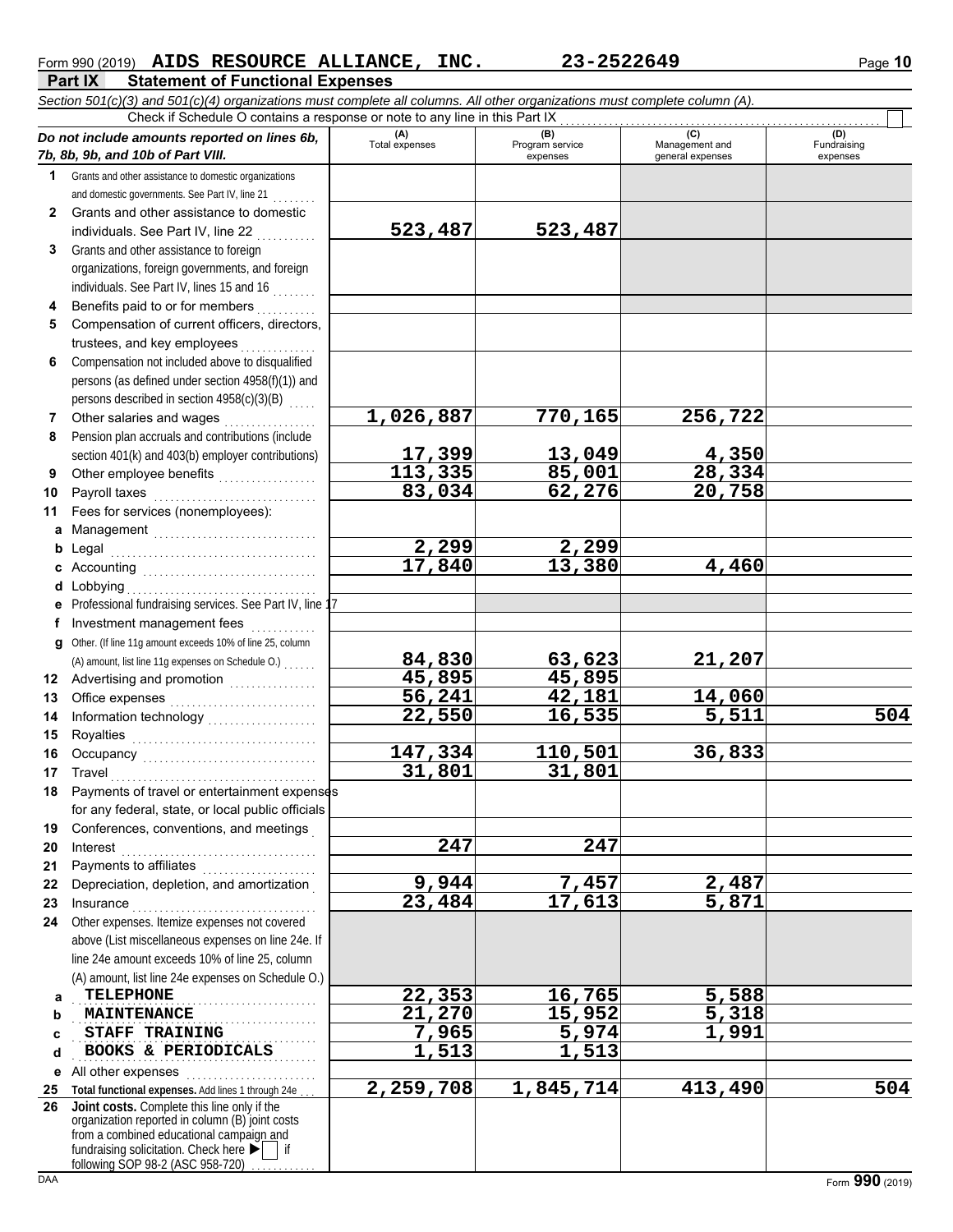|        |                      | Form 990 (2019) AIDS RESOURCE ALLIANCE, | INC. | 23-2522649 | Page 11 |
|--------|----------------------|-----------------------------------------|------|------------|---------|
| Part X | <b>Balance Sheet</b> |                                         |      |            |         |

 $\overline{\phantom{0}}$ 

|                 |    | Check if Schedule O contains a response or note to any line in this Part X                                                                                                                                                          |                 |                                                 |                          |                 |                    |
|-----------------|----|-------------------------------------------------------------------------------------------------------------------------------------------------------------------------------------------------------------------------------------|-----------------|-------------------------------------------------|--------------------------|-----------------|--------------------|
|                 |    |                                                                                                                                                                                                                                     |                 |                                                 | (A)<br>Beginning of year |                 | (B)<br>End of year |
|                 | 1  | Cash-non-interest-bearing                                                                                                                                                                                                           |                 |                                                 |                          | 1.              |                    |
|                 | 2  |                                                                                                                                                                                                                                     | 1,998,259       | $\mathbf{2}$                                    | 1,738,709                |                 |                    |
|                 | 3  |                                                                                                                                                                                                                                     |                 |                                                 | 3                        |                 |                    |
|                 | 4  | Accounts receivable, net                                                                                                                                                                                                            |                 | 391,340                                         | 4                        | 567,705         |                    |
|                 | 5  | Loans and other receivables from any current or former officer, director,                                                                                                                                                           |                 |                                                 |                          |                 |                    |
|                 |    | trustee, key employee, creator or founder, substantial contributor, or 35%                                                                                                                                                          |                 |                                                 |                          |                 |                    |
|                 |    | controlled entity or family member of any of these persons                                                                                                                                                                          |                 | 5                                               |                          |                 |                    |
|                 | 6  | Loans and other receivables from other disqualified persons (as defined                                                                                                                                                             |                 |                                                 |                          |                 |                    |
|                 |    | under section 4958(f)(1)), and persons described in section 4958(c)(3)(B)                                                                                                                                                           |                 |                                                 | 6                        |                 |                    |
| Assets          | 7  | Notes and loans receivable, net <b>construction</b> and construction of the set of the set of the set of the set of the set of the set of the set of the set of the set of the set of the set of the set of the set of the set of t |                 |                                                 |                          | 7               |                    |
|                 | 8  | Inventories for sale or use                                                                                                                                                                                                         |                 |                                                 |                          | 8               |                    |
|                 | 9  | Prepaid expenses and deferred charges                                                                                                                                                                                               |                 |                                                 |                          | 9               |                    |
|                 |    | 10a Land, buildings, and equipment: cost or other                                                                                                                                                                                   |                 |                                                 |                          |                 |                    |
|                 |    | basis. Complete Part VI of Schedule D                                                                                                                                                                                               | 10a             | 56,156                                          |                          |                 |                    |
|                 |    | <b>b</b> Less: accumulated depreciation<br>.                                                                                                                                                                                        | 10 <sub>b</sub> | 16,988                                          | 43,323                   | 10 <sub>c</sub> | 39,168             |
|                 | 11 | Investments-publicly traded securities                                                                                                                                                                                              |                 | 11                                              |                          |                 |                    |
|                 | 12 | Investments-other securities. See Part IV, line 11                                                                                                                                                                                  |                 | 12                                              |                          |                 |                    |
|                 | 13 |                                                                                                                                                                                                                                     |                 | 13                                              |                          |                 |                    |
|                 | 14 | Intangible assets                                                                                                                                                                                                                   |                 |                                                 | 14                       |                 |                    |
|                 | 15 | Other assets. See Part IV, line 11                                                                                                                                                                                                  |                 | 24,107                                          | 15                       | 2,424           |                    |
|                 | 16 | Total assets. Add lines 1 through 15 (must equal line 33)                                                                                                                                                                           |                 |                                                 | 2,457,029                | 16              | 2,348,006          |
|                 | 17 |                                                                                                                                                                                                                                     |                 |                                                 | 18,554                   | 17              | 84,456             |
|                 | 18 | Grants payable                                                                                                                                                                                                                      |                 |                                                 |                          | 18              |                    |
|                 | 19 | Deferred revenue                                                                                                                                                                                                                    |                 | 19                                              |                          |                 |                    |
|                 | 20 | Tax-exempt bond liabilities                                                                                                                                                                                                         |                 | 20                                              |                          |                 |                    |
|                 | 21 | Escrow or custodial account liability. Complete Part IV of Schedule D                                                                                                                                                               |                 |                                                 |                          | 21              |                    |
|                 | 22 | Loans and other payables to any current or former officer, director,                                                                                                                                                                |                 |                                                 |                          |                 |                    |
| Liabilities     |    | trustee, key employee, creator or founder, substantial contributor, or 35%                                                                                                                                                          |                 |                                                 |                          |                 |                    |
|                 |    | controlled entity or family member of any of these persons                                                                                                                                                                          |                 | <u> 1986 - Johann Stoff, Amerikaansk politi</u> |                          | 22              |                    |
|                 | 23 | Secured mortgages and notes payable to unrelated third parties<br>[[[[[[[[[[[[[[[[[[[[]]]]]]                                                                                                                                        |                 |                                                 |                          | 23              |                    |
|                 | 24 | Unsecured notes and loans payable to unrelated third parties                                                                                                                                                                        |                 | .                                               |                          | 24              |                    |
|                 | 25 | Other liabilities (including federal income tax, payables to related third                                                                                                                                                          |                 |                                                 |                          |                 |                    |
|                 |    | parties, and other liabilities not included on lines 17-24). Complete Part X                                                                                                                                                        |                 |                                                 |                          |                 |                    |
|                 |    | of Schedule D                                                                                                                                                                                                                       |                 |                                                 |                          | 25              |                    |
|                 |    | 26 Total liabilities. Add lines 17 through 25                                                                                                                                                                                       |                 |                                                 | 18,554                   | 26              | 84,456             |
|                 |    | Organizations that follow FASB ASC 958, check here X                                                                                                                                                                                |                 |                                                 |                          |                 |                    |
|                 |    | and complete lines 27, 28, 32, and 33.                                                                                                                                                                                              |                 |                                                 |                          |                 |                    |
| <b>Balances</b> | 27 | Net assets without donor restrictions                                                                                                                                                                                               |                 |                                                 | 2,438,475                | 27              | 2,263,550          |
|                 | 28 | Net assets with donor restrictions                                                                                                                                                                                                  |                 |                                                 |                          | 28              |                    |
| Fund            |    | Organizations that do not follow FASB ASC 958, check here                                                                                                                                                                           |                 |                                                 |                          |                 |                    |
|                 |    | and complete lines 29 through 33.                                                                                                                                                                                                   |                 |                                                 |                          |                 |                    |
| ŏ               | 29 | Capital stock or trust principal, or current funds                                                                                                                                                                                  |                 |                                                 | 29                       |                 |                    |
| Assets          | 30 | Paid-in or capital surplus, or land, building, or equipment fund                                                                                                                                                                    |                 | and the component of the component of the       |                          | 30              |                    |
|                 | 31 | Retained earnings, endowment, accumulated income, or other funds                                                                                                                                                                    |                 |                                                 |                          | 31              |                    |
| $\frac{1}{2}$   | 32 | Total net assets or fund balances                                                                                                                                                                                                   |                 |                                                 | 2,438,475                | 32              | 2,263,550          |
|                 | 33 |                                                                                                                                                                                                                                     |                 |                                                 | 2,457,029                | 33              | 2,348,006          |

Form **990** (2019)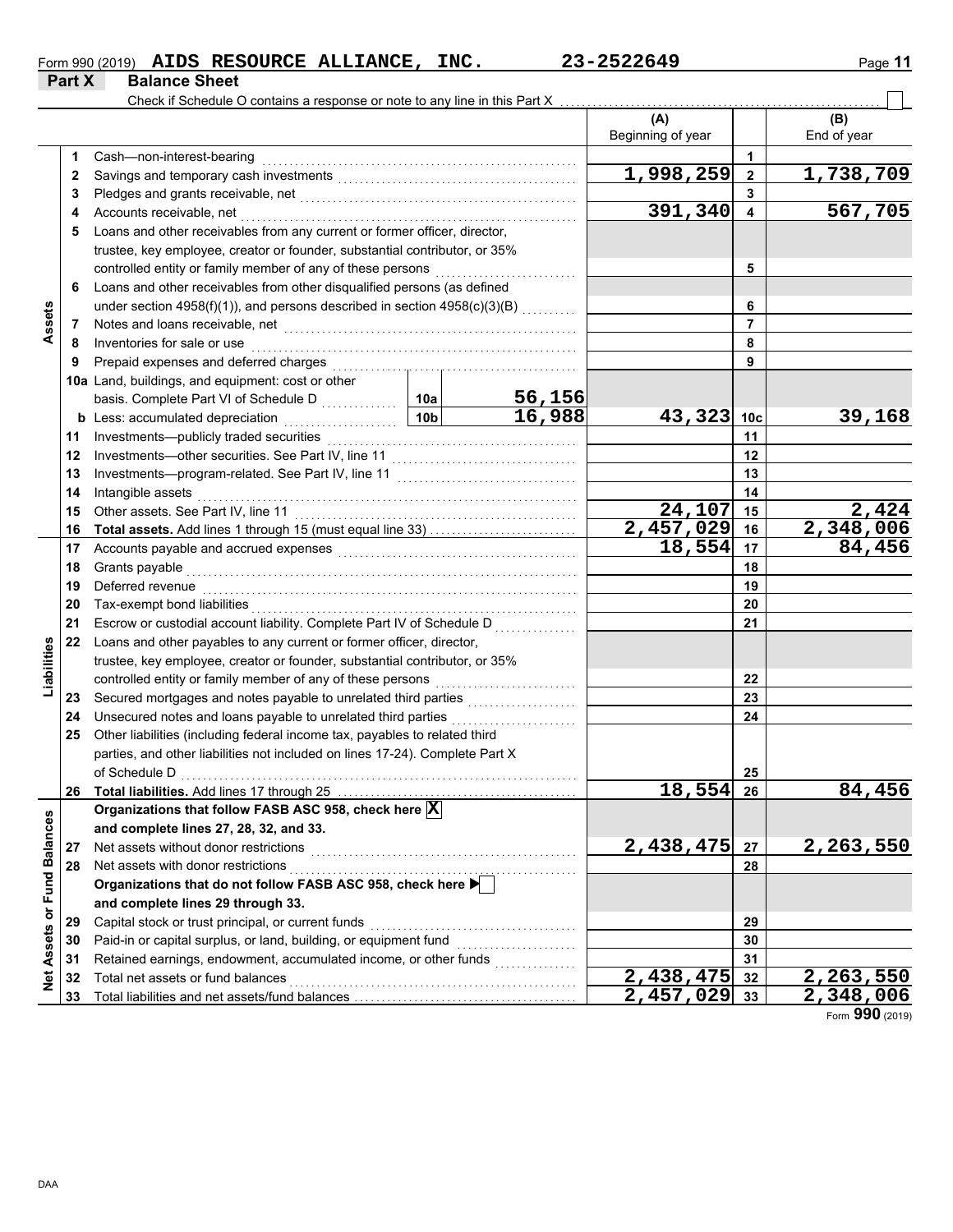|    | 23-2522649<br>Form 990 (2019) $AIDS$ RESOURCE ALLIANCE, INC.                                                          |                         |                |             | Page 12        |
|----|-----------------------------------------------------------------------------------------------------------------------|-------------------------|----------------|-------------|----------------|
|    | <b>Reconciliation of Net Assets</b><br><b>Part XI</b>                                                                 |                         |                |             |                |
|    |                                                                                                                       |                         |                |             | $ \mathbf{X} $ |
| 1  |                                                                                                                       | $\mathbf{1}$            | 2,102,557      |             |                |
| 2  |                                                                                                                       | $\overline{2}$          | 2,259,708      |             |                |
| 3  | Revenue less expenses. Subtract line 2 from line 1                                                                    | $\overline{3}$          |                | $-157, 151$ |                |
| 4  | Net assets or fund balances at beginning of year (must equal Part X, line 32, column (A)) [[[[[[[[[[[[[[[[[[[         | $\overline{\mathbf{4}}$ | 2,438,475      |             |                |
| 5  |                                                                                                                       | 5                       |                |             |                |
| 6  |                                                                                                                       | 6                       |                |             |                |
| 7  | Investment expenses                                                                                                   | $\overline{7}$          |                |             |                |
| 8  | Prior period adjustments                                                                                              | 8                       |                |             | $-17,774$      |
| 9  | Other changes in net assets or fund balances (explain on Schedule O)                                                  | 9                       |                |             |                |
| 10 | Net assets or fund balances at end of year. Combine lines 3 through 9 (must equal Part X, line                        |                         |                |             |                |
|    | $32$ , column $(B)$ )                                                                                                 | 10                      | 2,263,550      |             |                |
|    | <b>Financial Statements and Reporting</b><br><b>Part XII</b>                                                          |                         |                |             |                |
|    |                                                                                                                       |                         |                |             |                |
|    |                                                                                                                       |                         |                | <b>Yes</b>  | No             |
| 1. | $\mathbf{X}$ Accrual<br>Accounting method used to prepare the Form 990:     Cash<br>Other                             |                         |                |             |                |
|    | If the organization changed its method of accounting from a prior year or checked "Other," explain in                 |                         |                |             |                |
|    | Schedule O.                                                                                                           |                         |                |             |                |
|    | 2a Were the organization's financial statements compiled or reviewed by an independent accountant?                    |                         | 2a             |             | х              |
|    | If "Yes," check a box below to indicate whether the financial statements for the year were compiled or                |                         |                |             |                |
|    | reviewed on a separate basis, consolidated basis, or both:                                                            |                         |                |             |                |
|    | Separate basis<br><b>Consolidated basis</b><br>Both consolidated and separate basis                                   |                         |                |             |                |
|    | <b>b</b> Were the organization's financial statements audited by an independent accountant?                           |                         | 2b             | x           |                |
|    | If "Yes," check a box below to indicate whether the financial statements for the year were audited on a               |                         |                |             |                |
|    | separate basis, consolidated basis, or both:                                                                          |                         |                |             |                |
|    | $ \mathbf{X} $ Separate basis<br>  Consolidated basis<br>  Both consolidated and separate basis                       |                         |                |             |                |
|    | c If "Yes" to line 2a or 2b, does the organization have a committee that assumes responsibility for oversight of      |                         |                |             |                |
|    | the audit, review, or compilation of its financial statements and selection of an independent accountant?             |                         | 2 <sub>c</sub> | $\mathbf X$ |                |
|    | If the organization changed either its oversight process or selection process during the tax year, explain on         |                         |                |             |                |
|    | Schedule O.                                                                                                           |                         |                |             |                |
|    | 3a As a result of a federal award, was the organization required to undergo an audit or audits as set forth in the    |                         |                |             |                |
|    | Single Audit Act and OMB Circular A-133?                                                                              |                         | 3a             |             | x              |
|    | <b>b</b> If "Yes," did the organization undergo the required audit or audits? If the organization did not undergo the |                         |                |             |                |
|    | required audit or audits, explain why on Schedule O and describe any steps taken to undergo such audits               |                         | 3 <sub>b</sub> |             |                |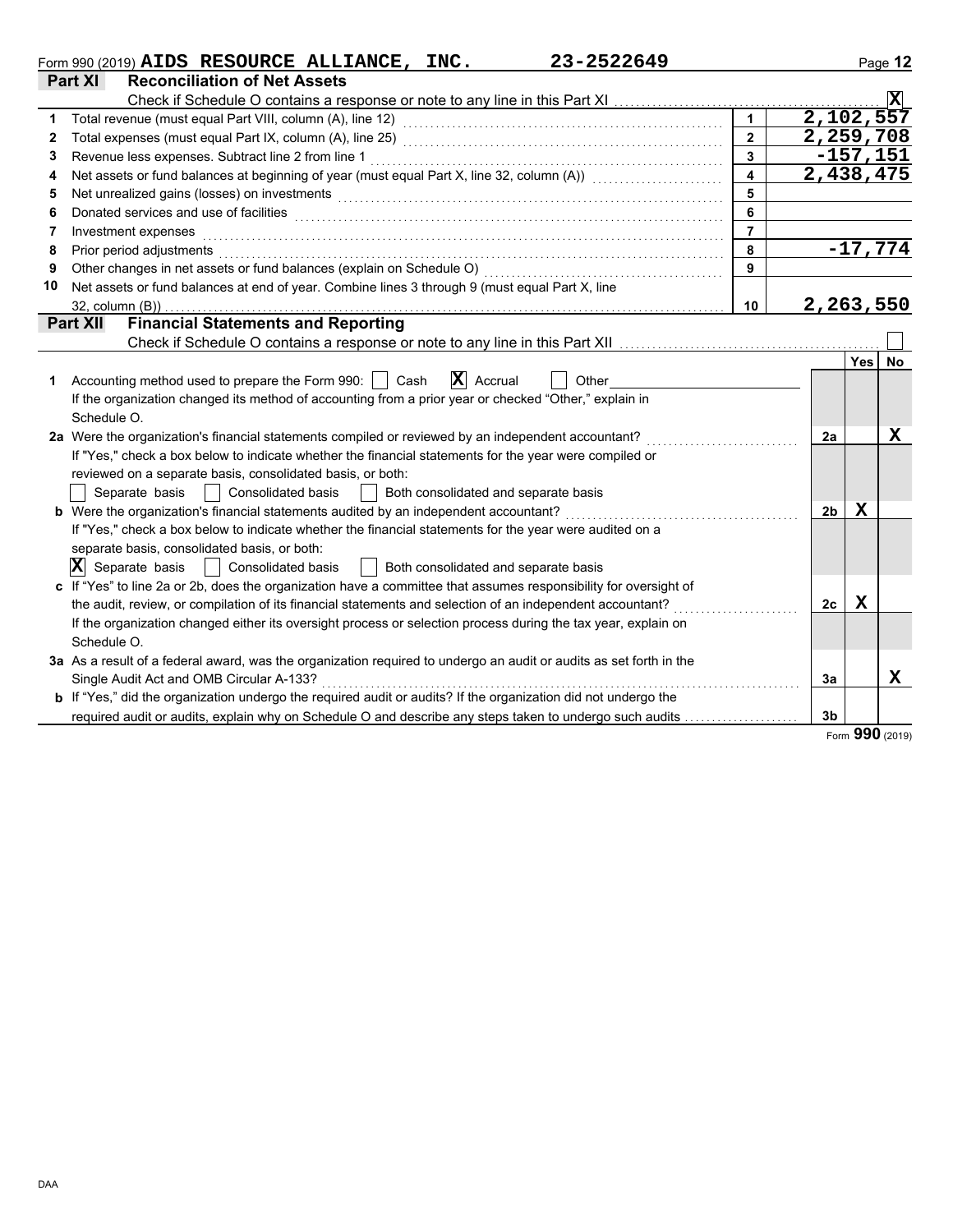|                     | (Form 990 or 990-EZ)<br>Complete if the organization is a section 501(c)(3) organization or a section 4947(a)(1) nonexempt charitable trust. |                                                            |                                                                                                                      |     |                          | 2019                                                                                                                                                                                                                                                           |                       |
|---------------------|----------------------------------------------------------------------------------------------------------------------------------------------|------------------------------------------------------------|----------------------------------------------------------------------------------------------------------------------|-----|--------------------------|----------------------------------------------------------------------------------------------------------------------------------------------------------------------------------------------------------------------------------------------------------------|-----------------------|
|                     | Department of the Treasury                                                                                                                   |                                                            | Attach to Form 990 or Form 990-EZ.                                                                                   |     |                          |                                                                                                                                                                                                                                                                | <b>Open to Public</b> |
|                     | Internal Revenue Service                                                                                                                     |                                                            | Go to www.irs.gov/Form990 for instructions and the latest information.                                               |     |                          |                                                                                                                                                                                                                                                                | Inspection            |
|                     | Name of the organization                                                                                                                     |                                                            |                                                                                                                      |     |                          | <b>Employer identification number</b>                                                                                                                                                                                                                          |                       |
|                     |                                                                                                                                              |                                                            | AIDS RESOURCE ALLIANCE, INC.                                                                                         |     |                          | 23-2522649                                                                                                                                                                                                                                                     |                       |
| Part I              |                                                                                                                                              |                                                            |                                                                                                                      |     |                          | Reason for Public Charity Status (All organizations must complete this part.) See instructions.                                                                                                                                                                |                       |
|                     |                                                                                                                                              |                                                            | The organization is not a private foundation because it is: (For lines 1 through 12, check only one box.)            |     |                          |                                                                                                                                                                                                                                                                |                       |
| 1                   |                                                                                                                                              |                                                            | A church, convention of churches, or association of churches described in section 170(b)(1)(A)(i).                   |     |                          |                                                                                                                                                                                                                                                                |                       |
| 2                   |                                                                                                                                              |                                                            | A school described in section 170(b)(1)(A)(ii). (Attach Schedule E (Form 990 or 990-EZ).)                            |     |                          |                                                                                                                                                                                                                                                                |                       |
| 3                   |                                                                                                                                              |                                                            | A hospital or a cooperative hospital service organization described in section 170(b)(1)(A)(iii).                    |     |                          |                                                                                                                                                                                                                                                                |                       |
| 4                   |                                                                                                                                              |                                                            |                                                                                                                      |     |                          | A medical research organization operated in conjunction with a hospital described in section 170(b)(1)(A)(iii). Enter the hospital's name,                                                                                                                     |                       |
|                     | city, and state:                                                                                                                             |                                                            |                                                                                                                      |     |                          |                                                                                                                                                                                                                                                                |                       |
| 5                   |                                                                                                                                              |                                                            |                                                                                                                      |     |                          | An organization operated for the benefit of a college or university owned or operated by a governmental unit described in                                                                                                                                      |                       |
|                     |                                                                                                                                              | section 170(b)(1)(A)(iv). (Complete Part II.)              |                                                                                                                      |     |                          |                                                                                                                                                                                                                                                                |                       |
| 6                   |                                                                                                                                              |                                                            | A federal, state, or local government or governmental unit described in section 170(b)(1)(A)(v).                     |     |                          |                                                                                                                                                                                                                                                                |                       |
| $ \mathbf{X} $<br>7 |                                                                                                                                              |                                                            |                                                                                                                      |     |                          | An organization that normally receives a substantial part of its support from a governmental unit or from the general public                                                                                                                                   |                       |
|                     |                                                                                                                                              | described in section 170(b)(1)(A)(vi). (Complete Part II.) |                                                                                                                      |     |                          |                                                                                                                                                                                                                                                                |                       |
| 8                   |                                                                                                                                              |                                                            | A community trust described in section 170(b)(1)(A)(vi). (Complete Part II.)                                         |     |                          |                                                                                                                                                                                                                                                                |                       |
| 9                   |                                                                                                                                              |                                                            |                                                                                                                      |     |                          | An agricultural research organization described in section 170(b)(1)(A)(ix) operated in conjunction with a land-grant college                                                                                                                                  |                       |
|                     | university:                                                                                                                                  |                                                            |                                                                                                                      |     |                          | or university or a non-land-grant college of agriculture (see instructions). Enter the name, city, and state of the college or                                                                                                                                 |                       |
| 10                  |                                                                                                                                              |                                                            |                                                                                                                      |     |                          | An organization that normally receives: (1) more than 33 1/3% of its support from contributions, membership fees, and gross                                                                                                                                    |                       |
|                     |                                                                                                                                              |                                                            |                                                                                                                      |     |                          | receipts from activities related to its exempt functions—subject to certain exceptions, and (2) no more than 33 1/3% of its                                                                                                                                    |                       |
|                     |                                                                                                                                              |                                                            |                                                                                                                      |     |                          | support from gross investment income and unrelated business taxable income (less section 511 tax) from businesses                                                                                                                                              |                       |
|                     |                                                                                                                                              |                                                            | acquired by the organization after June 30, 1975. See section 509(a)(2). (Complete Part III.)                        |     |                          |                                                                                                                                                                                                                                                                |                       |
| 11                  |                                                                                                                                              |                                                            | An organization organized and operated exclusively to test for public safety. See section 509(a)(4).                 |     |                          |                                                                                                                                                                                                                                                                |                       |
| 12                  |                                                                                                                                              |                                                            |                                                                                                                      |     |                          | An organization organized and operated exclusively for the benefit of, to perform the functions of, or to carry out the purposes                                                                                                                               |                       |
|                     |                                                                                                                                              |                                                            |                                                                                                                      |     |                          | of one or more publicly supported organizations described in section 509(a)(1) or section 509(a)(2). See section 509(a)(3).<br>Check the box in lines 12a through 12d that describes the type of supporting organization and complete lines 12e, 12f, and 12g. |                       |
|                     |                                                                                                                                              |                                                            |                                                                                                                      |     |                          |                                                                                                                                                                                                                                                                |                       |
| а                   |                                                                                                                                              |                                                            | the supported organization(s) the power to regularly appoint or elect a majority of the directors or trustees of the |     |                          | Type I. A supporting organization operated, supervised, or controlled by its supported organization(s), typically by giving                                                                                                                                    |                       |
|                     |                                                                                                                                              |                                                            | supporting organization. You must complete Part IV, Sections A and B.                                                |     |                          |                                                                                                                                                                                                                                                                |                       |
| b                   |                                                                                                                                              |                                                            |                                                                                                                      |     |                          | Type II. A supporting organization supervised or controlled in connection with its supported organization(s), by having                                                                                                                                        |                       |
|                     |                                                                                                                                              |                                                            |                                                                                                                      |     |                          | control or management of the supporting organization vested in the same persons that control or manage the supported                                                                                                                                           |                       |
|                     |                                                                                                                                              |                                                            | organization(s). You must complete Part IV, Sections A and C.                                                        |     |                          |                                                                                                                                                                                                                                                                |                       |
| с                   |                                                                                                                                              |                                                            |                                                                                                                      |     |                          | Type III functionally integrated. A supporting organization operated in connection with, and functionally integrated with,                                                                                                                                     |                       |
|                     |                                                                                                                                              |                                                            | its supported organization(s) (see instructions). You must complete Part IV, Sections A, D, and E.                   |     |                          |                                                                                                                                                                                                                                                                |                       |
| d                   |                                                                                                                                              |                                                            |                                                                                                                      |     |                          | Type III non-functionally integrated. A supporting organization operated in connection with its supported organization(s)                                                                                                                                      |                       |
|                     |                                                                                                                                              |                                                            |                                                                                                                      |     |                          | that is not functionally integrated. The organization generally must satisfy a distribution requirement and an attentiveness                                                                                                                                   |                       |
|                     |                                                                                                                                              |                                                            | requirement (see instructions). You must complete Part IV, Sections A and D, and Part V.                             |     |                          |                                                                                                                                                                                                                                                                |                       |
| е                   |                                                                                                                                              |                                                            | functionally integrated, or Type III non-functionally integrated supporting organization.                            |     |                          | Check this box if the organization received a written determination from the IRS that it is a Type I, Type II, Type III                                                                                                                                        |                       |
| f                   |                                                                                                                                              | Enter the number of supported organizations                |                                                                                                                      |     |                          |                                                                                                                                                                                                                                                                |                       |
| g                   |                                                                                                                                              |                                                            | Provide the following information about the supported organization(s).                                               |     |                          |                                                                                                                                                                                                                                                                |                       |
|                     | (i) Name of supported                                                                                                                        | (ii) EIN                                                   | (iii) Type of organization                                                                                           |     | (iv) Is the organization | (v) Amount of monetary                                                                                                                                                                                                                                         | (vi) Amount of        |
|                     | organization                                                                                                                                 |                                                            | (described on lines 1-10                                                                                             |     | listed in your governing | support (see                                                                                                                                                                                                                                                   | other support (see    |
|                     |                                                                                                                                              |                                                            | above (see instructions))                                                                                            |     | document?                | instructions)                                                                                                                                                                                                                                                  | instructions)         |
|                     |                                                                                                                                              |                                                            |                                                                                                                      | Yes | No                       |                                                                                                                                                                                                                                                                |                       |
| (A)                 |                                                                                                                                              |                                                            |                                                                                                                      |     |                          |                                                                                                                                                                                                                                                                |                       |
|                     |                                                                                                                                              |                                                            |                                                                                                                      |     |                          |                                                                                                                                                                                                                                                                |                       |
| (B)                 |                                                                                                                                              |                                                            |                                                                                                                      |     |                          |                                                                                                                                                                                                                                                                |                       |
|                     |                                                                                                                                              |                                                            |                                                                                                                      |     |                          |                                                                                                                                                                                                                                                                |                       |
| (C)                 |                                                                                                                                              |                                                            |                                                                                                                      |     |                          |                                                                                                                                                                                                                                                                |                       |
|                     |                                                                                                                                              |                                                            |                                                                                                                      |     |                          |                                                                                                                                                                                                                                                                |                       |
| (D)                 |                                                                                                                                              |                                                            |                                                                                                                      |     |                          |                                                                                                                                                                                                                                                                |                       |
|                     |                                                                                                                                              |                                                            |                                                                                                                      |     |                          |                                                                                                                                                                                                                                                                |                       |
| (E)                 |                                                                                                                                              |                                                            |                                                                                                                      |     |                          |                                                                                                                                                                                                                                                                |                       |

**SCHEDULE A Public Charity Status and Public Support**

**For Paperwork Reduction Act Notice, see the Instructions for Form 990 or 990-EZ.**

**Schedule A (Form 990 or 990-EZ) 2019**

OMB No. 1545-0047

**Total**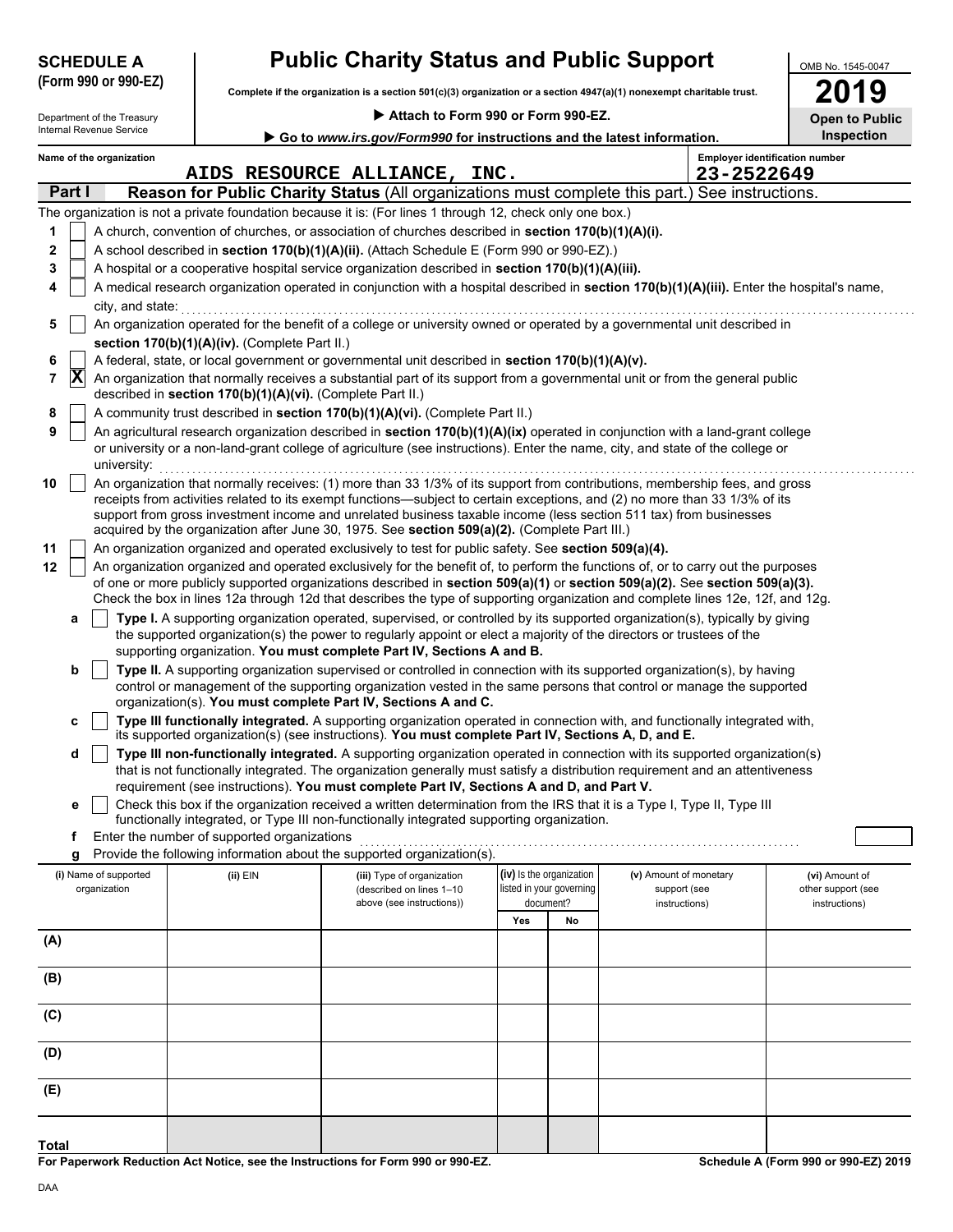|                | <b>Section A. Public Support</b>                                                                                                                                                                                   |          |          |            |            |           |                                               |
|----------------|--------------------------------------------------------------------------------------------------------------------------------------------------------------------------------------------------------------------|----------|----------|------------|------------|-----------|-----------------------------------------------|
|                | Calendar year (or fiscal year beginning in)<br>$\blacktriangleright$                                                                                                                                               | (a) 2015 | (b) 2016 | $(c)$ 2017 | $(d)$ 2018 | (e) 2019  | (f) Total                                     |
| 1              | Gifts, grants, contributions, and<br>membership fees received. (Do not<br>include any "unusual grants.")                                                                                                           | 695,392  | 726,628  | 911,105    | 1,092,508  | 1,365,588 | 4,791,221                                     |
| $\mathbf{2}$   | Tax revenues levied for the<br>organization's benefit and either paid<br>to or expended on its behalf<br>.                                                                                                         |          |          |            |            |           |                                               |
| 3              | The value of services or facilities<br>furnished by a governmental unit to the<br>organization without charge                                                                                                      |          |          |            |            |           |                                               |
| 4              | Total. Add lines 1 through 3                                                                                                                                                                                       | 695,392  | 726,628  | 911,105    | 1,092,508  | 1,365,588 | 4,791,221                                     |
| 5              | The portion of total contributions by<br>each person (other than a<br>governmental unit or publicly<br>supported organization) included on<br>line 1 that exceeds 2% of the amount<br>shown on line 11, column (f) |          |          |            |            |           |                                               |
| 6              | Public support. Subtract line 5 from line 4                                                                                                                                                                        |          |          |            |            |           | 4,791,221                                     |
|                | <b>Section B. Total Support</b>                                                                                                                                                                                    |          |          |            |            |           |                                               |
|                | Calendar year (or fiscal year beginning in) ▶                                                                                                                                                                      | (a) 2015 | (b) 2016 | $(c)$ 2017 | $(d)$ 2018 | (e) 2019  | (f) Total                                     |
| $\overline{7}$ | Amounts from line 4                                                                                                                                                                                                | 695,392  | 726,628  | 911,105    | 1,092,508  | 1,365,588 | 4,791,221                                     |
| 8              | Gross income from interest, dividends.<br>payments received on securities loans,<br>rents, royalties, and income from<br>similar sources $\ldots, \ldots, \ldots, \ldots, \ldots$                                  | 4,994    | 9,261    | 19,301     | 28,559     | 17,179    | 79,294                                        |
| 9              | Net income from unrelated business<br>activities, whether or not the business                                                                                                                                      |          |          |            |            |           |                                               |
|                | is regularly carried on                                                                                                                                                                                            |          |          |            |            |           |                                               |
| 10             | Other income. Do not include gain or<br>loss from the sale of capital assets<br>(Explain in Part VI.)                                                                                                              | 5,311    | 3,817    | 1,694      | 2,152      | 14,181    | 27,155                                        |
| 11             | Total support. Add lines 7 through 10                                                                                                                                                                              |          |          |            |            |           | 4,897,670                                     |
| 12             | Gross receipts from related activities, etc. (see instructions)                                                                                                                                                    |          |          |            |            | 12        | 2,951,527                                     |
| 13             | First five years. If the Form 990 is for the organization's first, second, third, fourth, or fifth tax year as a section 501(c)(3)                                                                                 |          |          |            |            |           |                                               |
|                | organization, check this box and stop here                                                                                                                                                                         |          |          |            |            |           |                                               |
|                | Section C. Computation of Public Support Percentage                                                                                                                                                                |          |          |            |            |           |                                               |
| 14             |                                                                                                                                                                                                                    |          |          |            |            | 14        | 97.83%                                        |
| 15             |                                                                                                                                                                                                                    |          |          |            |            | 15        | 98.25%                                        |
| 16a            | 33 1/3% support test-2019. If the organization did not check the box on line 13, and line 14 is 33 1/3% or more, check this                                                                                        |          |          |            |            |           |                                               |
|                |                                                                                                                                                                                                                    |          |          |            |            |           | $\blacktriangleright$ $\overline{\mathbf{X}}$ |
| b              | 33 1/3% support test-2018. If the organization did not check a box on line 13 or 16a, and line 15 is 33 1/3% or more, check                                                                                        |          |          |            |            |           |                                               |
|                | this box and stop here. The organization qualifies as a publicly supported organization                                                                                                                            |          |          |            |            |           |                                               |
|                | 17a 10%-facts-and-circumstances test-2019. If the organization did not check a box on line 13, 16a, or 16b, and line 14 is                                                                                         |          |          |            |            |           |                                               |
|                | 10% or more, and if the organization meets the "facts-and-circumstances" test, check this box and stop here. Explain in                                                                                            |          |          |            |            |           |                                               |

Schedule A (Form 990 or 990-EZ) 2019 AIDS RESOURCE ALLIANCE, INC. 23-2522649 Page 2

Part III. If the organization fails to qualify under the tests listed below, please complete Part III.)

**Part II** Support Schedule for Organizations Described in Sections 170(b)(1)(A)(iv) and 170(b)(1)(A)(vi)

(Complete only if you checked the box on line 5, 7, or 8 of Part I or if the organization failed to qualify under

|    | Part VI how the organization meets the "facts-and-circumstances" test. The organization qualifies as a publicly supported<br>organization |
|----|-------------------------------------------------------------------------------------------------------------------------------------------|
| b  | 10%-facts-and-circumstances test-2018. If the organization did not check a box on line 13, 16a, 16b, or 17a, and line                     |
|    | 15 is 10% or more, and if the organization meets the "facts-and-circumstances" test, check this box and <b>stop here.</b>                 |
|    | Explain in Part VI how the organization meets the "facts-and-circumstances" test. The organization qualifies as a publicly                |
|    | supported organization                                                                                                                    |
| 18 | Private foundation. If the organization did not check a box on line 13, 16a, 16b, 17a, or 17b, check this box and see                     |
|    | instructions                                                                                                                              |

**Schedule A (Form 990 or 990-EZ) 2019**

 $\mathbb{R}$ 

 $\perp$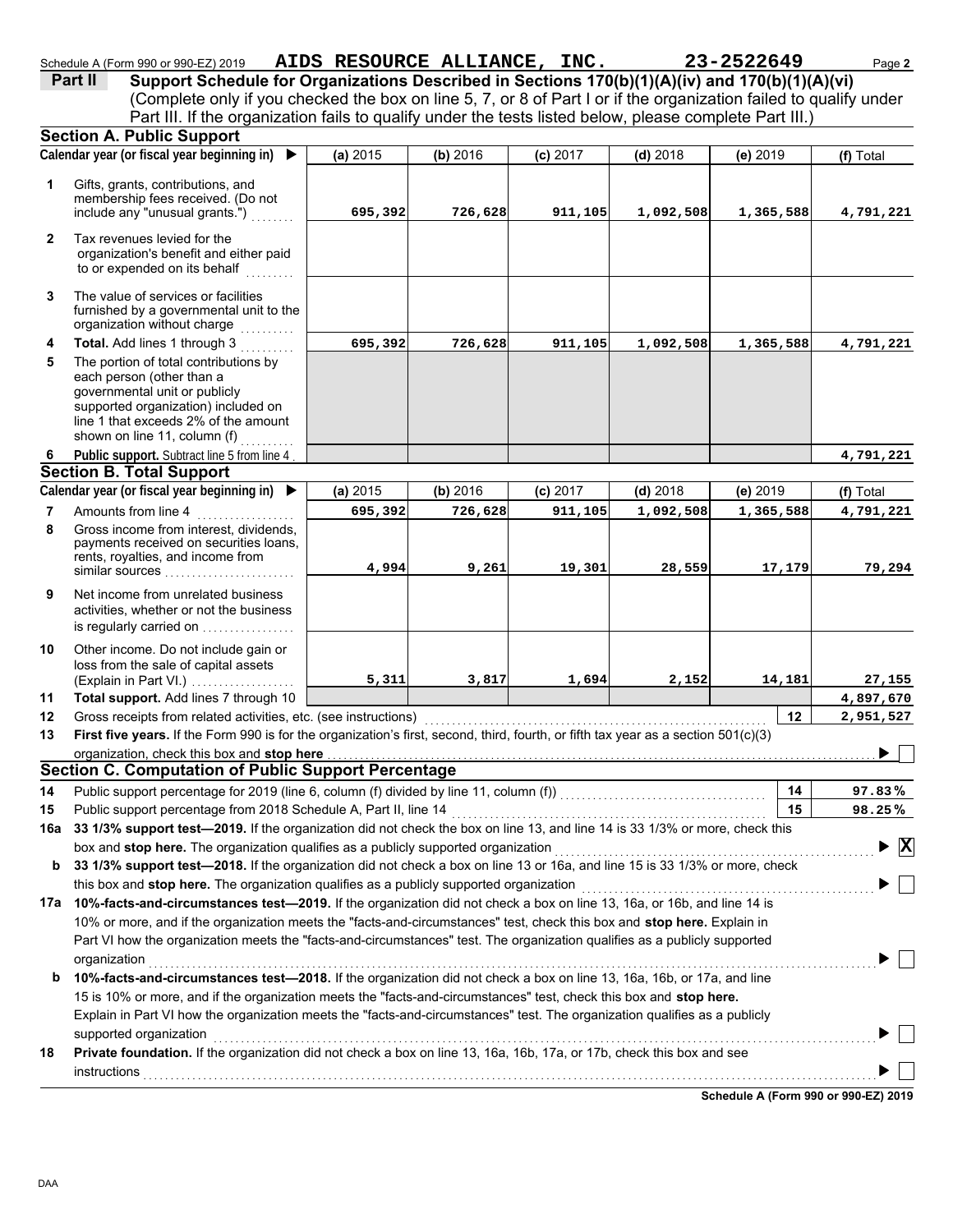| Schedule A (Form 990 or 990-EZ) 2019 | AIDS RESOURCE ALLIANCE, | INC. | 23-2522649 | Page 3 |
|--------------------------------------|-------------------------|------|------------|--------|
|                                      |                         |      |            |        |

**Part III Support Schedule for Organizations Described in Section 509(a)(2)**

|              | (Complete only if you checked the box on line 10 of Part I or if the organization failed to qualify under Part II.                                                                |          |          |            |            |          |           |
|--------------|-----------------------------------------------------------------------------------------------------------------------------------------------------------------------------------|----------|----------|------------|------------|----------|-----------|
|              | If the organization fails to qualify under the tests listed below, please complete Part II.)                                                                                      |          |          |            |            |          |           |
|              | <b>Section A. Public Support</b><br>Calendar year (or fiscal year beginning in) $\blacktriangleright$                                                                             |          |          |            |            |          |           |
|              | Gifts, grants, contributions, and membership fees                                                                                                                                 | (a) 2015 | (b) 2016 | $(c)$ 2017 | $(d)$ 2018 | (e) 2019 | (f) Total |
| $\mathbf{1}$ | received. (Do not include any "unusual grants.")                                                                                                                                  |          |          |            |            |          |           |
| $\mathbf{2}$ | Gross receipts from admissions, merchandise<br>sold or services performed, or facilities<br>furnished in any activity that is related to the<br>organization's tax-exempt purpose |          |          |            |            |          |           |
| 3            | Gross receipts from activities that are not an<br>unrelated trade or business under section 513                                                                                   |          |          |            |            |          |           |
| 4            | Tax revenues levied for the<br>organization's benefit and either paid<br>to or expended on its behalf                                                                             |          |          |            |            |          |           |
| 5            | The value of services or facilities<br>furnished by a governmental unit to the<br>organization without charge                                                                     |          |          |            |            |          |           |
| 6            | Total. Add lines 1 through 5<br>a sa sala sa s                                                                                                                                    |          |          |            |            |          |           |
|              | 7a Amounts included on lines 1, 2, and 3<br>received from disqualified persons                                                                                                    |          |          |            |            |          |           |
| b            | Amounts included on lines 2 and 3<br>received from other than disqualified<br>persons that exceed the greater of \$5,000<br>or 1% of the amount on line 13 for the year           |          |          |            |            |          |           |
|              | c Add lines 7a and 7b                                                                                                                                                             |          |          |            |            |          |           |
| 8            | Public support. (Subtract line 7c from<br>line $6.$ )                                                                                                                             |          |          |            |            |          |           |
|              | <b>Section B. Total Support</b>                                                                                                                                                   |          |          |            |            |          |           |
|              | Calendar year (or fiscal year beginning in) $\blacktriangleright$                                                                                                                 | (a) 2015 | (b) 2016 | $(c)$ 2017 | $(d)$ 2018 | (e) 2019 | (f) Total |
| 9            | Amounts from line 6                                                                                                                                                               |          |          |            |            |          |           |
| 10a          | Gross income from interest, dividends,<br>payments received on securities loans, rents,<br>royalties, and income from similar sources.                                            |          |          |            |            |          |           |
| b            | Unrelated business taxable income (less<br>section 511 taxes) from businesses<br>acquired after June 30, 1975                                                                     |          |          |            |            |          |           |
|              | c Add lines 10a and 10b                                                                                                                                                           |          |          |            |            |          |           |
| 11           | Net income from unrelated business<br>activities not included in line 10b, whether<br>or not the business is regularly carried on.                                                |          |          |            |            |          |           |
| 12           | Other income. Do not include gain or<br>loss from the sale of capital assets<br>(Explain in Part VI.)                                                                             |          |          |            |            |          |           |
| 13           | Total support. (Add lines 9, 10c, 11,<br>and 12.)                                                                                                                                 |          |          |            |            |          |           |
| 14           | First five years. If the Form 990 is for the organization's first, second, third, fourth, or fifth tax year as a section 501(c)(3)<br>organization, check this box and stop here  |          |          |            |            |          |           |
|              | <b>Section C. Computation of Public Support Percentage</b>                                                                                                                        |          |          |            |            |          |           |
| 15           |                                                                                                                                                                                   |          |          |            |            | 15       | %         |
| 16           |                                                                                                                                                                                   |          |          |            |            | 16       | %         |
|              | Section D. Computation of Investment Income Percentage                                                                                                                            |          |          |            |            |          |           |
| 17           | Investment income percentage for 2019 (line 10c, column (f), divided by line 13, column (f)) [[[[[[[[[[[[[[[[                                                                     |          |          |            |            | 17       | $\%$      |
| 18           | Investment income percentage from 2018 Schedule A, Part III, line 17                                                                                                              |          |          |            |            | 18       | %         |
|              | 19a 33 1/3% support tests-2019. If the organization did not check the box on line 14, and line 15 is more than 33 1/3%, and line                                                  |          |          |            |            |          |           |
|              | 17 is not more than 33 1/3%, check this box and stop here. The organization qualifies as a publicly supported organization                                                        |          |          |            |            |          |           |
|              | 33 1/3% support tests-2018. If the organization did not check a box on line 14 or line 19a, and line 16 is more than 33 1/3%, and                                                 |          |          |            |            |          |           |

line 18 is not more than 33 1/3%, check this box and **stop here.** The organization qualifies as a publicly supported organization . . . . . . . . . .

**20 Private foundation.** If the organization did not check a box on line 14, 19a, or 19b, check this box and see instructions . . . . . . . . . . . . . . . . . . .

**Schedule A (Form 990 or 990-EZ) 2019**

▶ □  $\blacktriangleright$   $\|\cdot\|$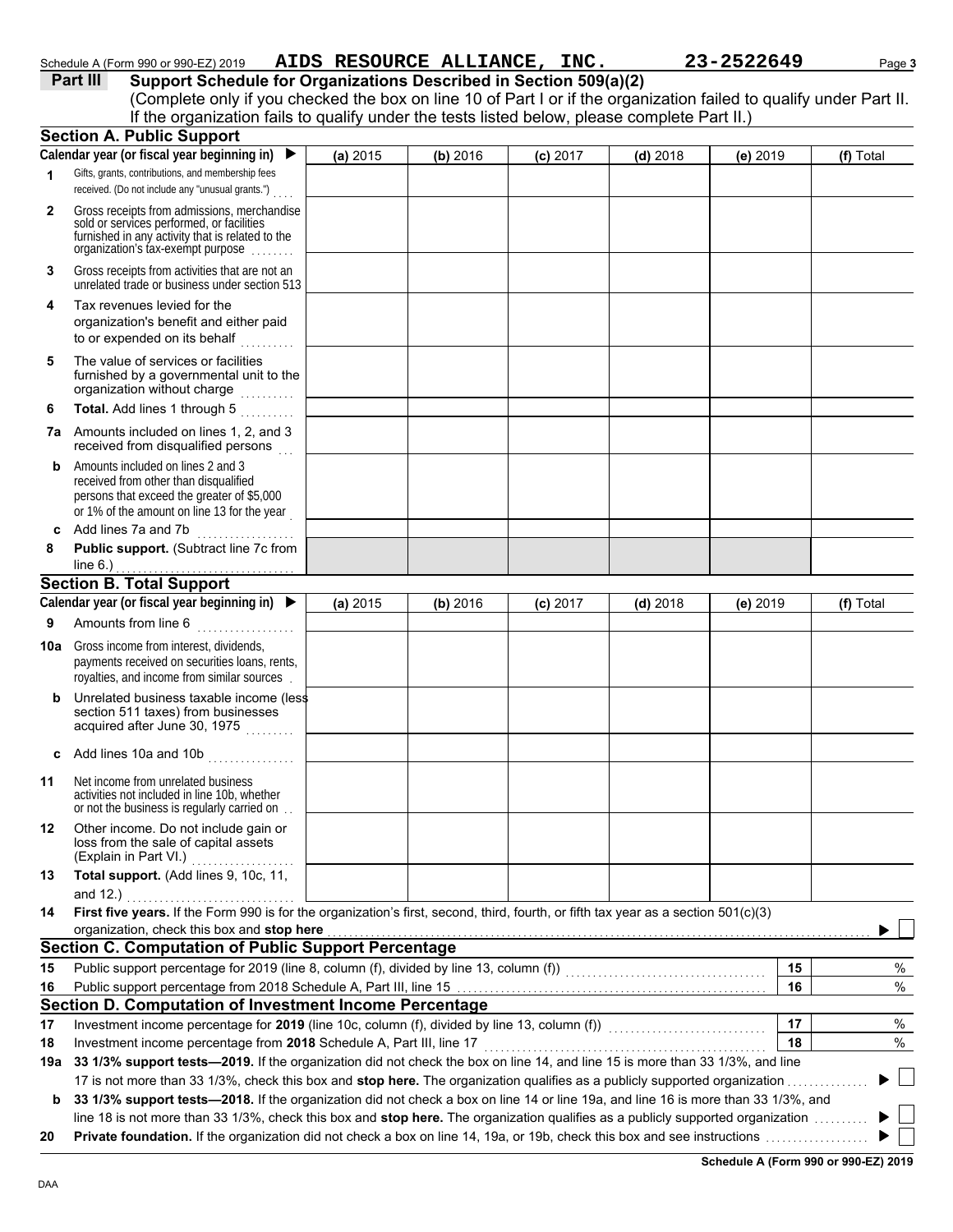| <b>Supporting Organizations</b><br>Part IV<br>(Complete only if you checked a box in line 12 on Part I. If you checked 12a of Part I, complete Sections A<br>and B. If you checked 12b of Part I, complete Sections A and C. If you checked 12c of Part I, complete<br>Sections A, D, and E. If you checked 12d of Part I, complete Sections A and D, and complete Part V.)<br>Yes<br>1<br>Are all of the organization's supported organizations listed by name in the organization's governing<br>documents? If "No," describe in Part VI how the supported organizations are designated. If designated by<br>class or purpose, describe the designation. If historic and continuing relationship, explain.<br>$\mathbf 1$<br>Did the organization have any supported organization that does not have an IRS determination of status<br>2<br>under section 509(a)(1) or (2)? If "Yes," explain in Part VI how the organization determined that the supported<br>organization was described in section 509(a)(1) or (2).<br>$\mathbf{2}$<br>Did the organization have a supported organization described in section 501(c)(4), (5), or (6)? If "Yes," answer<br>За | Page 4 |
|--------------------------------------------------------------------------------------------------------------------------------------------------------------------------------------------------------------------------------------------------------------------------------------------------------------------------------------------------------------------------------------------------------------------------------------------------------------------------------------------------------------------------------------------------------------------------------------------------------------------------------------------------------------------------------------------------------------------------------------------------------------------------------------------------------------------------------------------------------------------------------------------------------------------------------------------------------------------------------------------------------------------------------------------------------------------------------------------------------------------------------------------------------------------|--------|
| <b>Section A. All Supporting Organizations</b>                                                                                                                                                                                                                                                                                                                                                                                                                                                                                                                                                                                                                                                                                                                                                                                                                                                                                                                                                                                                                                                                                                                     |        |
|                                                                                                                                                                                                                                                                                                                                                                                                                                                                                                                                                                                                                                                                                                                                                                                                                                                                                                                                                                                                                                                                                                                                                                    |        |
|                                                                                                                                                                                                                                                                                                                                                                                                                                                                                                                                                                                                                                                                                                                                                                                                                                                                                                                                                                                                                                                                                                                                                                    |        |
|                                                                                                                                                                                                                                                                                                                                                                                                                                                                                                                                                                                                                                                                                                                                                                                                                                                                                                                                                                                                                                                                                                                                                                    |        |
|                                                                                                                                                                                                                                                                                                                                                                                                                                                                                                                                                                                                                                                                                                                                                                                                                                                                                                                                                                                                                                                                                                                                                                    |        |
|                                                                                                                                                                                                                                                                                                                                                                                                                                                                                                                                                                                                                                                                                                                                                                                                                                                                                                                                                                                                                                                                                                                                                                    | No     |
|                                                                                                                                                                                                                                                                                                                                                                                                                                                                                                                                                                                                                                                                                                                                                                                                                                                                                                                                                                                                                                                                                                                                                                    |        |
|                                                                                                                                                                                                                                                                                                                                                                                                                                                                                                                                                                                                                                                                                                                                                                                                                                                                                                                                                                                                                                                                                                                                                                    |        |
|                                                                                                                                                                                                                                                                                                                                                                                                                                                                                                                                                                                                                                                                                                                                                                                                                                                                                                                                                                                                                                                                                                                                                                    |        |
|                                                                                                                                                                                                                                                                                                                                                                                                                                                                                                                                                                                                                                                                                                                                                                                                                                                                                                                                                                                                                                                                                                                                                                    |        |
|                                                                                                                                                                                                                                                                                                                                                                                                                                                                                                                                                                                                                                                                                                                                                                                                                                                                                                                                                                                                                                                                                                                                                                    |        |
|                                                                                                                                                                                                                                                                                                                                                                                                                                                                                                                                                                                                                                                                                                                                                                                                                                                                                                                                                                                                                                                                                                                                                                    |        |
|                                                                                                                                                                                                                                                                                                                                                                                                                                                                                                                                                                                                                                                                                                                                                                                                                                                                                                                                                                                                                                                                                                                                                                    |        |
| $(b)$ and $(c)$ below.<br>3a<br>Did the organization confirm that each supported organization qualified under section 501(c)(4), (5), or (6) and<br>b                                                                                                                                                                                                                                                                                                                                                                                                                                                                                                                                                                                                                                                                                                                                                                                                                                                                                                                                                                                                              |        |
| satisfied the public support tests under section 509(a)(2)? If "Yes," describe in Part VI when and how the                                                                                                                                                                                                                                                                                                                                                                                                                                                                                                                                                                                                                                                                                                                                                                                                                                                                                                                                                                                                                                                         |        |
| organization made the determination.<br>3b                                                                                                                                                                                                                                                                                                                                                                                                                                                                                                                                                                                                                                                                                                                                                                                                                                                                                                                                                                                                                                                                                                                         |        |
| Did the organization ensure that all support to such organizations was used exclusively for section $170(c)(2)(B)$                                                                                                                                                                                                                                                                                                                                                                                                                                                                                                                                                                                                                                                                                                                                                                                                                                                                                                                                                                                                                                                 |        |
| c<br>purposes? If "Yes," explain in Part VI what controls the organization put in place to ensure such use.<br>3c                                                                                                                                                                                                                                                                                                                                                                                                                                                                                                                                                                                                                                                                                                                                                                                                                                                                                                                                                                                                                                                  |        |
| Was any supported organization not organized in the United States ("foreign supported organization")? If<br>4a                                                                                                                                                                                                                                                                                                                                                                                                                                                                                                                                                                                                                                                                                                                                                                                                                                                                                                                                                                                                                                                     |        |
| "Yes," and if you checked 12a or 12b in Part I, answer (b) and (c) below.<br>4a                                                                                                                                                                                                                                                                                                                                                                                                                                                                                                                                                                                                                                                                                                                                                                                                                                                                                                                                                                                                                                                                                    |        |
| Did the organization have ultimate control and discretion in deciding whether to make grants to the foreign<br>b                                                                                                                                                                                                                                                                                                                                                                                                                                                                                                                                                                                                                                                                                                                                                                                                                                                                                                                                                                                                                                                   |        |
| supported organization? If "Yes," describe in Part VI how the organization had such control and discretion                                                                                                                                                                                                                                                                                                                                                                                                                                                                                                                                                                                                                                                                                                                                                                                                                                                                                                                                                                                                                                                         |        |
| despite being controlled or supervised by or in connection with its supported organizations.<br>4b                                                                                                                                                                                                                                                                                                                                                                                                                                                                                                                                                                                                                                                                                                                                                                                                                                                                                                                                                                                                                                                                 |        |
| Did the organization support any foreign supported organization that does not have an IRS determination<br>C                                                                                                                                                                                                                                                                                                                                                                                                                                                                                                                                                                                                                                                                                                                                                                                                                                                                                                                                                                                                                                                       |        |
| under sections 501(c)(3) and 509(a)(1) or (2)? If "Yes," explain in Part VI what controls the organization used                                                                                                                                                                                                                                                                                                                                                                                                                                                                                                                                                                                                                                                                                                                                                                                                                                                                                                                                                                                                                                                    |        |
| to ensure that all support to the foreign supported organization was used exclusively for section $170(c)(2)(B)$                                                                                                                                                                                                                                                                                                                                                                                                                                                                                                                                                                                                                                                                                                                                                                                                                                                                                                                                                                                                                                                   |        |
| 4c<br>purposes.                                                                                                                                                                                                                                                                                                                                                                                                                                                                                                                                                                                                                                                                                                                                                                                                                                                                                                                                                                                                                                                                                                                                                    |        |
| Did the organization add, substitute, or remove any supported organizations during the tax year? If "Yes,"<br>5a                                                                                                                                                                                                                                                                                                                                                                                                                                                                                                                                                                                                                                                                                                                                                                                                                                                                                                                                                                                                                                                   |        |
| answer (b) and (c) below (if applicable). Also, provide detail in Part VI, including (i) the names and EIN                                                                                                                                                                                                                                                                                                                                                                                                                                                                                                                                                                                                                                                                                                                                                                                                                                                                                                                                                                                                                                                         |        |
| numbers of the supported organizations added, substituted, or removed; (ii) the reasons for each such action;                                                                                                                                                                                                                                                                                                                                                                                                                                                                                                                                                                                                                                                                                                                                                                                                                                                                                                                                                                                                                                                      |        |
| (iii) the authority under the organization's organizing document authorizing such action; and (iv) how the action                                                                                                                                                                                                                                                                                                                                                                                                                                                                                                                                                                                                                                                                                                                                                                                                                                                                                                                                                                                                                                                  |        |
| was accomplished (such as by amendment to the organizing document).<br>5a                                                                                                                                                                                                                                                                                                                                                                                                                                                                                                                                                                                                                                                                                                                                                                                                                                                                                                                                                                                                                                                                                          |        |
| Type I or Type II only. Was any added or substituted supported organization part of a class already<br>b                                                                                                                                                                                                                                                                                                                                                                                                                                                                                                                                                                                                                                                                                                                                                                                                                                                                                                                                                                                                                                                           |        |
| designated in the organization's organizing document?<br>5b                                                                                                                                                                                                                                                                                                                                                                                                                                                                                                                                                                                                                                                                                                                                                                                                                                                                                                                                                                                                                                                                                                        |        |
| Substitutions only. Was the substitution the result of an event beyond the organization's control?<br>c<br>5c                                                                                                                                                                                                                                                                                                                                                                                                                                                                                                                                                                                                                                                                                                                                                                                                                                                                                                                                                                                                                                                      |        |
| 6<br>Did the organization provide support (whether in the form of grants or the provision of services or facilities) to                                                                                                                                                                                                                                                                                                                                                                                                                                                                                                                                                                                                                                                                                                                                                                                                                                                                                                                                                                                                                                            |        |
| anyone other than (i) its supported organizations, (ii) individuals that are part of the charitable class benefited                                                                                                                                                                                                                                                                                                                                                                                                                                                                                                                                                                                                                                                                                                                                                                                                                                                                                                                                                                                                                                                |        |
| by one or more of its supported organizations, or (iii) other supporting organizations that also support or                                                                                                                                                                                                                                                                                                                                                                                                                                                                                                                                                                                                                                                                                                                                                                                                                                                                                                                                                                                                                                                        |        |
| benefit one or more of the filing organization's supported organizations? If "Yes," provide detail in Part VI.<br>6                                                                                                                                                                                                                                                                                                                                                                                                                                                                                                                                                                                                                                                                                                                                                                                                                                                                                                                                                                                                                                                |        |
| Did the organization provide a grant, loan, compensation, or other similar payment to a substantial contributor<br>7                                                                                                                                                                                                                                                                                                                                                                                                                                                                                                                                                                                                                                                                                                                                                                                                                                                                                                                                                                                                                                               |        |
| (as defined in section $4958(c)(3)(C)$ ), a family member of a substantial contributor, or a 35% controlled entity                                                                                                                                                                                                                                                                                                                                                                                                                                                                                                                                                                                                                                                                                                                                                                                                                                                                                                                                                                                                                                                 |        |

- **8** with regard to a substantial contributor? *If "Yes," complete Part I of Schedule L (Form 990 or 990-EZ).* Did the organization make a loan to a disqualified person (as defined in section 4958) not described in line 7? *If "Yes," complete Part I of Schedule L (Form 990 or 990-EZ).*
- **9a** Was the organization controlled directly or indirectly at any time during the tax year by one or more disqualified persons as defined in section 4946 (other than foundation managers and organizations described in section 509(a)(1) or (2))? *If "Yes," provide detail in Part VI.*
- **b** Did one or more disqualified persons (as defined in line 9a) hold a controlling interest in any entity in which the supporting organization had an interest? *If "Yes," provide detail in Part VI.*
- **c** Did a disqualified person (as defined in line 9a) have an ownership interest in, or derive any personal benefit from, assets in which the supporting organization also had an interest? *If "Yes," provide detail in Part VI.*
- **10a** Was the organization subject to the excess business holdings rules of section 4943 because of section 4943(f) (regarding certain Type II supporting organizations, and all Type III non-functionally integrated supporting organizations)? *If "Yes," answer 10b below.*
- **b** Did the organization have any excess business holdings in the tax year? *(Use Schedule C, Form 4720, to determine whether the organization had excess business holdings.)*

**7 8 9a 9b 9c 10a 10b**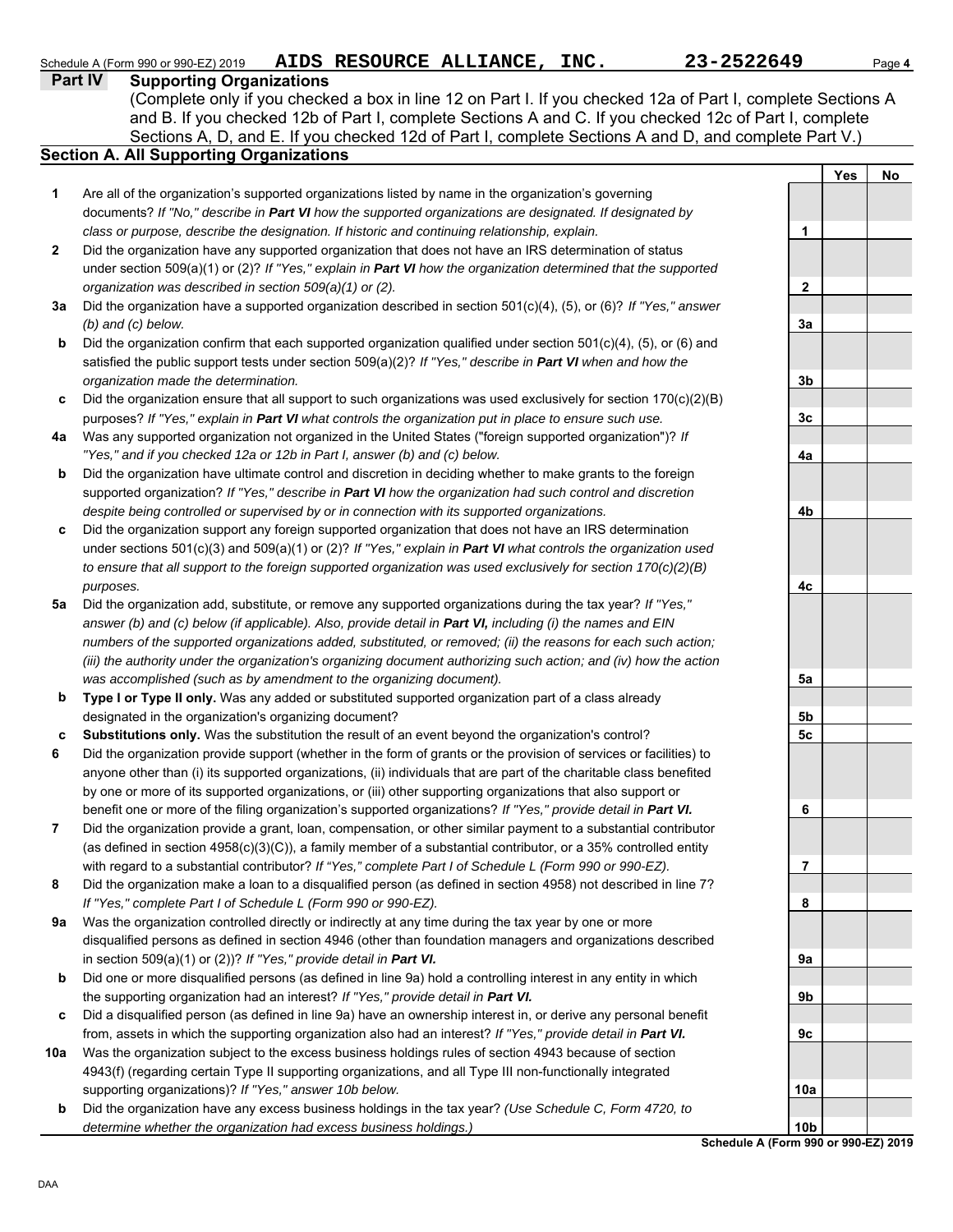**Part IV Supporting Organizations** *(continued)* Schedule A (Form 990 or 990-EZ) 2019 AIDS RESOURCE ALLIANCE, INC. 23-2522649 Page 5

**Yes No**

| 11           | Has the organization accepted a gift or contribution from any of the following persons?                                                                                                                                  |                                      |            |    |
|--------------|--------------------------------------------------------------------------------------------------------------------------------------------------------------------------------------------------------------------------|--------------------------------------|------------|----|
| а            | A person who directly or indirectly controls, either alone or together with persons described in (b) and (c)                                                                                                             |                                      |            |    |
|              | below, the governing body of a supported organization?                                                                                                                                                                   | 11a                                  |            |    |
|              | <b>b</b> A family member of a person described in (a) above?                                                                                                                                                             | 11 <sub>b</sub>                      |            |    |
| c            | A 35% controlled entity of a person described in (a) or (b) above? If "Yes" to a, b, or c, provide detail in Part VI.                                                                                                    | 11c                                  |            |    |
|              | <b>Section B. Type I Supporting Organizations</b>                                                                                                                                                                        |                                      |            |    |
|              |                                                                                                                                                                                                                          |                                      | Yes        | No |
| 1            | Did the directors, trustees, or membership of one or more supported organizations have the power to                                                                                                                      |                                      |            |    |
|              | regularly appoint or elect at least a majority of the organization's directors or trustees at all times during the                                                                                                       |                                      |            |    |
|              | tax year? If "No," describe in Part VI how the supported organization(s) effectively operated, supervised, or<br>controlled the organization's activities. If the organization had more than one supported organization, |                                      |            |    |
|              | describe how the powers to appoint and/or remove directors or trustees were allocated among the supported                                                                                                                |                                      |            |    |
|              | organizations and what conditions or restrictions, if any, applied to such powers during the tax year.                                                                                                                   | 1                                    |            |    |
| 2            | Did the organization operate for the benefit of any supported organization other than the supported                                                                                                                      |                                      |            |    |
|              | organization(s) that operated, supervised, or controlled the supporting organization? If "Yes," explain in Part                                                                                                          |                                      |            |    |
|              | VI how providing such benefit carried out the purposes of the supported organization(s) that operated,                                                                                                                   |                                      |            |    |
|              | supervised, or controlled the supporting organization.                                                                                                                                                                   | $\mathbf 2$                          |            |    |
|              | <b>Section C. Type II Supporting Organizations</b>                                                                                                                                                                       |                                      |            |    |
|              |                                                                                                                                                                                                                          |                                      | Yes        | No |
| 1            | Were a majority of the organization's directors or trustees during the tax year also a majority of the directors                                                                                                         |                                      |            |    |
|              | or trustees of each of the organization's supported organization(s)? If "No," describe in Part VI how control                                                                                                            |                                      |            |    |
|              | or management of the supporting organization was vested in the same persons that controlled or managed                                                                                                                   |                                      |            |    |
|              | the supported organization(s).                                                                                                                                                                                           | 1                                    |            |    |
|              | <b>Section D. All Type III Supporting Organizations</b>                                                                                                                                                                  |                                      |            |    |
|              |                                                                                                                                                                                                                          |                                      | Yes        | No |
| 1            | Did the organization provide to each of its supported organizations, by the last day of the fifth month of the                                                                                                           |                                      |            |    |
|              | organization's tax year, (i) a written notice describing the type and amount of support provided during the prior tax                                                                                                    |                                      |            |    |
|              | year, (ii) a copy of the Form 990 that was most recently filed as of the date of notification, and (iii) copies of the                                                                                                   |                                      |            |    |
|              | organization's governing documents in effect on the date of notification, to the extent not previously provided?                                                                                                         | 1                                    |            |    |
| 2            | Were any of the organization's officers, directors, or trustees either (i) appointed or elected by the supported                                                                                                         |                                      |            |    |
|              | organization(s) or (ii) serving on the governing body of a supported organization? If "No," explain in Part VI how                                                                                                       |                                      |            |    |
|              | the organization maintained a close and continuous working relationship with the supported organization(s).                                                                                                              | $\mathbf{2}$                         |            |    |
| 3            | By reason of the relationship described in (2), did the organization's supported organizations have a                                                                                                                    |                                      |            |    |
|              | significant voice in the organization's investment policies and in directing the use of the organization's                                                                                                               |                                      |            |    |
|              | income or assets at all times during the tax year? If "Yes," describe in Part VI the role the organization's                                                                                                             |                                      |            |    |
|              | supported organizations played in this regard.                                                                                                                                                                           | 3                                    |            |    |
|              | Section E. Type III Functionally-Integrated Supporting Organizations                                                                                                                                                     |                                      |            |    |
| 1            | Check the box next to the method that the organization used to satisfy the Integral Part Test during the year (see instructions).                                                                                        |                                      |            |    |
| а            | The organization satisfied the Activities Test. Complete line 2 below.                                                                                                                                                   |                                      |            |    |
| b            | The organization is the parent of each of its supported organizations. Complete line 3 below.                                                                                                                            |                                      |            |    |
| с            | The organization supported a governmental entity. Describe in Part VI how you supported a government entity (see instructions).                                                                                          |                                      |            |    |
|              |                                                                                                                                                                                                                          |                                      |            |    |
| $\mathbf{z}$ | Activities Test. Answer (a) and (b) below.                                                                                                                                                                               |                                      | <b>Yes</b> | No |
| а            | Did substantially all of the organization's activities during the tax year directly further the exempt purposes of                                                                                                       |                                      |            |    |
|              | the supported organization(s) to which the organization was responsive? If "Yes," then in Part VI identify                                                                                                               |                                      |            |    |
|              | those supported organizations and explain how these activities directly furthered their exempt purposes,                                                                                                                 |                                      |            |    |
|              | how the organization was responsive to those supported organizations, and how the organization determined                                                                                                                |                                      |            |    |
|              | that these activities constituted substantially all of its activities.                                                                                                                                                   | 2a                                   |            |    |
| b            | Did the activities described in (a) constitute activities that, but for the organization's involvement, one or more                                                                                                      |                                      |            |    |
|              | of the organization's supported organization(s) would have been engaged in? If "Yes," explain in Part VI the                                                                                                             |                                      |            |    |
|              | reasons for the organization's position that its supported organization(s) would have engaged in these                                                                                                                   |                                      |            |    |
|              | activities but for the organization's involvement.                                                                                                                                                                       | 2b                                   |            |    |
| 3            | Parent of Supported Organizations. Answer (a) and (b) below.                                                                                                                                                             |                                      |            |    |
| a            | Did the organization have the power to regularly appoint or elect a majority of the officers, directors, or                                                                                                              |                                      |            |    |
|              | trustees of each of the supported organizations? Provide details in Part VI.                                                                                                                                             | 3a                                   |            |    |
| b            | Did the organization exercise a substantial degree of direction over the policies, programs, and activities of each                                                                                                      |                                      |            |    |
|              | of its supported organizations? If "Yes," describe in Part VI the role played by the organization in this regard.                                                                                                        | 3b                                   |            |    |
| DAA          |                                                                                                                                                                                                                          | Schedule A (Form 990 or 990-EZ) 2019 |            |    |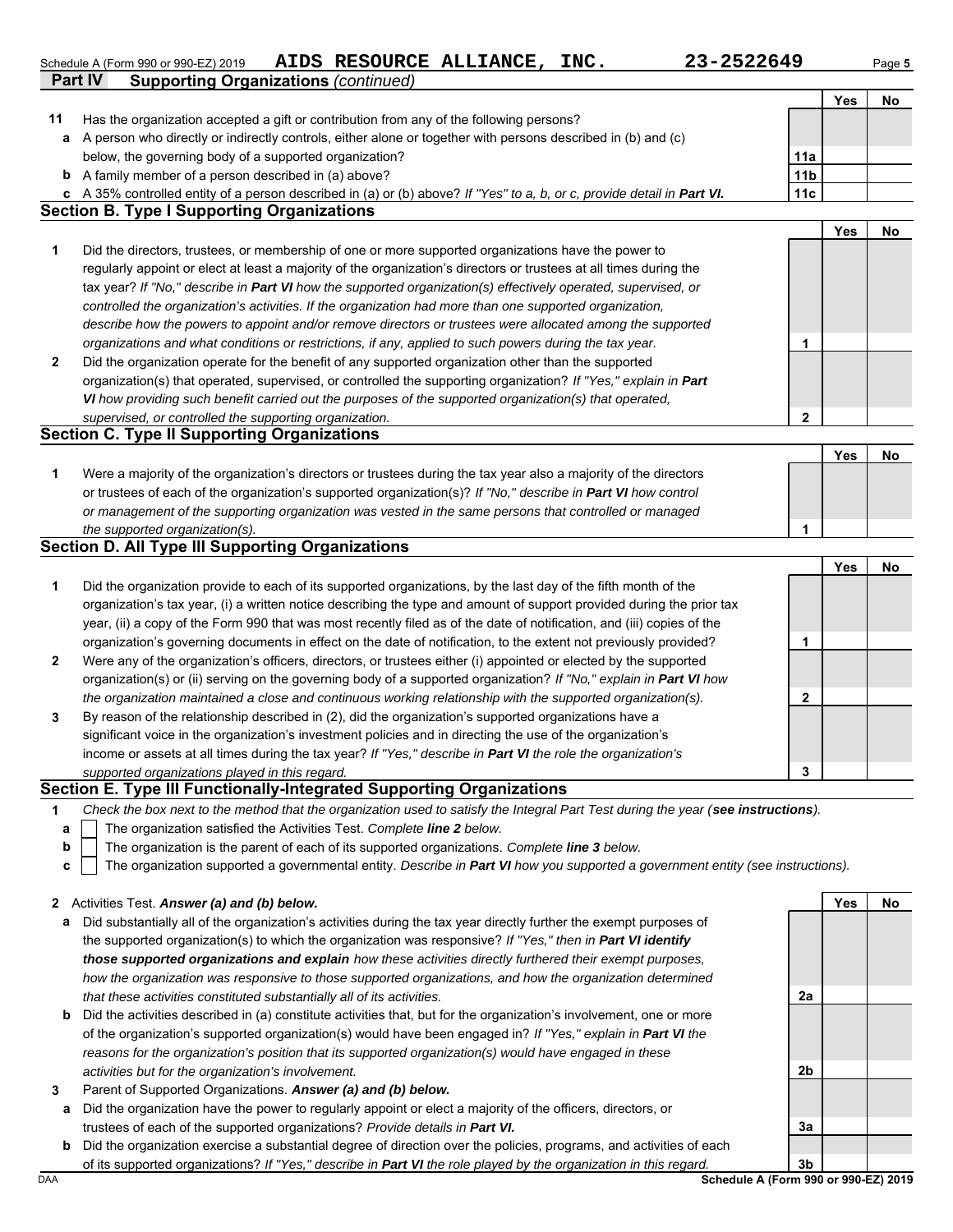| Part V<br>Type III Non-Functionally Integrated 509(a)(3) Supporting Organizations                                                           |                |                |                                |
|---------------------------------------------------------------------------------------------------------------------------------------------|----------------|----------------|--------------------------------|
| Check here if the organization satisfied the Integral Part Test as a qualifying trust on Nov. 20, 1970 (explain in Part VI). See<br>1       |                |                |                                |
| instructions. All other Type III non-functionally integrated supporting organizations must complete Sections A through E.                   |                |                |                                |
| <b>Section A - Adjusted Net Income</b>                                                                                                      |                | (A) Prior Year | (B) Current Year<br>(optional) |
| Net short-term capital gain<br>1.                                                                                                           | 1              |                |                                |
| Recoveries of prior-year distributions<br>$\mathbf{2}$                                                                                      | $\mathbf{2}$   |                |                                |
| 3<br>Other gross income (see instructions)                                                                                                  | 3              |                |                                |
| 4<br>Add lines 1 through 3.                                                                                                                 | 4              |                |                                |
| 5<br>Depreciation and depletion                                                                                                             | 5              |                |                                |
| Portion of operating expenses paid or incurred for production or<br>6                                                                       |                |                |                                |
| collection of gross income or for management, conservation, or                                                                              |                |                |                                |
| maintenance of property held for production of income (see instructions)                                                                    | 6              |                |                                |
| Other expenses (see instructions)<br>$\overline{7}$                                                                                         | $\overline{7}$ |                |                                |
| 8<br>Adjusted Net Income (subtract lines 5, 6, and 7 from line 4)                                                                           | 8              |                |                                |
| <b>Section B - Minimum Asset Amount</b>                                                                                                     |                | (A) Prior Year | (B) Current Year<br>(optional) |
| Aggregate fair market value of all non-exempt-use assets (see<br>1.                                                                         |                |                |                                |
| instructions for short tax year or assets held for part of year):                                                                           |                |                |                                |
| <b>a</b> Average monthly value of securities                                                                                                | 1a             |                |                                |
| <b>b</b> Average monthly cash balances                                                                                                      | 1 <sub>b</sub> |                |                                |
| c Fair market value of other non-exempt-use assets                                                                                          | 1 <sub>c</sub> |                |                                |
| <b>Total</b> (add lines 1a, 1b, and 1c)<br>d                                                                                                | 1 <sub>d</sub> |                |                                |
| <b>Discount</b> claimed for blockage or other<br>e                                                                                          |                |                |                                |
| factors (explain in detail in <b>Part VI)</b> :                                                                                             |                |                |                                |
| Acquisition indebtedness applicable to non-exempt-use assets<br>$\mathbf{2}$                                                                | $\mathbf 2$    |                |                                |
| Subtract line 2 from line 1d.<br>3                                                                                                          | 3              |                |                                |
| Cash deemed held for exempt use. Enter 1-1/2% of line 3 (for greater amount,<br>4                                                           |                |                |                                |
| see instructions)                                                                                                                           | 4              |                |                                |
| Net value of non-exempt-use assets (subtract line 4 from line 3)<br>5.                                                                      | 5              |                |                                |
| Multiply line 5 by .035.<br>6                                                                                                               | 6              |                |                                |
| Recoveries of prior-year distributions<br>7                                                                                                 | 7              |                |                                |
| 8<br>Minimum Asset Amount (add line 7 to line 6)                                                                                            | 8              |                |                                |
| <b>Section C - Distributable Amount</b>                                                                                                     |                |                | <b>Current Year</b>            |
| Adjusted net income for prior year (from Section A, line 8, Column A)<br>1                                                                  | 1              |                |                                |
| Enter 85% of line 1<br>$\mathbf{2}$                                                                                                         | $\mathbf 2$    |                |                                |
| 3<br>Minimum asset amount for prior year (from Section B, line 8, Column A)                                                                 | 3              |                |                                |
| Enter greater of line 2 or line 3.<br>4                                                                                                     | 4              |                |                                |
| 5<br>Income tax imposed in prior year                                                                                                       | 5              |                |                                |
| 6<br><b>Distributable Amount.</b> Subtract line 5 from line 4, unless subject to                                                            |                |                |                                |
| emergency temporary reduction (see instructions).                                                                                           | 6              |                |                                |
| Chaelebour if the cumput year in the experimation of first as a new functionally integrated Type III cumpating experimation (as<br>$\sim$ 1 |                |                |                                |

Schedule A (Form 990 or 990-EZ) 2019 AIDS RESOURCE ALLIANCE, INC. 23-2522649 Page 6

**7**  $\mid$  Check here if the current year is the organization's first as a non-functionally integrated Type III supporting organization (see instructions).

**Schedule A (Form 990 or 990-EZ) 2019**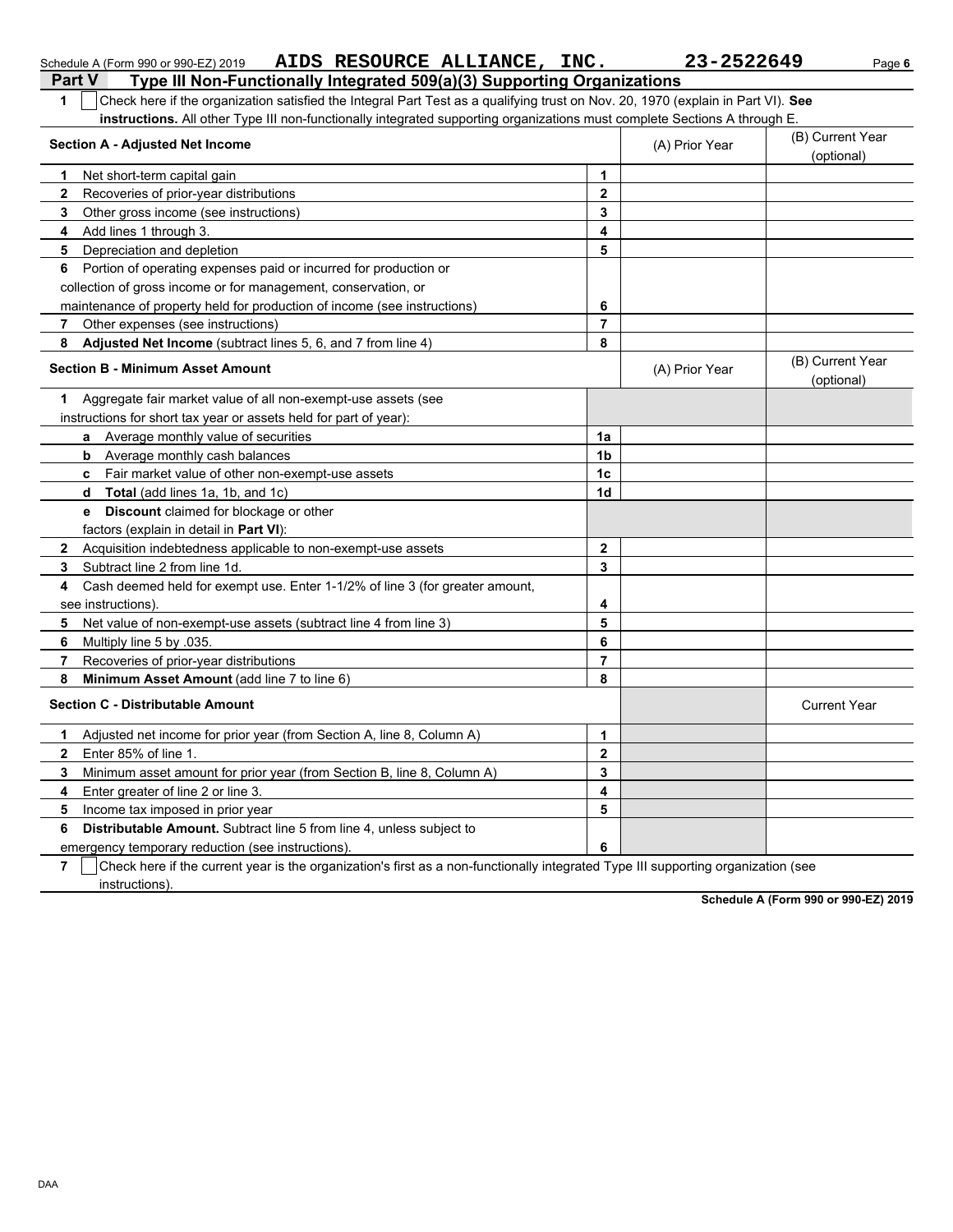**AIDS RESOURCE ALLIANCE, INC. 23-2522649**

|              | <b>Part V</b><br>Type III Non-Functionally Integrated 509(a)(3) Supporting Organizations (continued)                        |                             |                                       |                                                |  |  |  |
|--------------|-----------------------------------------------------------------------------------------------------------------------------|-----------------------------|---------------------------------------|------------------------------------------------|--|--|--|
|              | <b>Section D - Distributions</b>                                                                                            |                             |                                       | <b>Current Year</b>                            |  |  |  |
| 1            | Amounts paid to supported organizations to accomplish exempt purposes                                                       |                             |                                       |                                                |  |  |  |
| $\mathbf{2}$ | Amounts paid to perform activity that directly furthers exempt purposes of supported                                        |                             |                                       |                                                |  |  |  |
|              | organizations, in excess of income from activity                                                                            |                             |                                       |                                                |  |  |  |
| 3            | Administrative expenses paid to accomplish exempt purposes of supported organizations                                       |                             |                                       |                                                |  |  |  |
| 4            | Amounts paid to acquire exempt-use assets                                                                                   |                             |                                       |                                                |  |  |  |
| 5            | Qualified set-aside amounts (prior IRS approval required)                                                                   |                             |                                       |                                                |  |  |  |
| 6            | Other distributions (describe in Part VI). See instructions.                                                                |                             |                                       |                                                |  |  |  |
| 7            | Total annual distributions. Add lines 1 through 6.                                                                          |                             |                                       |                                                |  |  |  |
| 8            | Distributions to attentive supported organizations to which the organization is responsive                                  |                             |                                       |                                                |  |  |  |
|              | (provide details in Part VI). See instructions.                                                                             |                             |                                       |                                                |  |  |  |
| 9            | Distributable amount for 2019 from Section C, line 6                                                                        |                             |                                       |                                                |  |  |  |
| 10           | Line 8 amount divided by line 9 amount                                                                                      |                             |                                       |                                                |  |  |  |
|              |                                                                                                                             | (i)                         | (ii)                                  | (iii)                                          |  |  |  |
|              | <b>Section E - Distribution Allocations (see instructions)</b>                                                              | <b>Excess Distributions</b> | <b>Underdistributions</b><br>Pre-2019 | <b>Distributable</b><br><b>Amount for 2019</b> |  |  |  |
| 1            | Distributable amount for 2019 from Section C, line 6                                                                        |                             |                                       |                                                |  |  |  |
| $\mathbf{2}$ | Underdistributions, if any, for years prior to 2019<br>(reasonable cause required-explain in Part VI). See<br>instructions. |                             |                                       |                                                |  |  |  |
| 3            | Excess distributions carryover, if any, to 2019                                                                             |                             |                                       |                                                |  |  |  |
|              | a From 2014                                                                                                                 |                             |                                       |                                                |  |  |  |
|              | <b>b</b> From $2015$                                                                                                        |                             |                                       |                                                |  |  |  |
|              | <b>c</b> From 2016                                                                                                          |                             |                                       |                                                |  |  |  |
|              | d From 2017                                                                                                                 |                             |                                       |                                                |  |  |  |
|              | e From 2018                                                                                                                 |                             |                                       |                                                |  |  |  |
|              | f Total of lines 3a through e                                                                                               |                             |                                       |                                                |  |  |  |
|              | g Applied to underdistributions of prior years                                                                              |                             |                                       |                                                |  |  |  |
|              | h Applied to 2019 distributable amount                                                                                      |                             |                                       |                                                |  |  |  |
|              | Carryover from 2014 not applied (see instructions)                                                                          |                             |                                       |                                                |  |  |  |
|              | Remainder. Subtract lines 3g, 3h, and 3i from 3f.                                                                           |                             |                                       |                                                |  |  |  |
| 4            | Distributions for 2019 from                                                                                                 |                             |                                       |                                                |  |  |  |
|              | \$<br>Section D, line 7:                                                                                                    |                             |                                       |                                                |  |  |  |
|              | a Applied to underdistributions of prior years                                                                              |                             |                                       |                                                |  |  |  |
|              | <b>b</b> Applied to 2019 distributable amount                                                                               |                             |                                       |                                                |  |  |  |
|              | c Remainder. Subtract lines 4a and 4b from 4.                                                                               |                             |                                       |                                                |  |  |  |
| 5            | Remaining underdistributions for years prior to 2019, if                                                                    |                             |                                       |                                                |  |  |  |
|              | any. Subtract lines 3g and 4a from line 2. For result                                                                       |                             |                                       |                                                |  |  |  |
|              | greater than zero, explain in Part VI. See instructions.                                                                    |                             |                                       |                                                |  |  |  |
| 6            | Remaining underdistributions for 2019. Subtract lines 3h                                                                    |                             |                                       |                                                |  |  |  |
|              | and 4b from line 1. For result greater than zero, explain in                                                                |                             |                                       |                                                |  |  |  |
|              | Part VI. See instructions.                                                                                                  |                             |                                       |                                                |  |  |  |
| 7            | Excess distributions carryover to 2020. Add lines 3j                                                                        |                             |                                       |                                                |  |  |  |
|              | and 4c.                                                                                                                     |                             |                                       |                                                |  |  |  |
| 8            | Breakdown of line 7:                                                                                                        |                             |                                       |                                                |  |  |  |
|              |                                                                                                                             |                             |                                       |                                                |  |  |  |
|              | a Excess from 2015                                                                                                          |                             |                                       |                                                |  |  |  |
|              | <b>b</b> Excess from 2016                                                                                                   |                             |                                       |                                                |  |  |  |
|              | c Excess from 2017                                                                                                          |                             |                                       |                                                |  |  |  |
|              | d Excess from 2018                                                                                                          |                             |                                       |                                                |  |  |  |
|              | e Excess from 2019                                                                                                          |                             |                                       |                                                |  |  |  |

**Schedule A (Form 990 or 990-EZ) 2019**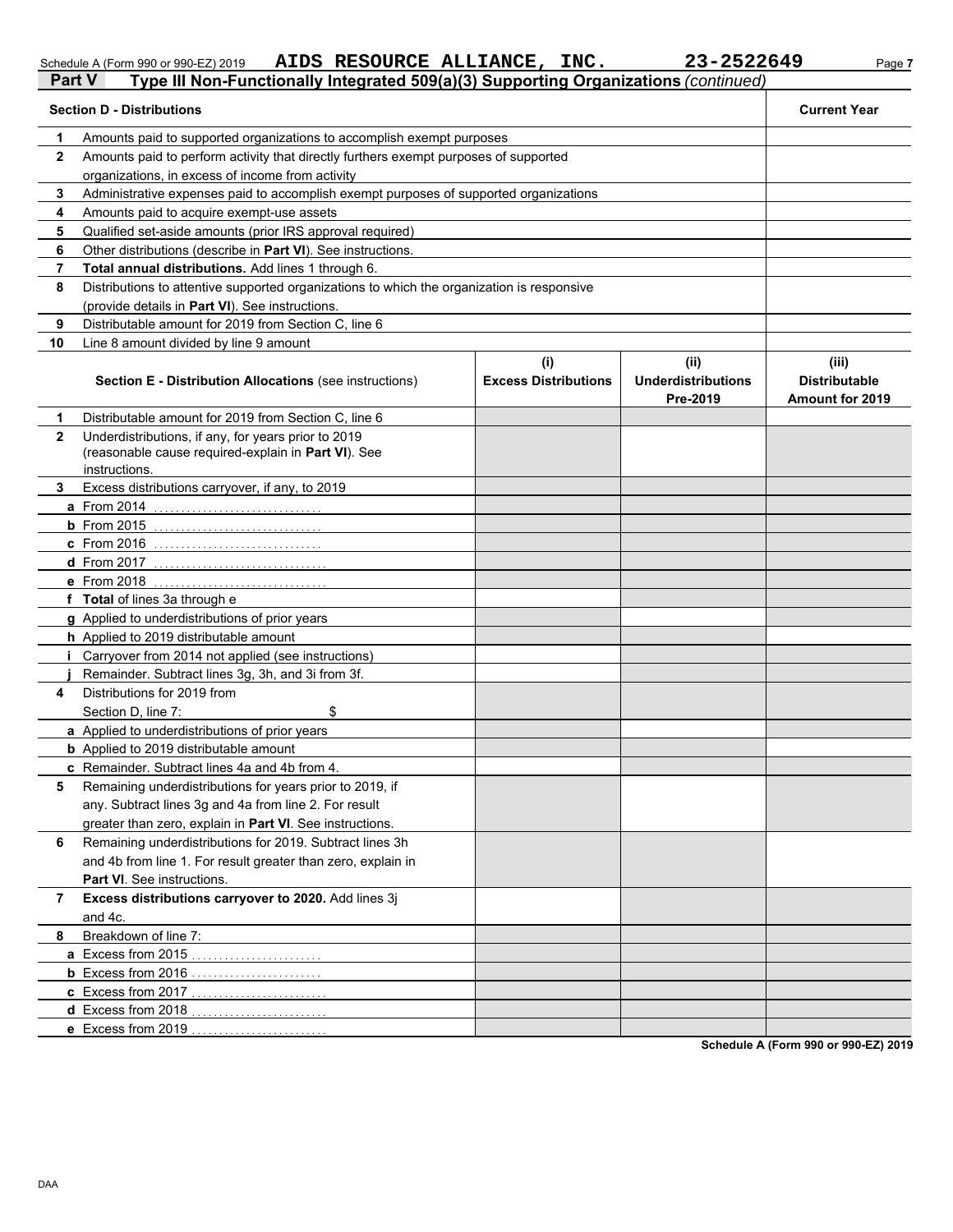| <b>Part VI</b>                                                                                                                                |                                                                                                                                                                                                                                                                                                                                                                                                                                                                                                                                                                                                                       |  |  |  |  |
|-----------------------------------------------------------------------------------------------------------------------------------------------|-----------------------------------------------------------------------------------------------------------------------------------------------------------------------------------------------------------------------------------------------------------------------------------------------------------------------------------------------------------------------------------------------------------------------------------------------------------------------------------------------------------------------------------------------------------------------------------------------------------------------|--|--|--|--|
|                                                                                                                                               |                                                                                                                                                                                                                                                                                                                                                                                                                                                                                                                                                                                                                       |  |  |  |  |
|                                                                                                                                               | Page 8<br>Supplemental Information. Provide the explanations required by Part II, line 10; Part II, line 17a or 17b; Part<br>III, line 12; Part IV, Section A, lines 1, 2, 3b, 3c, 4b, 4c, 5a, 6, 9a, 9b, 9c, 11a, 11b, and 11c; Part IV, Section<br>B, lines 1 and 2; Part IV, Section C, line 1; Part IV, Section D, lines 2 and 3; Part IV, Section E, lines 1c, 2a, 2b,<br>3a, and 3b; Part V, line 1; Part V, Section B, line 1e; Part V, Section D, lines 5, 6, and 8; and Part V, Section E,<br>lines 2, 5, and 6. Also complete this part for any additional information. (See instructions.)<br>27,155<br>\$ |  |  |  |  |
|                                                                                                                                               |                                                                                                                                                                                                                                                                                                                                                                                                                                                                                                                                                                                                                       |  |  |  |  |
| Schedule A (Form 990 or 990-EZ) 2019 AIDS RESOURCE ALLIANCE, INC. 23-2522649<br>PART II, LINE 10 - OTHER INCOME DETAIL<br><b>OTHER INCOME</b> |                                                                                                                                                                                                                                                                                                                                                                                                                                                                                                                                                                                                                       |  |  |  |  |
|                                                                                                                                               |                                                                                                                                                                                                                                                                                                                                                                                                                                                                                                                                                                                                                       |  |  |  |  |
|                                                                                                                                               |                                                                                                                                                                                                                                                                                                                                                                                                                                                                                                                                                                                                                       |  |  |  |  |
|                                                                                                                                               |                                                                                                                                                                                                                                                                                                                                                                                                                                                                                                                                                                                                                       |  |  |  |  |
|                                                                                                                                               |                                                                                                                                                                                                                                                                                                                                                                                                                                                                                                                                                                                                                       |  |  |  |  |
|                                                                                                                                               |                                                                                                                                                                                                                                                                                                                                                                                                                                                                                                                                                                                                                       |  |  |  |  |
|                                                                                                                                               |                                                                                                                                                                                                                                                                                                                                                                                                                                                                                                                                                                                                                       |  |  |  |  |
|                                                                                                                                               |                                                                                                                                                                                                                                                                                                                                                                                                                                                                                                                                                                                                                       |  |  |  |  |
|                                                                                                                                               |                                                                                                                                                                                                                                                                                                                                                                                                                                                                                                                                                                                                                       |  |  |  |  |
|                                                                                                                                               |                                                                                                                                                                                                                                                                                                                                                                                                                                                                                                                                                                                                                       |  |  |  |  |
|                                                                                                                                               |                                                                                                                                                                                                                                                                                                                                                                                                                                                                                                                                                                                                                       |  |  |  |  |
|                                                                                                                                               |                                                                                                                                                                                                                                                                                                                                                                                                                                                                                                                                                                                                                       |  |  |  |  |
|                                                                                                                                               |                                                                                                                                                                                                                                                                                                                                                                                                                                                                                                                                                                                                                       |  |  |  |  |
|                                                                                                                                               |                                                                                                                                                                                                                                                                                                                                                                                                                                                                                                                                                                                                                       |  |  |  |  |
|                                                                                                                                               |                                                                                                                                                                                                                                                                                                                                                                                                                                                                                                                                                                                                                       |  |  |  |  |
|                                                                                                                                               |                                                                                                                                                                                                                                                                                                                                                                                                                                                                                                                                                                                                                       |  |  |  |  |
|                                                                                                                                               |                                                                                                                                                                                                                                                                                                                                                                                                                                                                                                                                                                                                                       |  |  |  |  |
|                                                                                                                                               |                                                                                                                                                                                                                                                                                                                                                                                                                                                                                                                                                                                                                       |  |  |  |  |
|                                                                                                                                               |                                                                                                                                                                                                                                                                                                                                                                                                                                                                                                                                                                                                                       |  |  |  |  |
|                                                                                                                                               |                                                                                                                                                                                                                                                                                                                                                                                                                                                                                                                                                                                                                       |  |  |  |  |
|                                                                                                                                               |                                                                                                                                                                                                                                                                                                                                                                                                                                                                                                                                                                                                                       |  |  |  |  |
|                                                                                                                                               |                                                                                                                                                                                                                                                                                                                                                                                                                                                                                                                                                                                                                       |  |  |  |  |
|                                                                                                                                               |                                                                                                                                                                                                                                                                                                                                                                                                                                                                                                                                                                                                                       |  |  |  |  |
|                                                                                                                                               |                                                                                                                                                                                                                                                                                                                                                                                                                                                                                                                                                                                                                       |  |  |  |  |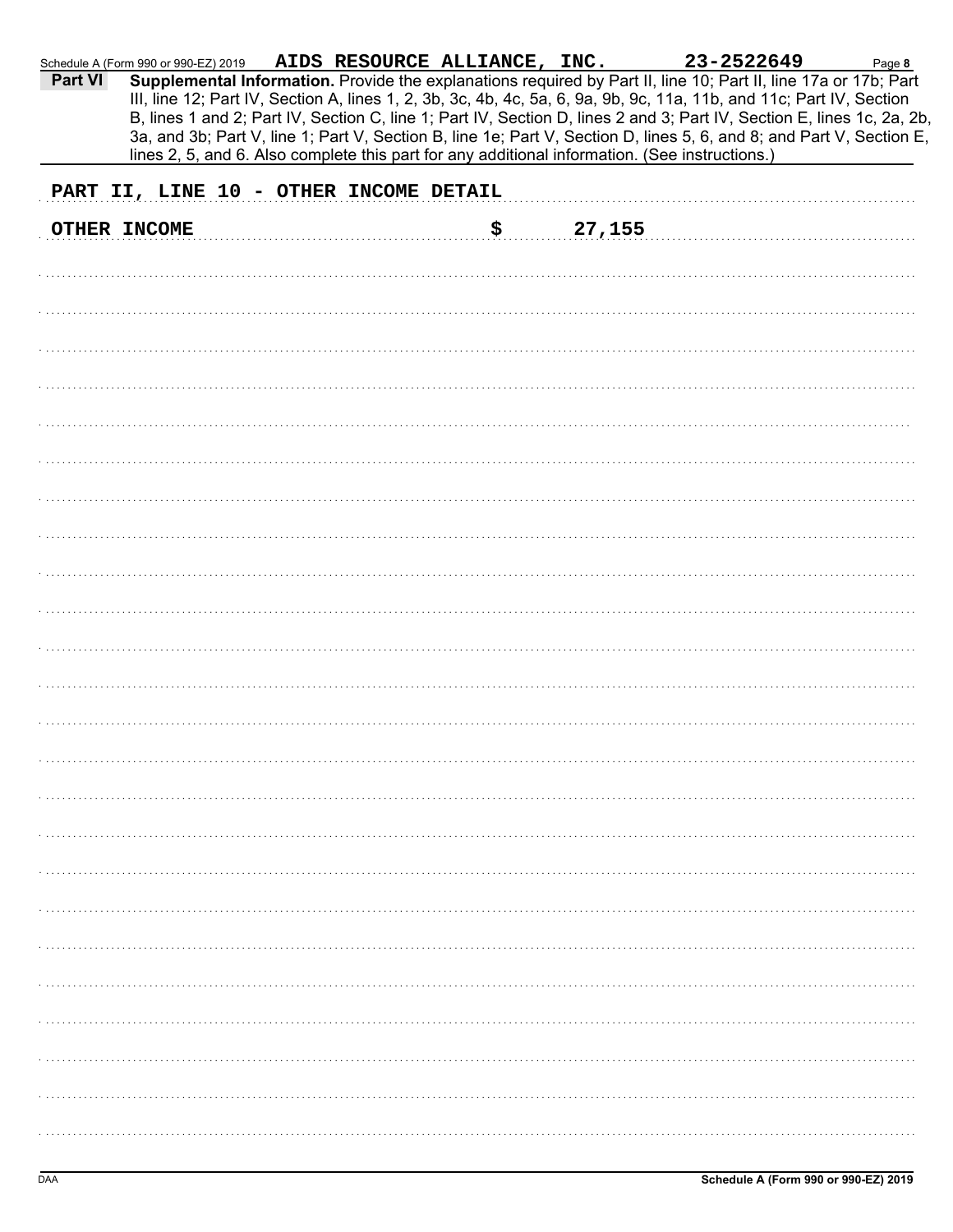Department of the Treasury Internal Revenue Service

## **SCHEDULE D Supplemental Financial Statements**

 **Attach to Form 990. (Form 990) Part IV, line 6, 7, 8, 9, 10, 11a, 11b, 11c, 11d, 11e, 11f, 12a, or 12b. Complete if the organization answered "Yes" on Form 990, Go to** *www.irs.gov/Form990* **for instructions and the latest information.** **2019**

**Open to Public Inspection**

OMB No. 1545-0047

|   | Name of the organization                                                                                                                                                                                      |                                                    | <b>Employer identification number</b> |
|---|---------------------------------------------------------------------------------------------------------------------------------------------------------------------------------------------------------------|----------------------------------------------------|---------------------------------------|
|   | AIDS RESOURCE ALLIANCE, INC.                                                                                                                                                                                  |                                                    | 23-2522649                            |
|   | Organizations Maintaining Donor Advised Funds or Other Similar Funds or Accounts.<br>Part I<br>Complete if the organization answered "Yes" on Form 990, Part IV, line 6.                                      |                                                    |                                       |
|   |                                                                                                                                                                                                               |                                                    |                                       |
|   |                                                                                                                                                                                                               | (a) Donor advised funds                            | (b) Funds and other accounts          |
| 1 | Total number at end of year                                                                                                                                                                                   |                                                    |                                       |
| 2 |                                                                                                                                                                                                               |                                                    |                                       |
| З |                                                                                                                                                                                                               |                                                    |                                       |
| 4 | Aggregate value at end of year                                                                                                                                                                                |                                                    |                                       |
| 5 | Did the organization inform all donors and donor advisors in writing that the assets held in donor advised                                                                                                    |                                                    |                                       |
|   | funds are the organization's property, subject to the organization's exclusive legal control?<br>Did the organization inform all grantees, donors, and donor advisors in writing that grant funds can be used |                                                    | <b>Yes</b><br><b>No</b>               |
| 6 | only for charitable purposes and not for the benefit of the donor or donor advisor, or for any other purpose                                                                                                  |                                                    |                                       |
|   | conferring impermissible private benefit?                                                                                                                                                                     |                                                    | <b>Yes</b><br>No                      |
|   | <b>Conservation Easements.</b><br>Part II                                                                                                                                                                     |                                                    |                                       |
|   | Complete if the organization answered "Yes" on Form 990, Part IV, line 7.                                                                                                                                     |                                                    |                                       |
|   | Purpose(s) of conservation easements held by the organization (check all that apply).                                                                                                                         |                                                    |                                       |
|   | Preservation of land for public use (for example, recreation or education                                                                                                                                     | Preservation of a historically important land area |                                       |
|   | Protection of natural habitat                                                                                                                                                                                 | Preservation of a certified historic structure     |                                       |
|   | Preservation of open space                                                                                                                                                                                    |                                                    |                                       |
| 2 | Complete lines 2a through 2d if the organization held a qualified conservation contribution in the form of a conservation                                                                                     |                                                    |                                       |
|   | easement on the last day of the tax year.                                                                                                                                                                     |                                                    | Held at the End of the Tax Year       |
| a | Total number of conservation easements                                                                                                                                                                        |                                                    | 2a                                    |
|   |                                                                                                                                                                                                               |                                                    | 2 <sub>b</sub>                        |
|   | Number of conservation easements on a certified historic structure included in (a) [11] Number of conservation                                                                                                |                                                    | 2c                                    |
|   | Number of conservation easements included in (c) acquired after 7/25/06, and not on a                                                                                                                         |                                                    |                                       |
|   | historic structure listed in the National Register                                                                                                                                                            |                                                    | 2d                                    |
| 3 | Number of conservation easements modified, transferred, released, extinguished, or terminated by the organization during the                                                                                  |                                                    |                                       |
|   | tax year $\blacktriangleright$                                                                                                                                                                                |                                                    |                                       |
|   | Number of states where property subject to conservation easement is located ▶                                                                                                                                 |                                                    |                                       |
| 5 | Does the organization have a written policy regarding the periodic monitoring, inspection, handling of                                                                                                        |                                                    |                                       |
|   | violations, and enforcement of the conservation easements it holds?                                                                                                                                           |                                                    | No<br><b>Yes</b>                      |
| 6 | Staff and volunteer hours devoted to monitoring, inspecting, handling of violations, and enforcing conservation easements during the year                                                                     |                                                    |                                       |
|   |                                                                                                                                                                                                               |                                                    |                                       |
| 7 | Amount of expenses incurred in monitoring, inspecting, handling of violations, and enforcing conservation easements during the year                                                                           |                                                    |                                       |
|   | ▶ \$                                                                                                                                                                                                          |                                                    |                                       |
|   | Does each conservation easement reported on line 2(d) above satisfy the requirements of section 170(h)(4)(B)(i)                                                                                               |                                                    |                                       |
|   | and section $170(h)(4)(B)(ii)$ ?                                                                                                                                                                              |                                                    | Yes<br><b>No</b>                      |
| 9 | In Part XIII, describe how the organization reports conservation easements in its revenue and expense statement and                                                                                           |                                                    |                                       |
|   | balance sheet, and include, if applicable, the text of the footnote to the organization's financial statements that describes the<br>organization's accounting for conservation easements.                    |                                                    |                                       |
|   | Organizations Maintaining Collections of Art, Historical Treasures, or Other Similar Assets.<br>Part III                                                                                                      |                                                    |                                       |
|   | Complete if the organization answered "Yes" on Form 990, Part IV, line 8.                                                                                                                                     |                                                    |                                       |
|   | 1a If the organization elected, as permitted under FASB ASC 958, not to report in its revenue statement and balance sheet works                                                                               |                                                    |                                       |
|   | of art, historical treasures, or other similar assets held for public exhibition, education, or research in furtherance of public                                                                             |                                                    |                                       |
|   | service, provide in Part XIII the text of the footnote to its financial statements that describes these items.                                                                                                |                                                    |                                       |
| b | If the organization elected, as permitted under FASB ASC 958, to report in its revenue statement and balance sheet works of                                                                                   |                                                    |                                       |
|   | art, historical treasures, or other similar assets held for public exhibition, education, or research in furtherance of public service,                                                                       |                                                    |                                       |
|   | provide the following amounts relating to these items:                                                                                                                                                        |                                                    |                                       |
|   | (i) Revenue included on Form 990, Part VIII, line 1                                                                                                                                                           |                                                    | \$                                    |
|   | (ii) Assets included in Form 990, Part X                                                                                                                                                                      |                                                    |                                       |
| 2 | If the organization received or held works of art, historical treasures, or other similar assets for financial gain, provide the                                                                              |                                                    |                                       |
|   | following amounts required to be reported under FASB ASC 958 relating to these items:                                                                                                                         |                                                    |                                       |
|   | Revenue included on Form 990, Part VIII, line 1                                                                                                                                                               |                                                    |                                       |
|   |                                                                                                                                                                                                               |                                                    |                                       |

| Schedule D (Form 990) 2019 |  |
|----------------------------|--|
|                            |  |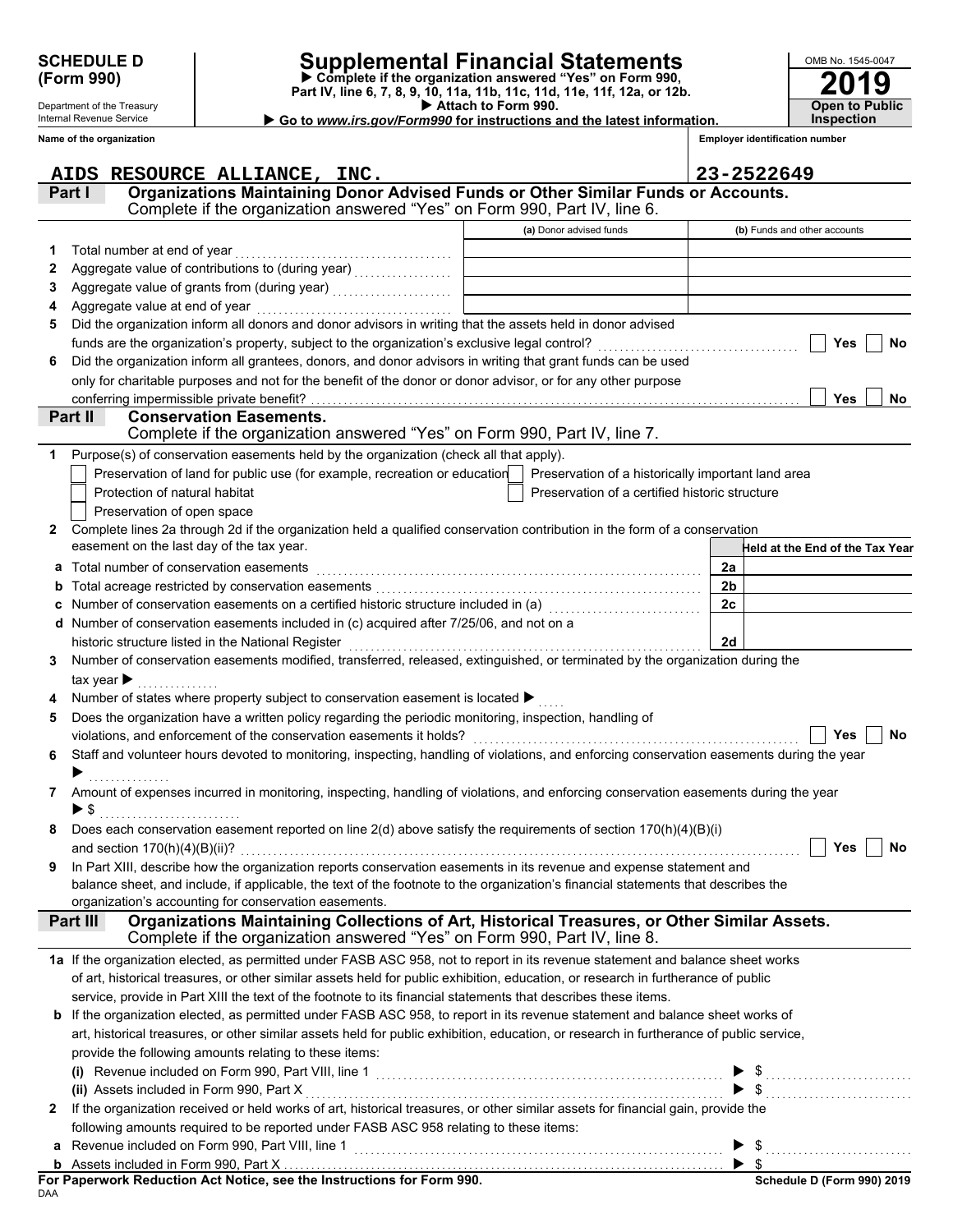|   | Schedule D (Form 990) 2019 AIDS RESOURCE ALLIANCE, INC.                                                                                                                                                                          |                         |                          |                         |                    | 23-2522649      |                      | Page 2              |
|---|----------------------------------------------------------------------------------------------------------------------------------------------------------------------------------------------------------------------------------|-------------------------|--------------------------|-------------------------|--------------------|-----------------|----------------------|---------------------|
|   | Organizations Maintaining Collections of Art, Historical Treasures, or Other Similar Assets (continued)<br>Part III                                                                                                              |                         |                          |                         |                    |                 |                      |                     |
|   | 3 Using the organization's acquisition, accession, and other records, check any of the following that make significant use of its<br>collection items (check all that apply):                                                    |                         |                          |                         |                    |                 |                      |                     |
| a | Public exhibition                                                                                                                                                                                                                | d                       | Loan or exchange program |                         |                    |                 |                      |                     |
| b | Scholarly research                                                                                                                                                                                                               | е                       |                          |                         |                    |                 |                      |                     |
| с | Preservation for future generations                                                                                                                                                                                              |                         |                          |                         |                    |                 |                      |                     |
|   | Provide a description of the organization's collections and explain how they further the organization's exempt purpose in Part                                                                                                   |                         |                          |                         |                    |                 |                      |                     |
|   | XIII.                                                                                                                                                                                                                            |                         |                          |                         |                    |                 |                      |                     |
|   |                                                                                                                                                                                                                                  |                         |                          |                         |                    |                 |                      |                     |
| 5 | During the year, did the organization solicit or receive donations of art, historical treasures, or other similar                                                                                                                |                         |                          |                         |                    |                 |                      |                     |
|   | assets to be sold to raise funds rather than to be maintained as part of the organization's collection?                                                                                                                          |                         |                          |                         |                    |                 |                      | <b>Yes</b><br>No.   |
|   | <b>Escrow and Custodial Arrangements.</b><br><b>Part IV</b>                                                                                                                                                                      |                         |                          |                         |                    |                 |                      |                     |
|   | Complete if the organization answered "Yes" on Form 990, Part IV, line 9, or reported an amount on Form                                                                                                                          |                         |                          |                         |                    |                 |                      |                     |
|   | 990, Part X, line 21.                                                                                                                                                                                                            |                         |                          |                         |                    |                 |                      |                     |
|   | 1a Is the organization an agent, trustee, custodian or other intermediary for contributions or other assets not                                                                                                                  |                         |                          |                         |                    |                 |                      |                     |
|   | included on Form 990, Part X?                                                                                                                                                                                                    |                         |                          |                         |                    |                 |                      | Yes<br>No           |
|   | <b>b</b> If "Yes," explain the arrangement in Part XIII and complete the following table:                                                                                                                                        |                         |                          |                         |                    |                 |                      |                     |
|   |                                                                                                                                                                                                                                  |                         |                          |                         |                    |                 |                      | Amount              |
|   | c Beginning balance                                                                                                                                                                                                              |                         |                          |                         |                    |                 | 1c                   |                     |
|   | Additions during the year<br>interaction continuous continuous continuous during the year of the year of the set of the set of the set of the set of the set of the set of the set of the set of the set of the set of the set o |                         |                          |                         |                    |                 | 1 <sub>d</sub>       |                     |
|   | Distributions during the year manufactured contains and contained a state of the year and contained a state of                                                                                                                   |                         |                          |                         |                    |                 | 1e                   |                     |
|   | f Ending balance                                                                                                                                                                                                                 |                         |                          |                         |                    |                 | 1f                   |                     |
|   | 2a Did the organization include an amount on Form 990, Part X, line 21, for escrow or custodial account liability?                                                                                                               |                         |                          |                         |                    |                 |                      | Yes<br>No           |
|   | <b>b</b> If "Yes," explain the arrangement in Part XIII. Check here if the explanation has been provided on Part XIII                                                                                                            |                         |                          |                         |                    |                 |                      |                     |
|   | Part V<br><b>Endowment Funds.</b>                                                                                                                                                                                                |                         |                          |                         |                    |                 |                      |                     |
|   | Complete if the organization answered "Yes" on Form 990, Part IV, line 10.                                                                                                                                                       |                         |                          |                         |                    |                 |                      |                     |
|   |                                                                                                                                                                                                                                  | (a) Current year        |                          | (b) Prior year          | (c) Two years back |                 | (d) Three years back | (e) Four years back |
|   | 1a Beginning of year balance <i>[[[[[[[[[[[[[[[[[[[[[[[[[[[[[[[[]]]]</i>                                                                                                                                                         |                         |                          |                         |                    |                 |                      |                     |
|   |                                                                                                                                                                                                                                  |                         |                          |                         |                    |                 |                      |                     |
|   | <b>b</b> Contributions <b>contributions</b>                                                                                                                                                                                      |                         |                          |                         |                    |                 |                      |                     |
|   | c Net investment earnings, gains, and                                                                                                                                                                                            |                         |                          |                         |                    |                 |                      |                     |
|   | losses                                                                                                                                                                                                                           |                         |                          |                         |                    |                 |                      |                     |
|   | Grants or scholarships<br>.                                                                                                                                                                                                      |                         |                          |                         |                    |                 |                      |                     |
|   | Other expenditures for facilities and                                                                                                                                                                                            |                         |                          |                         |                    |                 |                      |                     |
|   | programs                                                                                                                                                                                                                         |                         |                          |                         |                    |                 |                      |                     |
|   | f Administrative expenses                                                                                                                                                                                                        |                         |                          |                         |                    |                 |                      |                     |
|   | End of year balance                                                                                                                                                                                                              |                         |                          |                         |                    |                 |                      |                     |
|   | 2 Provide the estimated percentage of the current year end balance (line 1g, column (a)) held as:                                                                                                                                |                         |                          |                         |                    |                 |                      |                     |
|   | a Board designated or quasi-endowment > %                                                                                                                                                                                        |                         |                          |                         |                    |                 |                      |                     |
|   | <b>b</b> Permanent endowment $\blacktriangleright$                                                                                                                                                                               |                         |                          |                         |                    |                 |                      |                     |
|   | Term endowment ▶<br>%                                                                                                                                                                                                            |                         |                          |                         |                    |                 |                      |                     |
|   | The percentages on lines 2a, 2b, and 2c should equal 100%.                                                                                                                                                                       |                         |                          |                         |                    |                 |                      |                     |
|   | 3a Are there endowment funds not in the possession of the organization that are held and administered for the                                                                                                                    |                         |                          |                         |                    |                 |                      |                     |
|   | organization by:                                                                                                                                                                                                                 |                         |                          |                         |                    |                 |                      | <b>Yes</b><br>No.   |
|   | (i) Unrelated organizations                                                                                                                                                                                                      |                         |                          |                         |                    |                 |                      | 3a(i)               |
|   | (ii) Related organizations                                                                                                                                                                                                       |                         |                          |                         |                    |                 |                      | 3a(ii)              |
|   | <b>b</b> If "Yes" on line 3a(ii), are the related organizations listed as required on Schedule R?<br><sub>1</sub>                                                                                                                |                         |                          |                         |                    |                 |                      | 3b                  |
|   | Describe in Part XIII the intended uses of the organization's endowment funds.                                                                                                                                                   |                         |                          |                         |                    |                 |                      |                     |
|   | <b>Part VI</b><br>Land, Buildings, and Equipment.                                                                                                                                                                                |                         |                          |                         |                    |                 |                      |                     |
|   | Complete if the organization answered "Yes" on Form 990, Part IV, line 11a. See Form 990, Part X, line 10.                                                                                                                       |                         |                          |                         |                    |                 |                      |                     |
|   | Description of property                                                                                                                                                                                                          | (a) Cost or other basis |                          | (b) Cost or other basis |                    | (c) Accumulated |                      | (d) Book value      |
|   |                                                                                                                                                                                                                                  | (investment)            |                          | (other)                 |                    | depreciation    |                      |                     |
|   | 1a Land                                                                                                                                                                                                                          |                         |                          |                         |                    |                 |                      |                     |
|   | <b>b</b> Buildings                                                                                                                                                                                                               |                         |                          |                         |                    |                 |                      |                     |
|   |                                                                                                                                                                                                                                  |                         |                          |                         |                    |                 |                      |                     |
|   | c Leasehold improvements                                                                                                                                                                                                         |                         |                          |                         |                    |                 |                      |                     |
|   |                                                                                                                                                                                                                                  |                         |                          |                         | 56,156             |                 | 16,988               | 39,168              |
|   | e Other                                                                                                                                                                                                                          |                         |                          |                         |                    |                 |                      |                     |
|   | Total. Add lines 1a through 1e. (Column (d) must equal Form 990, Part X, column (B), line 10c.)                                                                                                                                  |                         |                          |                         |                    |                 | ▶                    | 39,168              |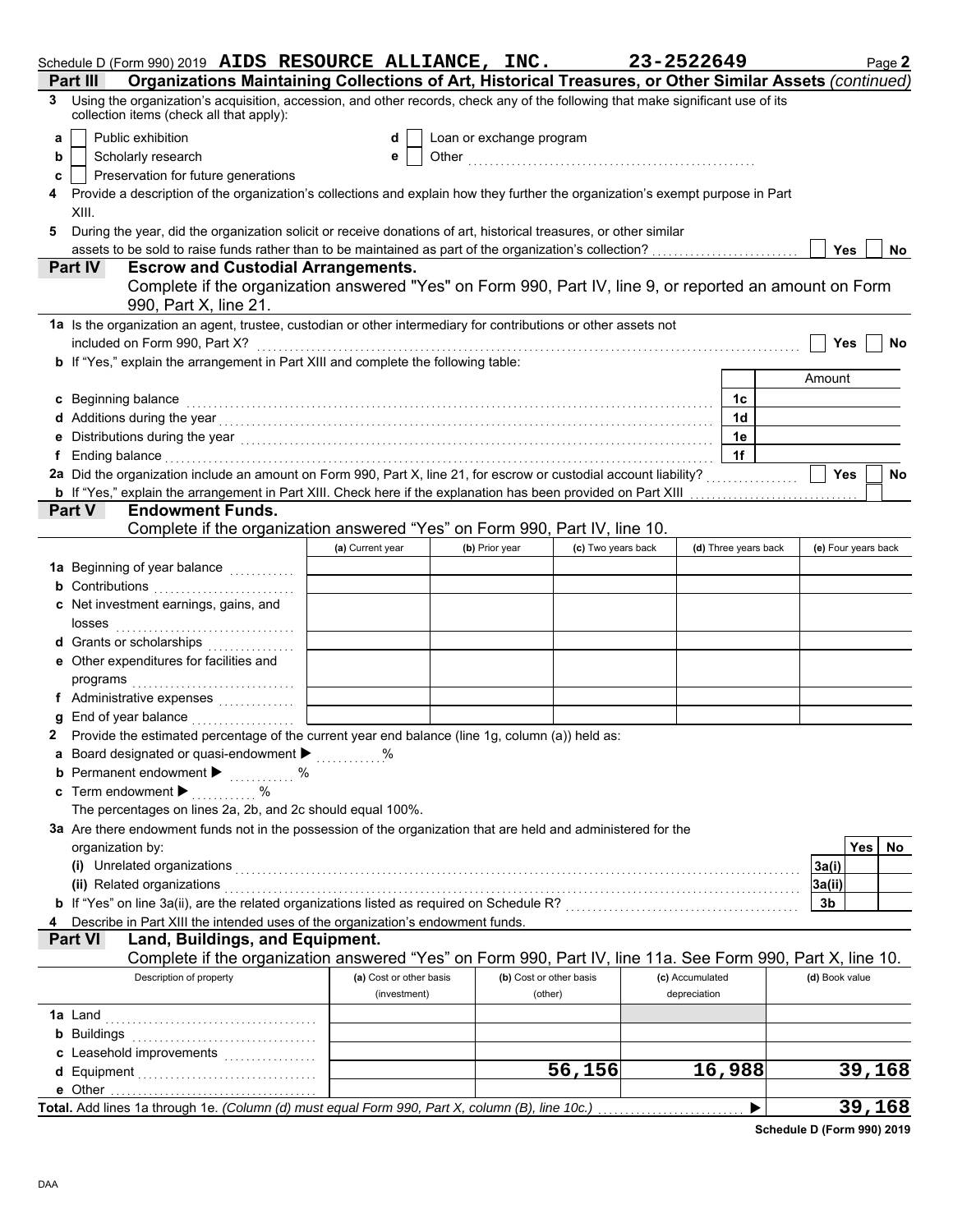|                           | Schedule D (Form 990) 2019 AIDS RESOURCE ALLIANCE, INC.                                                                                              |                | 23-2522649                       | Page 3         |
|---------------------------|------------------------------------------------------------------------------------------------------------------------------------------------------|----------------|----------------------------------|----------------|
| <b>Part VII</b>           | <b>Investments - Other Securities.</b>                                                                                                               |                |                                  |                |
|                           | Complete if the organization answered "Yes" on Form 990, Part IV, line 11b. See Form 990, Part X, line 12.                                           |                |                                  |                |
|                           | (a) Description of security or category                                                                                                              | (b) Book value | (c) Method of valuation:         |                |
|                           | (including name of security)                                                                                                                         |                | Cost or end-of-year market value |                |
| (1) Financial derivatives |                                                                                                                                                      |                |                                  |                |
|                           | (2) Closely held equity interests                                                                                                                    |                |                                  |                |
| $(3)$ Other               |                                                                                                                                                      |                |                                  |                |
| (A)                       |                                                                                                                                                      |                |                                  |                |
| (B)                       |                                                                                                                                                      |                |                                  |                |
| (C)                       |                                                                                                                                                      |                |                                  |                |
| (D)                       |                                                                                                                                                      |                |                                  |                |
| (E)                       |                                                                                                                                                      |                |                                  |                |
| (F)                       |                                                                                                                                                      |                |                                  |                |
| (G)                       |                                                                                                                                                      |                |                                  |                |
| (H)                       |                                                                                                                                                      |                |                                  |                |
|                           | Total. (Column (b) must equal Form 990, Part X, col. (B) line 12.)                                                                                   |                |                                  |                |
| <b>Part VIII</b>          | <b>Investments - Program Related.</b><br>Complete if the organization answered "Yes" on Form 990, Part IV, line 11c. See Form 990, Part X, line 13.  |                |                                  |                |
|                           | (a) Description of investment                                                                                                                        | (b) Book value | (c) Method of valuation:         |                |
|                           |                                                                                                                                                      |                | Cost or end-of-year market value |                |
| (1)                       |                                                                                                                                                      |                |                                  |                |
| (2)                       |                                                                                                                                                      |                |                                  |                |
| (3)                       |                                                                                                                                                      |                |                                  |                |
| (4)                       |                                                                                                                                                      |                |                                  |                |
| (5)                       |                                                                                                                                                      |                |                                  |                |
| (6)                       |                                                                                                                                                      |                |                                  |                |
| (7)                       |                                                                                                                                                      |                |                                  |                |
| (8)                       |                                                                                                                                                      |                |                                  |                |
| (9)                       |                                                                                                                                                      |                |                                  |                |
|                           | Total. (Column (b) must equal Form 990, Part X, col. (B) line 13.)<br>▶                                                                              |                |                                  |                |
| Part IX                   | <b>Other Assets.</b>                                                                                                                                 |                |                                  |                |
|                           | Complete if the organization answered "Yes" on Form 990, Part IV, line 11d. See Form 990, Part X, line 15.                                           |                |                                  |                |
|                           | (a) Description                                                                                                                                      |                |                                  | (b) Book value |
| (1)                       |                                                                                                                                                      |                |                                  |                |
| (2)                       |                                                                                                                                                      |                |                                  |                |
| (3)                       |                                                                                                                                                      |                |                                  |                |
| (4)                       |                                                                                                                                                      |                |                                  |                |
| (5)                       |                                                                                                                                                      |                |                                  |                |
| (6)                       |                                                                                                                                                      |                |                                  |                |
| (7)                       |                                                                                                                                                      |                |                                  |                |
| (8)                       |                                                                                                                                                      |                |                                  |                |
| (9)                       |                                                                                                                                                      |                |                                  |                |
| Part X                    | Total. (Column (b) must equal Form 990, Part X, col. (B) line 15.)<br><b>Other Liabilities.</b>                                                      |                | ▶                                |                |
|                           | Complete if the organization answered "Yes" on Form 990, Part IV, line 11e or 11f. See Form 990, Part X,                                             |                |                                  |                |
|                           | line 25.                                                                                                                                             |                |                                  |                |
| 1.                        | (a) Description of liability                                                                                                                         |                |                                  | (b) Book value |
| (1)                       | Federal income taxes                                                                                                                                 |                |                                  |                |
| (2)                       |                                                                                                                                                      |                |                                  |                |
| (3)                       |                                                                                                                                                      |                |                                  |                |
| (4)                       |                                                                                                                                                      |                |                                  |                |
| (5)                       |                                                                                                                                                      |                |                                  |                |
| (6)                       |                                                                                                                                                      |                |                                  |                |
| (7)                       |                                                                                                                                                      |                |                                  |                |
| (8)                       |                                                                                                                                                      |                |                                  |                |
| (9)                       |                                                                                                                                                      |                |                                  |                |
|                           | Total. (Column (b) must equal Form 990, Part X, col. (B) line 25.)                                                                                   |                | ▶                                |                |
|                           | 2. Liability for uncertain tax positions. In Part XIII, provide the text of the footnote to the organization's financial statements that reports the |                |                                  |                |
|                           | organization's liability for uncertain tax positions under FASB ASC 740. Check here if the text of the footnote has been provided in Part XIII       |                |                                  |                |

DAA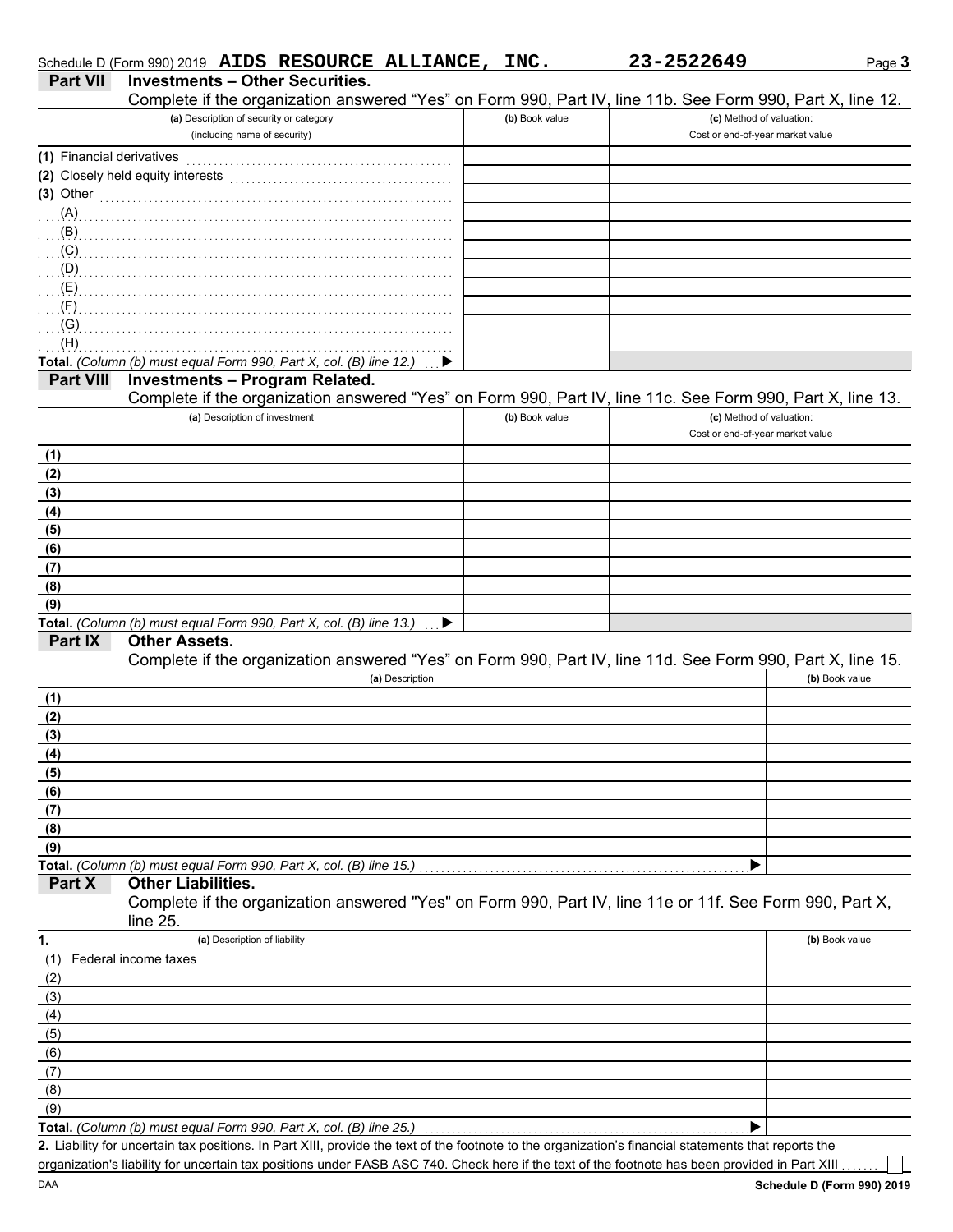|    | Schedule D (Form 990) 2019 AIDS RESOURCE ALLIANCE, INC.<br>Reconciliation of Revenue per Audited Financial Statements With Revenue per Return.<br><b>Part XI</b>                                                                                                                                                                                                                                                  |                | 23-2522649       |    | Page 4      |
|----|-------------------------------------------------------------------------------------------------------------------------------------------------------------------------------------------------------------------------------------------------------------------------------------------------------------------------------------------------------------------------------------------------------------------|----------------|------------------|----|-------------|
|    | Complete if the organization answered "Yes" on Form 990, Part IV, line 12a.                                                                                                                                                                                                                                                                                                                                       |                |                  |    |             |
| 1  | Total revenue, gains, and other support per audited financial statements                                                                                                                                                                                                                                                                                                                                          |                |                  |    | 2,105,523   |
| 2  | Amounts included on line 1 but not on Form 990, Part VIII, line 12:                                                                                                                                                                                                                                                                                                                                               |                |                  |    |             |
|    |                                                                                                                                                                                                                                                                                                                                                                                                                   | 2a             |                  |    |             |
|    |                                                                                                                                                                                                                                                                                                                                                                                                                   | 2 <sub>b</sub> |                  |    |             |
|    |                                                                                                                                                                                                                                                                                                                                                                                                                   | 2c             |                  |    |             |
|    |                                                                                                                                                                                                                                                                                                                                                                                                                   | 2d             | 2,966            |    |             |
|    |                                                                                                                                                                                                                                                                                                                                                                                                                   |                |                  | 2e | 2,966       |
| 3  | Subtract line 2e from line 1                                                                                                                                                                                                                                                                                                                                                                                      |                |                  | 3  | 2,102,557   |
| 4  | Amounts included on Form 990, Part VIII, line 12, but not on line 1:                                                                                                                                                                                                                                                                                                                                              |                |                  |    |             |
|    | a Investment expenses not included on Form 990, Part VIII, line 7b                                                                                                                                                                                                                                                                                                                                                | 4a             |                  |    |             |
|    | <b>b</b> Other (Describe in Part XIII.) <b>CONSIDENT DESCRIPTION DESCRIPTION DESCRIPTION DESCRIPTION DESCRIPTION DESCRIPTION DESCRIPTION DESCRIPTION DESCRIPTION DESCRIPTION DESCRIPTION DESCRIPTION DESCRI</b>                                                                                                                                                                                                   | 4 <sub>b</sub> |                  |    |             |
|    | c Add lines 4a and 4b                                                                                                                                                                                                                                                                                                                                                                                             |                |                  | 4c |             |
| 5  |                                                                                                                                                                                                                                                                                                                                                                                                                   |                |                  | 5  | 2,102,557   |
|    | Reconciliation of Expenses per Audited Financial Statements With Expenses per Return.<br><b>Part XII</b>                                                                                                                                                                                                                                                                                                          |                |                  |    |             |
|    | Complete if the organization answered "Yes" on Form 990, Part IV, line 12a.                                                                                                                                                                                                                                                                                                                                       |                |                  |    |             |
| 1  | Total expenses and losses per audited financial statements                                                                                                                                                                                                                                                                                                                                                        |                |                  | 1  | 2, 262, 674 |
| 2  | Amounts included on line 1 but not on Form 990, Part IX, line 25:                                                                                                                                                                                                                                                                                                                                                 |                |                  |    |             |
|    | a Donated services and use of facilities <b>constructs</b> and the service of the service of the service of the service of the service of the service of the service of the service of the service of the service of the service of                                                                                                                                                                               | 2a             |                  |    |             |
|    | <b>b</b> Prior year adjustments <b>contained contained contained contained and prior</b>                                                                                                                                                                                                                                                                                                                          | 2 <sub>b</sub> |                  |    |             |
|    |                                                                                                                                                                                                                                                                                                                                                                                                                   | 2c             |                  |    |             |
|    |                                                                                                                                                                                                                                                                                                                                                                                                                   | 2d             | $\sqrt{2}$ , 966 |    |             |
|    |                                                                                                                                                                                                                                                                                                                                                                                                                   |                |                  | 2е | 2,966       |
| 3. | Subtract line 2e from line 1                                                                                                                                                                                                                                                                                                                                                                                      |                |                  | 3  | 2,259,708   |
| 4  | Amounts included on Form 990, Part IX, line 25, but not on line 1:                                                                                                                                                                                                                                                                                                                                                |                |                  |    |             |
|    | a Investment expenses not included on Form 990, Part VIII, line 7b                                                                                                                                                                                                                                                                                                                                                | 4a             |                  |    |             |
|    |                                                                                                                                                                                                                                                                                                                                                                                                                   | 4 <sub>b</sub> |                  |    |             |
|    | c Add lines 4a and 4b                                                                                                                                                                                                                                                                                                                                                                                             |                |                  | 4c |             |
|    |                                                                                                                                                                                                                                                                                                                                                                                                                   |                |                  | 5  | 2,259,708   |
|    | Part XIII Supplemental Information.                                                                                                                                                                                                                                                                                                                                                                               |                |                  |    |             |
|    | Provide the descriptions required for Part II, lines 3, 5, and 9; Part III, lines 1a and 4; Part IV, lines 1b and 2b; Part V, line 4; Part X, line<br>2; Part XI, lines 2d and 4b; and Part XII, lines 2d and 4b. Also complete this part to provide any additional information.<br>PART XI, LINE 2D - REVENUE AMOUNTS INCLUDED IN FINANCIALS - OTHER<br>EXPENSES REDUCING GAMING ACTIVITIES INCOME IN TAX RETURN |                |                  | \$ | 2,966       |
|    | PART XII, LINE 2D - EXPENSE AMOUNTS INCLUDED IN FINANCIALS - OTHER<br><b>EXPENSES REDUCING GAMING ACTIVITIES INCOME IN TAX RETURN \$</b>                                                                                                                                                                                                                                                                          |                |                  |    | 2,966       |
|    |                                                                                                                                                                                                                                                                                                                                                                                                                   |                |                  |    |             |
|    |                                                                                                                                                                                                                                                                                                                                                                                                                   |                |                  |    |             |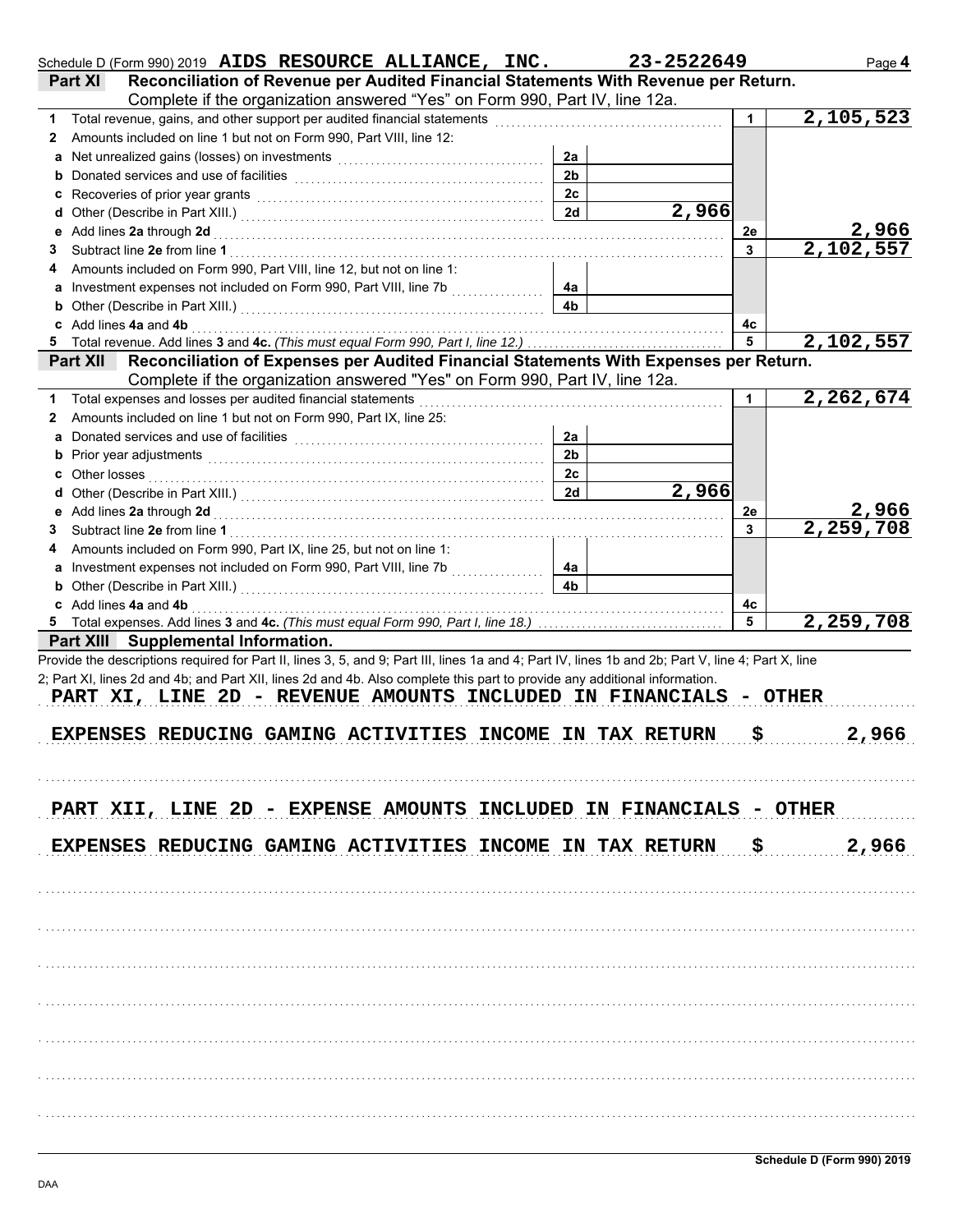23-2522649

| <b>Part XIII</b> Supplemental Information (continued) |
|-------------------------------------------------------|
|                                                       |
|                                                       |
|                                                       |
|                                                       |
|                                                       |
|                                                       |
|                                                       |
|                                                       |
|                                                       |
|                                                       |
|                                                       |
|                                                       |
|                                                       |
|                                                       |
|                                                       |
|                                                       |
|                                                       |
|                                                       |
|                                                       |
|                                                       |
|                                                       |
|                                                       |
|                                                       |
|                                                       |
|                                                       |
|                                                       |
|                                                       |
|                                                       |
|                                                       |
|                                                       |
|                                                       |

Schedule D (Form 990) 2019 AIDS RESOURCE ALLIANCE, INC.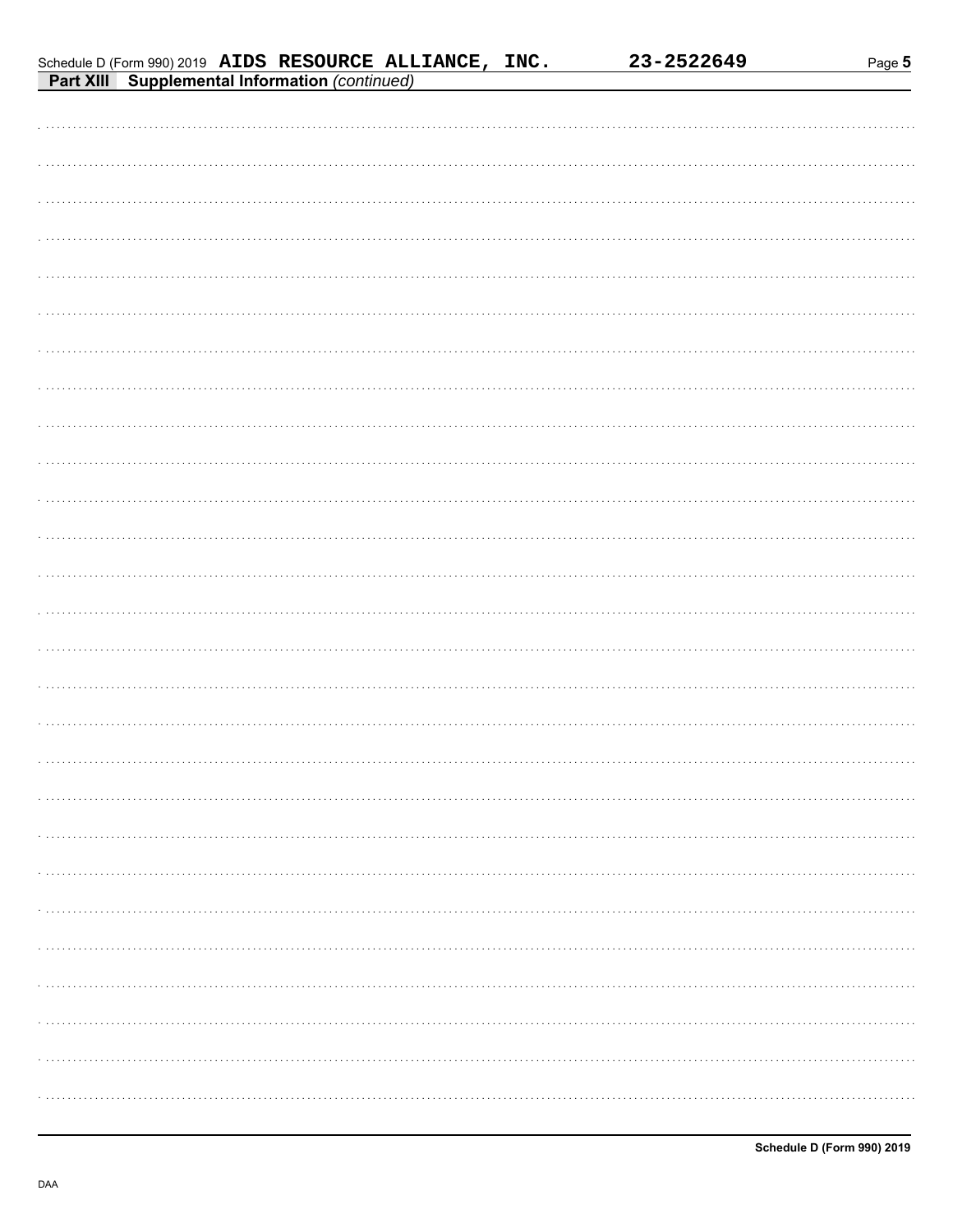| <b>SCHEDULE I</b><br>(Form 990)                        |                                                                                                                                                                                                                                                                                                                                                   |           |                                         | <b>Grants and Other Assistance to Organizations,</b><br>Governments, and Individuals in the United States<br>Complete if the organization answered "Yes" on Form 990, Part IV, line 21 or 22.<br>Attach to Form 990. |                                       |                                                             |                                          |                                                     | OMB No. 1545-0047<br>2019<br><b>Open to Public</b> |
|--------------------------------------------------------|---------------------------------------------------------------------------------------------------------------------------------------------------------------------------------------------------------------------------------------------------------------------------------------------------------------------------------------------------|-----------|-----------------------------------------|----------------------------------------------------------------------------------------------------------------------------------------------------------------------------------------------------------------------|---------------------------------------|-------------------------------------------------------------|------------------------------------------|-----------------------------------------------------|----------------------------------------------------|
| Department of the Treasury<br>Internal Revenue Service |                                                                                                                                                                                                                                                                                                                                                   |           |                                         | Go to www.irs.gov/Form990 for the latest information.                                                                                                                                                                |                                       |                                                             |                                          |                                                     | <b>Inspection</b>                                  |
| Name of the organization                               | AIDS RESOURCE ALLIANCE, INC.                                                                                                                                                                                                                                                                                                                      |           |                                         |                                                                                                                                                                                                                      |                                       |                                                             |                                          | <b>Employer identification number</b><br>23-2522649 |                                                    |
| Part I                                                 | <b>General Information on Grants and Assistance</b>                                                                                                                                                                                                                                                                                               |           |                                         |                                                                                                                                                                                                                      |                                       |                                                             |                                          |                                                     |                                                    |
| $\mathbf 1$                                            | Does the organization maintain records to substantiate the amount of the grants or assistance, the grantees' eligibility for the grants or assistance, and<br>Later selection criteria used to award the grants or assistance?<br>2 Describe in Part IV the organization's procedures for monitoring the use of grant funds in the United States. |           |                                         |                                                                                                                                                                                                                      |                                       |                                                             |                                          |                                                     | $\overline{X}$ No<br>Yes                           |
| Part II                                                | Grants and Other Assistance to Domestic Organizations and Domestic Governments. Complete if the organization answered "Yes" on Form 990,<br>Part IV, line 21, for any recipient that received more than \$5,000. Part II can be duplicated if additional space is needed.                                                                         |           |                                         |                                                                                                                                                                                                                      |                                       |                                                             |                                          |                                                     |                                                    |
| 1                                                      | (a) Name and address of organization<br>or government                                                                                                                                                                                                                                                                                             | $(b)$ EIN | $(c)$ IRC<br>section<br>(if applicable) | (d) Amount of cash<br>grant                                                                                                                                                                                          | (e) Amount of non-<br>cash assistance | (f) Method of valuation<br>(book, FMV, appraisal,<br>other) | (q) Description of<br>noncash assistance |                                                     | (h) Purpose of grant<br>or assistance              |
| (1)                                                    |                                                                                                                                                                                                                                                                                                                                                   |           |                                         |                                                                                                                                                                                                                      |                                       |                                                             |                                          |                                                     |                                                    |
| (2)                                                    |                                                                                                                                                                                                                                                                                                                                                   |           |                                         |                                                                                                                                                                                                                      |                                       |                                                             |                                          |                                                     |                                                    |
|                                                        |                                                                                                                                                                                                                                                                                                                                                   |           |                                         |                                                                                                                                                                                                                      |                                       |                                                             |                                          |                                                     |                                                    |
| (3)                                                    |                                                                                                                                                                                                                                                                                                                                                   |           |                                         |                                                                                                                                                                                                                      |                                       |                                                             |                                          |                                                     |                                                    |
| (4)                                                    |                                                                                                                                                                                                                                                                                                                                                   |           |                                         |                                                                                                                                                                                                                      |                                       |                                                             |                                          |                                                     |                                                    |
|                                                        |                                                                                                                                                                                                                                                                                                                                                   |           |                                         |                                                                                                                                                                                                                      |                                       |                                                             |                                          |                                                     |                                                    |
| (5)                                                    |                                                                                                                                                                                                                                                                                                                                                   |           |                                         |                                                                                                                                                                                                                      |                                       |                                                             |                                          |                                                     |                                                    |
| (6)                                                    |                                                                                                                                                                                                                                                                                                                                                   |           |                                         |                                                                                                                                                                                                                      |                                       |                                                             |                                          |                                                     |                                                    |
|                                                        |                                                                                                                                                                                                                                                                                                                                                   |           |                                         |                                                                                                                                                                                                                      |                                       |                                                             |                                          |                                                     |                                                    |
| (7)                                                    |                                                                                                                                                                                                                                                                                                                                                   |           |                                         |                                                                                                                                                                                                                      |                                       |                                                             |                                          |                                                     |                                                    |
| (8)                                                    |                                                                                                                                                                                                                                                                                                                                                   |           |                                         |                                                                                                                                                                                                                      |                                       |                                                             |                                          |                                                     |                                                    |
|                                                        |                                                                                                                                                                                                                                                                                                                                                   |           |                                         |                                                                                                                                                                                                                      |                                       |                                                             |                                          |                                                     |                                                    |
| (9)                                                    |                                                                                                                                                                                                                                                                                                                                                   |           |                                         |                                                                                                                                                                                                                      |                                       |                                                             |                                          |                                                     |                                                    |
|                                                        |                                                                                                                                                                                                                                                                                                                                                   |           |                                         |                                                                                                                                                                                                                      |                                       |                                                             |                                          |                                                     |                                                    |
| 2<br>3                                                 | Enter total number of section $501(c)(3)$ and government organizations listed in the line 1 table<br>Enter total number of other organizations listed in the line 1 table                                                                                                                                                                         |           |                                         |                                                                                                                                                                                                                      |                                       |                                                             |                                          |                                                     |                                                    |
|                                                        | For Paperwork Reduction Act Notice, see the Instructions for Form 990.                                                                                                                                                                                                                                                                            |           |                                         |                                                                                                                                                                                                                      |                                       |                                                             |                                          |                                                     | <b>Schedule I (Form 990) (2019)</b>                |

DAA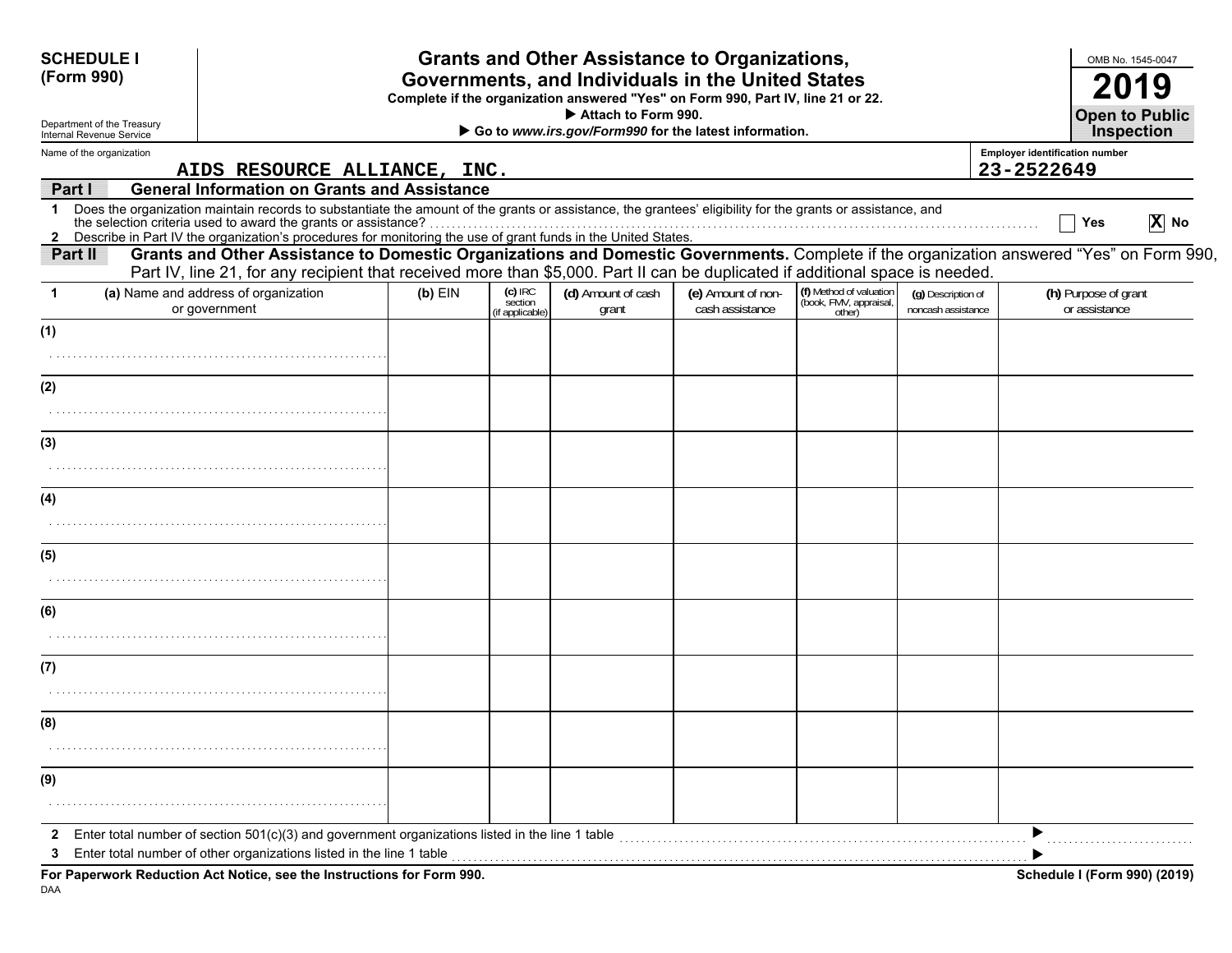| $\frac{1}{2}$                                                                                                                                                                                            |                             |                             | 25-25220 <del>1</del> )             |                        | <u>raye ∠</u>                                                            |
|----------------------------------------------------------------------------------------------------------------------------------------------------------------------------------------------------------|-----------------------------|-----------------------------|-------------------------------------|------------------------|--------------------------------------------------------------------------|
| Grants and Other Assistance to Domestic Individuals. Complete if the organization answered "Yes" on Form 990, Part IV, line 22.<br>Part III<br>Part III can be duplicated if additional space is needed. |                             |                             |                                     |                        |                                                                          |
| (a) Type of grant or assistance                                                                                                                                                                          | (b) Number of<br>recipients | (c) Amount of<br>cash grant | (d) Amount of<br>noncash assistance | FMV, appraisal, other) | (e) Method of valuation (book, $ $ (f) Description of noncash assistance |
| 1 MEDICAL/FOOD/HOUSING/ETC. 203                                                                                                                                                                          |                             | 523,487                     |                                     |                        |                                                                          |
| $\overline{\mathbf{2}}$                                                                                                                                                                                  |                             |                             |                                     |                        |                                                                          |
| $\mathbf{3}$                                                                                                                                                                                             |                             |                             |                                     |                        |                                                                          |
|                                                                                                                                                                                                          |                             |                             |                                     |                        |                                                                          |
|                                                                                                                                                                                                          |                             |                             |                                     |                        |                                                                          |
|                                                                                                                                                                                                          |                             |                             |                                     |                        |                                                                          |
|                                                                                                                                                                                                          |                             |                             |                                     |                        |                                                                          |
| Supplemental Information. Provide the information required in Part I, line 2; Part III, column (b); and any other additional information.<br>Part IV                                                     |                             |                             |                                     |                        |                                                                          |
|                                                                                                                                                                                                          |                             |                             |                                     |                        |                                                                          |
|                                                                                                                                                                                                          |                             |                             |                                     |                        |                                                                          |
|                                                                                                                                                                                                          |                             |                             |                                     |                        |                                                                          |
|                                                                                                                                                                                                          |                             |                             |                                     |                        |                                                                          |
|                                                                                                                                                                                                          |                             |                             |                                     |                        |                                                                          |
|                                                                                                                                                                                                          |                             |                             |                                     |                        |                                                                          |
|                                                                                                                                                                                                          |                             |                             |                                     |                        |                                                                          |
|                                                                                                                                                                                                          |                             |                             |                                     |                        |                                                                          |

**Schedule I (Form 990) (2019)**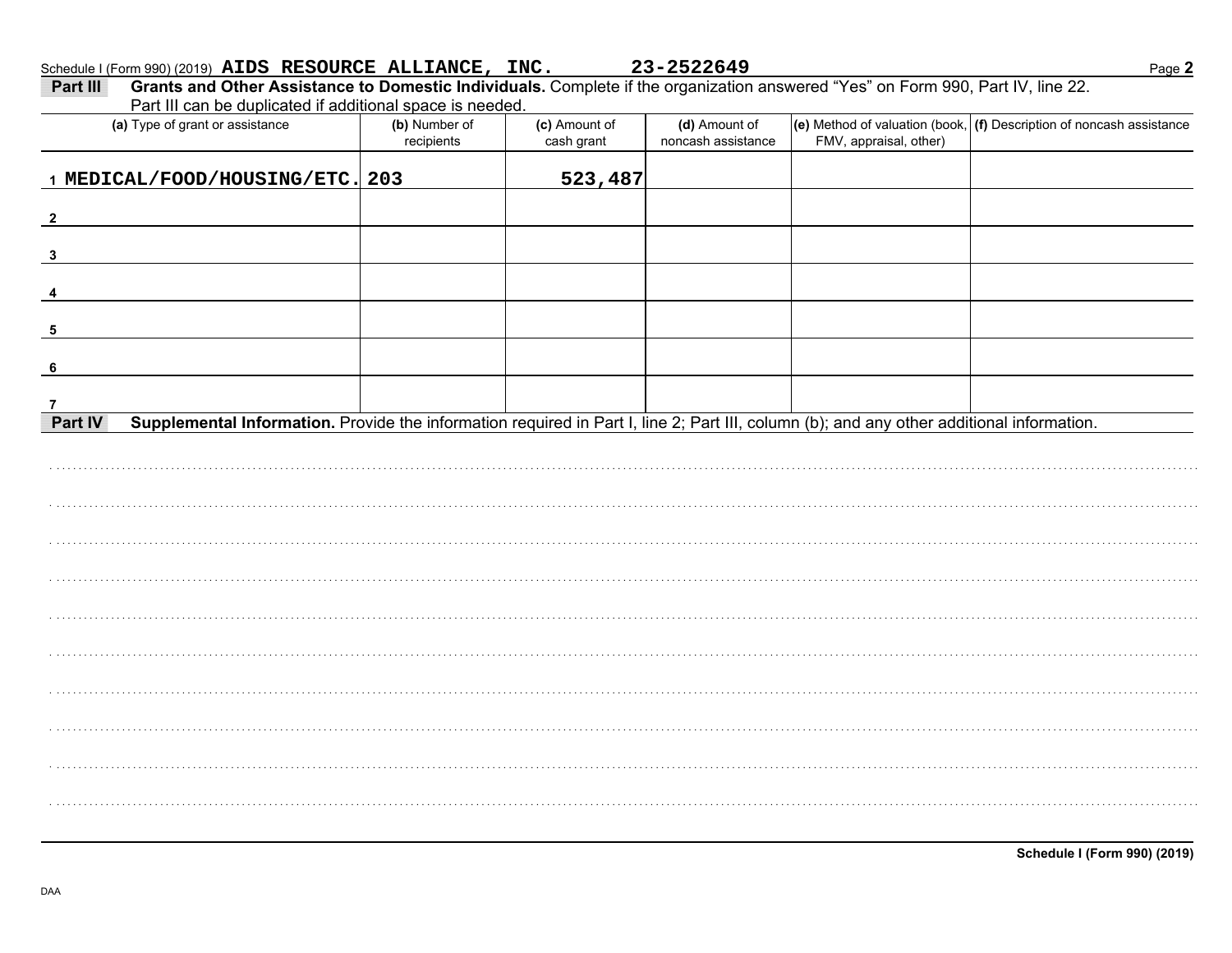**SCHEDULE O** (Form 990 or 990-EZ)

Department of the Treasury<br>Internal Revenue Service

Supplemental Information to Form 990 or 990-EZ

Complete to provide information for responses to specific questions on Form 990 or 990-EZ or to provide any additional information.

> Attach to Form 990 or 990-EZ. Go to www.irs.gov/Form990 for the latest information.

OMB No 1545-0047 2019

**Open to Public Inspection** 

Name of the organization

AIDS RESOURCE ALLIANCE, INC. **Employer identification number** 23-2522649

FORM 990 - ORGANIZATION'S MISSION

TO PROVIDE CULTURALLY SENSITIVE SUPPORT TO PEOPLE INFECTED WITH AND AFFECTED BY HIV OR AIDS; TO PROVIDE PREVENTION, EDUCATION AND TESTING TO AT-RISK POPULATIONS; TO CONNECT CLIENTS WITH RESOURCES THEY NEED TO LIVE WITH HIV OR AIDS.

FORM 990, PART VI, LINE 11B - ORGANIZATION'S PROCESS TO REVIEW FORM 990 THE FORM 990 IS REVIEWED BY THE EXECUTIVE DIRECTOR PRIOR TO ITS FILING

FORM 990, PART VI, LINE 15A - COMPENSATION PROCESS FOR TOP OFFICIAL THE BOARD OF DIRECTORS DETERMINE THE COMPENSATION OF THE EXECUTIVE DIRECTOR BY COMPARISON TO SIMILAR RESPONSIBILITIES AT SIMILAR SIZED NOT-FOR-PROFIT ENTITIES IN THE SAME GEOGRAPHIC REGION

FORM 990, PART VI, LINE 15B - COMPENSATION PROCESS FOR OFFICERS THE BOARD OF DIRECTORS DETERMINE THE COMPENSATION OF KEY EMPLOYEES BY COMPARISON TO SIMILAR RESPONSIBILITIES AT SIMILAR SIZED NOT-FOR-PROFIT ENTITIES IN THE SAME GEOGRAPHIC REGION

FORM 990, PART VI, LINE 19 - GOVERNING DOCUMENTS DISCLOSURE EXPLANATION NO DOCUMENTS AVAILABLE TO THE PUBLIC

FORM 990, PART XI, LINE 9 - OTHER CHANGES IN NET ASSETS EXPLANATION \$ EXPENSES REDUCING GAMING ACTIVITIES INCOME IN TAX RETURN 2,966 EXPENSES REDUCING GAMING ACTIVITIES INCOME IN TAX RETURN \$ -2,966